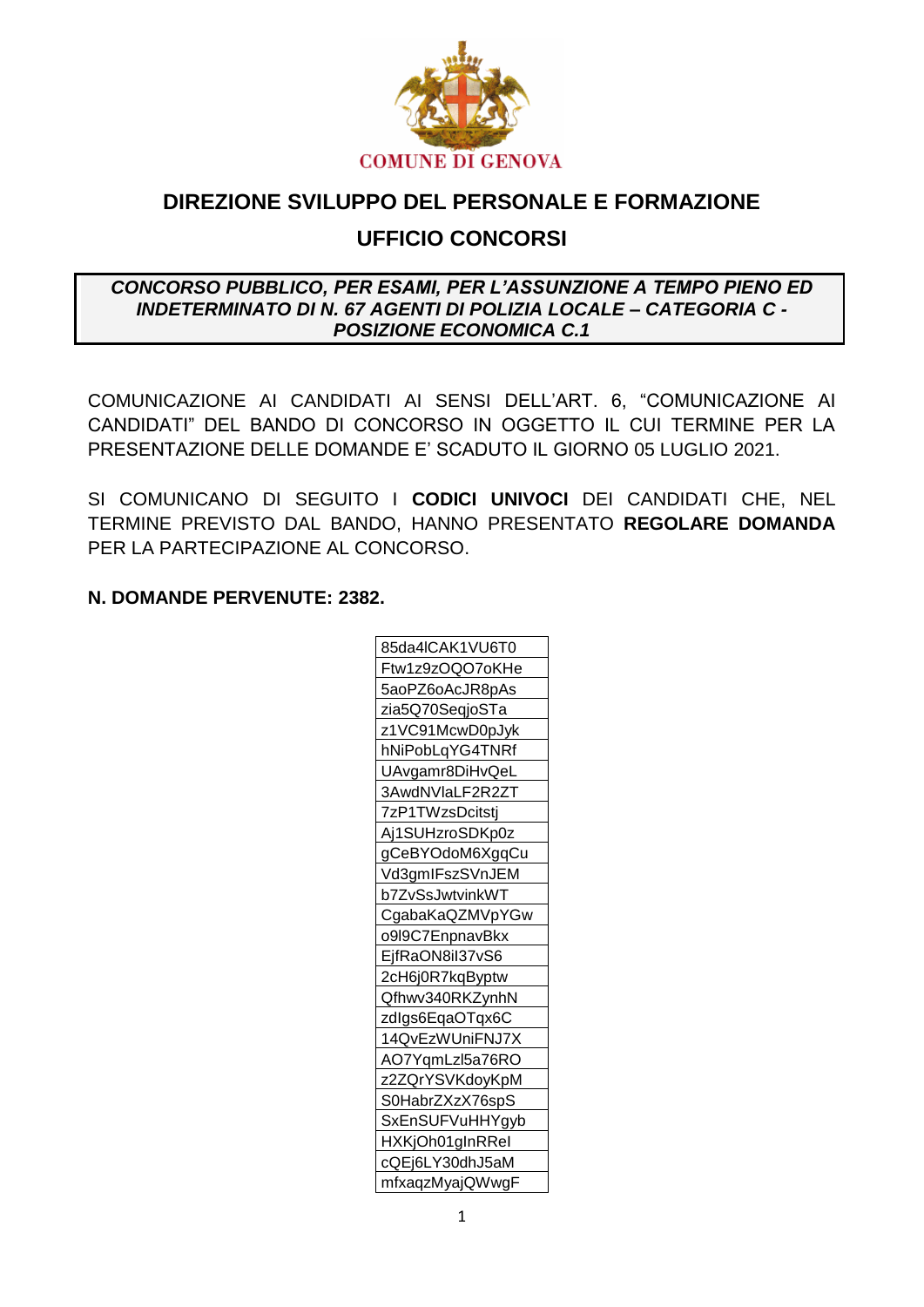| Ov2rkeqpD1M0IMD                           |
|-------------------------------------------|
| <u>2h2jwYvD799ZQc8</u>                    |
| nk0MgdgmpILlzYQ                           |
| DaS7pZ1Er1DkklH                           |
| cNfjUodpax6eV1W                           |
| DolaKu92EoIDAaZ                           |
| UZBbOboWArZ3DUJ                           |
| 43ZaaEaX8n055FV                           |
| ANfpOzQk1nTVF1D                           |
| qWvsuyjtxEy0X8b                           |
| WXXgxZp4uP6KZCY                           |
| zPzv19VjACWOQCQ                           |
| PUPcagSzLL8hah9                           |
| cLDSYFObllFUqau                           |
| SQObkVKG4v5U48C                           |
|                                           |
| amZSgaNwzhxsHpZ                           |
| MbuUjLhzmhMECNF                           |
| FIOI2FQgG3JPO15                           |
| DHfG14jnEApj5Tg                           |
| cmBJ7w1R3B0ZzmA                           |
| dcxjb9HLDpd8cmE                           |
| zg04GoTstNrZ7gm                           |
| 1QSrWKciuoVrEmM                           |
| zknhtYeKR5AjtAK                           |
| aUDTMkHp7hjROIA                           |
| 604QRoBXnahOzBo                           |
| Yy4j4uBdEq2T49E                           |
| YGvhpWYDYPtkqtP                           |
| zrqMEz77kA7Mp39                           |
| dqtwdMhSUMX9DYd                           |
| <u>QLLNbFGpRI70cTS</u>                    |
| UN4xLKmNXJbUNC4                           |
|                                           |
|                                           |
| 71 <u>aX2R1hgjxz5Uk</u>                   |
| zLC2AEHRNk8pcbt                           |
| jlAesczmUgw311Z                           |
| Hk9zuJwgDqkwaaG                           |
| dQmX5wrZ47ApG4o                           |
| IBrq0ysz6nQg3aB                           |
| w1RpJiWf4wPYZco                           |
| 97csXjgxTfvoCkD                           |
| clm7cCkza8pOkf3                           |
| H1E15SOxNsHXZQ1                           |
| a7oSJWtnNyazCfb                           |
| WtRbEEyhazHcbB0                           |
| Z5uBHyykfwgYKbl                           |
|                                           |
| 3MPCA2e8MlhznZD                           |
| XtGzy5oyWYEhnx4                           |
| cPOu29ZG14S1HN5                           |
| BalVagdWywtNtqa                           |
| o1wqBVl9AMqLAXK                           |
| kgn98svTh3KWBcn                           |
| zyllbnbFIOBQ2dW<br><u>VUIKEM6hKHTBJQG</u> |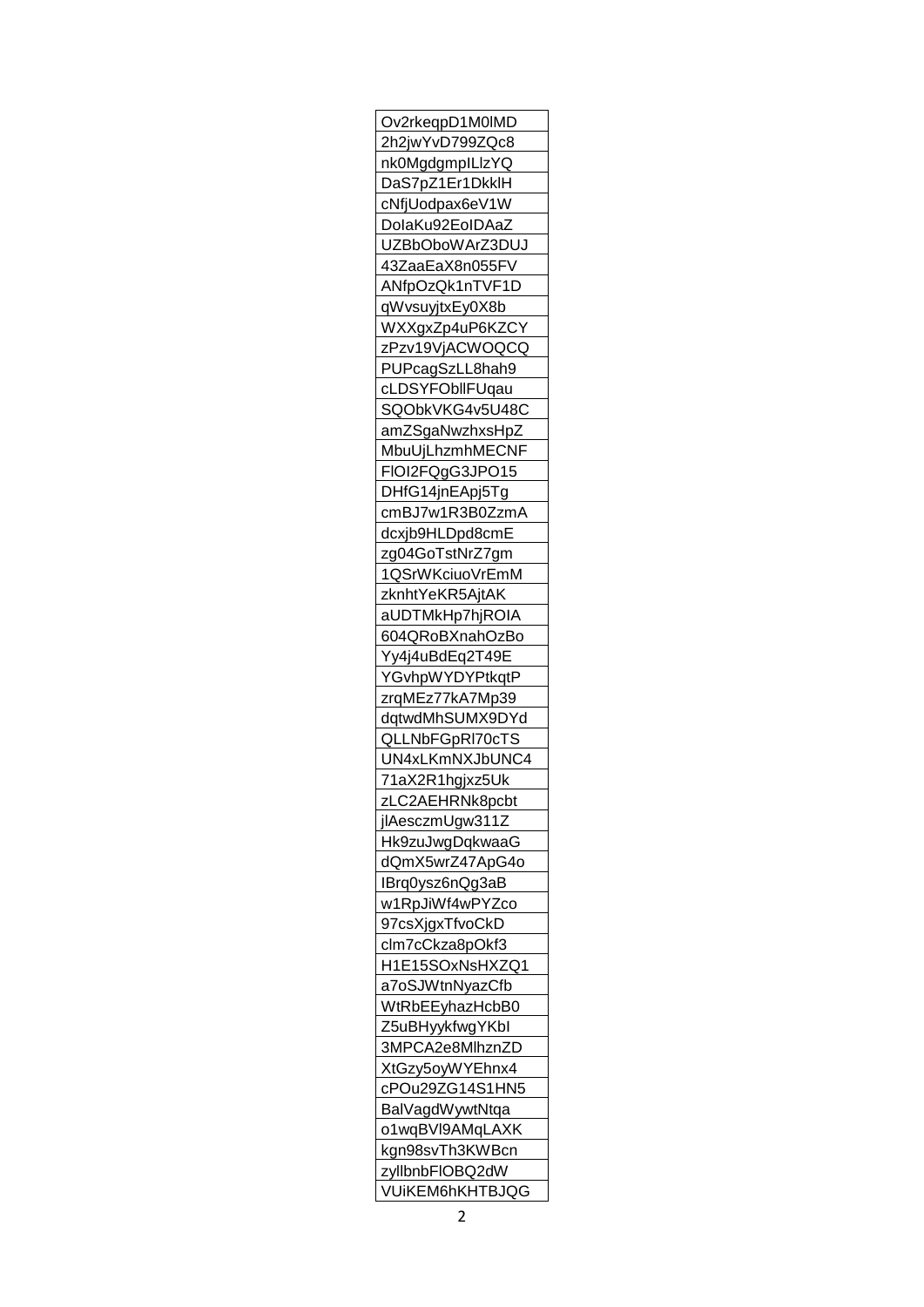| wgx98gZyXBnTV3a                    |
|------------------------------------|
| kzlx <u>Ma0CNu45Xzm</u>            |
| Q3JIIuAJTBJzDbv                    |
| ypVorML8N8oRBrw                    |
| VSq5Rxvapg317IZ                    |
| 1uaOJINZGszrZIN                    |
| whxGHNNrtza3Yuz                    |
|                                    |
| QAfbb6tqAlI5FKf                    |
| IV7 <u>5utaWNjJsQxC</u>            |
| 8gz3zyQxfd931oW                    |
| clv7jtppYbMNx4w                    |
| YLxa0J5zDhLZzZb                    |
| FzYuGr0JzEwiofs                    |
| fg4glfwV55zh1qS                    |
| uHVZLX95ZPpzWk1                    |
| 6TDIxipJy53xvGZ                    |
| BjljYz5bCvP889T                    |
| nzEnnogzw96k2k <mark>J</mark>      |
| ShP6Qz8fNBN9IX6                    |
| EyZoOVPzRddJXi7                    |
| WC0Aedsf4DusCpp                    |
| N97hFao1J1nQGZ5                    |
| Wk6vsPnIu1D6CN7                    |
| aAqFJxQRueQ6hwc                    |
|                                    |
| abYlX8mYPJvFyQr                    |
| yVCJJyQAgoRArhb                    |
| zRtJFJxUmu0oU2s                    |
| IPhVS84Zx8iAFax                    |
| bpN35fgCMI4w7p1                    |
| 0jMO4ljZjxgYZwN                    |
| b5NnzXsW46uNDKm                    |
| 1sAGP0C8srfb2Ah                    |
| iT <u>1jayCPn7cY2MC</u>            |
| YQgBrooiASDHJV8                    |
|                                    |
|                                    |
| CKnsrWnuL11MgaF                    |
| nNs5xevOWbb1HZZ                    |
| BDW diypfoU3JKeo                   |
| BkuouZLaEdxQR6p                    |
| 9RizICKVGrF45T7                    |
| Mvbi890fHNhI7WK                    |
| EHTRNKEZfE8ENym                    |
| HH87fDIkzFCuniZ                    |
| 6sJSBnEakUsKJPI                    |
| 1PYYJkopZVO0Khw                    |
| Ymty5grPdO64Yjd                    |
| x1Zdf8jOU3szJtM                    |
| el9mxI6RGvM1gdI                    |
| gelKY4gtzcgeE6X                    |
| RN8XFv8EdmcenR4                    |
| v5T7HZWarANLUuE                    |
| hw9GKh1OvpcraNG                    |
|                                    |
| 4Gi2RAU3zZDE3AC<br>CrC7FRMnat4MJgy |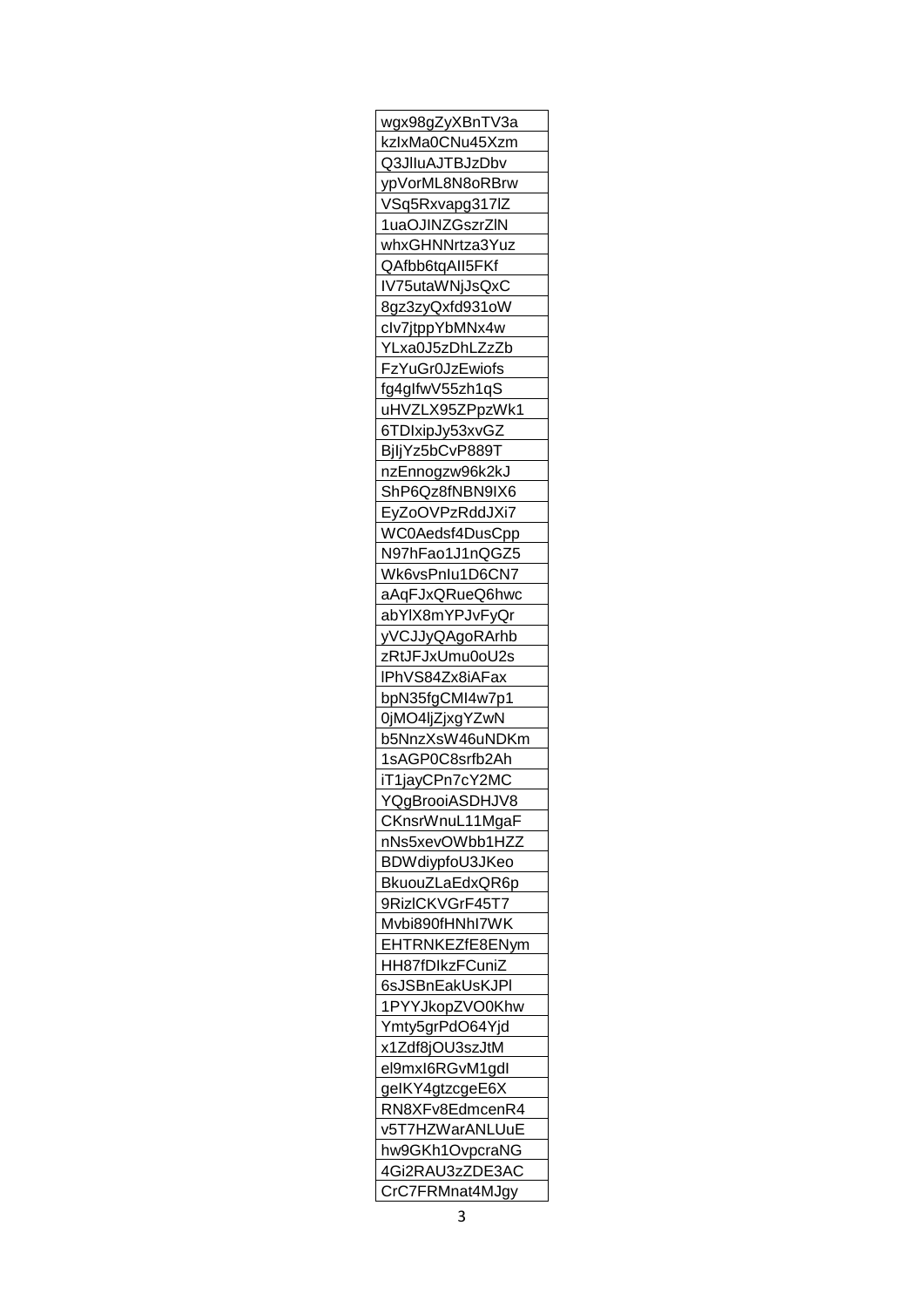| NylOz8QB5IGaBzm                    |
|------------------------------------|
| BzpVBGsHan6YxUm                    |
| YdUMJLAEaCcBImn                    |
| xlT64FvYMzs0fqP                    |
| <b>R9IrGKbJIzScFQW</b>             |
| fvuMbTVN7tGlTd9                    |
| 1biZqCJpl9jWeEo                    |
| UmGy5SHbmXHwHp6                    |
| GxPcB9cXqq409R4                    |
| nhmCubKgallNjOi                    |
| X9YTbNWEQgfO2ak                    |
| 73qTScLHVgNzzTW                    |
| BSwac225QdwVW7R                    |
| 2isRLP8fwPDmtJC                    |
| QT42wGMx2O18raw                    |
|                                    |
| u44y8ooR4TGVMax                    |
| 7lozm0ud5mRPQcY                    |
| lk7K7zh34B8nuQG                    |
| w2OtKqOgxsb1UP3                    |
| 6T8kUns7l5XpBMQ                    |
| gZggXlxJmVbR44B                    |
| vzhpmuaueXWhONn                    |
| BFFYcVensnTk6TS                    |
| 6e0XplBx3FygtmU                    |
| cdP487wsRsb8cpE                    |
| BDaMFMyg0AQmhfz                    |
| aljpl0qWwHn3teX                    |
|                                    |
|                                    |
| AOuWAgnzLeJoNi1                    |
| U5FQ7ZUKfEemINH                    |
| WMq2BhLRyuaTPz3                    |
| zHjYHEsBgtGB5It                    |
| uERsflsyzSEHxyn                    |
| YctnUkhTg17XN2T                    |
| T49QXfbv8CcwkUz                    |
| vNG9aYLyih6bfgZ                    |
| jNPtICrJhUVPpbO                    |
| ieiq6tHidB1SsmM                    |
| 74rTNtDdUXIvdhA                    |
| WsiwoBpZRwfcxZf                    |
| of2tNTj8qmN61c7                    |
| vCfel2aYrvxKSdM                    |
| zIXcOaSZUkUC4Lc                    |
| CYsPWpKY9yXYs4T                    |
| xeOVo1Jm8oo3i9C                    |
| cLdrGbmzzeqIFBX                    |
| t1ZQQoafbojbNZp                    |
| c8aEXE79IJF6nzP                    |
|                                    |
| vOx7GSHa0JSI1BM                    |
| p3P8itIUZaaTdyH                    |
| kArJklc4PbR3EaK                    |
| oy6yTF0EimgqlhC                    |
| DUnWmzKej5ZHTHo<br>RtU5TawzGofnefE |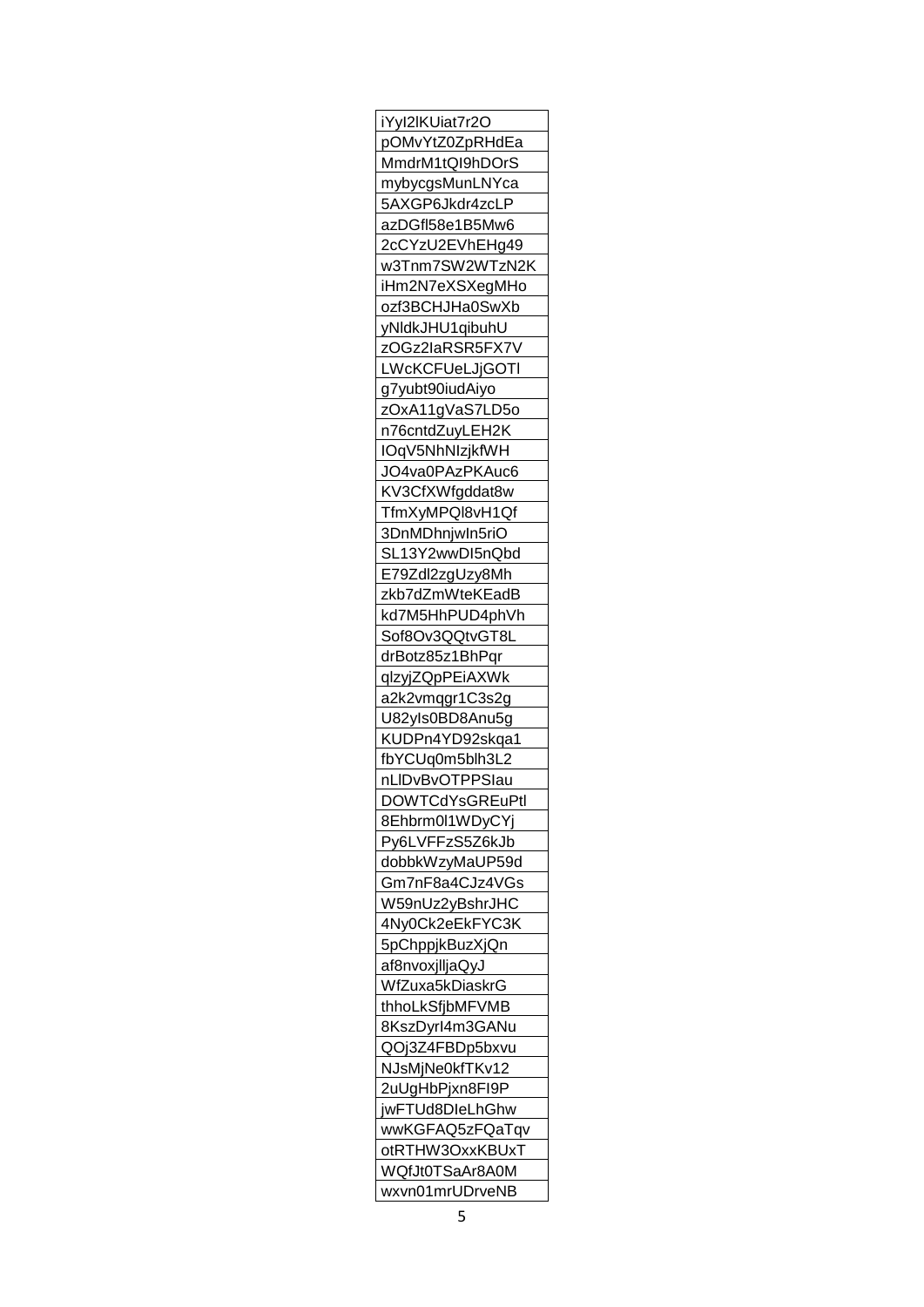| g4Xh39wJAIhTIzN                    |
|------------------------------------|
| ITkgmoFaQFi46fZ                    |
| UJr8idwrYvTcBN0                    |
| rgMiduczzu72ASW                    |
| gFULMHqALsazKXT                    |
| lvapWWaVLBdZtPa                    |
| dsc7VReoYeUplx8                    |
| 6H47htazAUmpr8a                    |
| 4kUgbV2VQi8hJaK                    |
|                                    |
| 4jBaWghxcBoiWnl                    |
| Op6ZO8PvHZ7YaF9                    |
| yW0xn8CbB1LbUzC                    |
| 1G3Atz4Aucni42V                    |
| 4aZ5a5dm2gWDcnU                    |
| v3iS31T08noFAH7                    |
| zav2aVkfaz29ZfS                    |
| GM6FHgmKV02DnAj                    |
| kJ8laedUKDmyaee                    |
| fGS5s7CX8hmKwJ3                    |
| KGdVIH9IGYkz7CK                    |
| PPmVo9iymBw0tRr                    |
| CRL9wec52DpgMTD                    |
| 0mPBy0NSQtFd8it                    |
| LG7cZF1ul4EmayS                    |
| B9EsEYHXSIPd8G3                    |
| <u>TCaFZLSaym0GQhh</u>             |
| nYc03AXd7whOpFa                    |
| wrJEVhAmpndTX7k                    |
| 3IIMWTZomLSQzrl                    |
| erAxoJaz9aF3eab                    |
|                                    |
| <u>yQBSuAHYZsWpzRG</u>             |
| doLgO8AZriTrAVr                    |
| jpIDp5B3zz8Exak                    |
| Np4Igap9CZBMVfv                    |
| BGNaKRya31FSalk                    |
| SSMMW1BWdu3GpZe                    |
|                                    |
| iNpzsLw95V2Tz5X                    |
| wDhdd4qwgOvkzeb                    |
| 0zYYiRSL4YuOoVG                    |
| va4HgoauqwXa3jL                    |
| <b>IpzJhljkAOOWtLX</b>             |
| kBwl7Cl5s7tK7Yh                    |
|                                    |
| q7N8segfnXl9evq                    |
| yvsGAPuzOV631KS                    |
| ljp7HaxF7amgBRa                    |
| QiEz7y93q3Wa3jk                    |
|                                    |
| 0UdvAzqin752uKP<br>z04gbiamXaDLhV2 |
|                                    |
| 8OqgrzXLyvCCAMG<br>DIrTPhoTx7hzqXj |
| 3cxv6ebEDLDaEff                    |
| yUj61Xkyo3OkUZu<br>GhVuydlYOvZqDFf |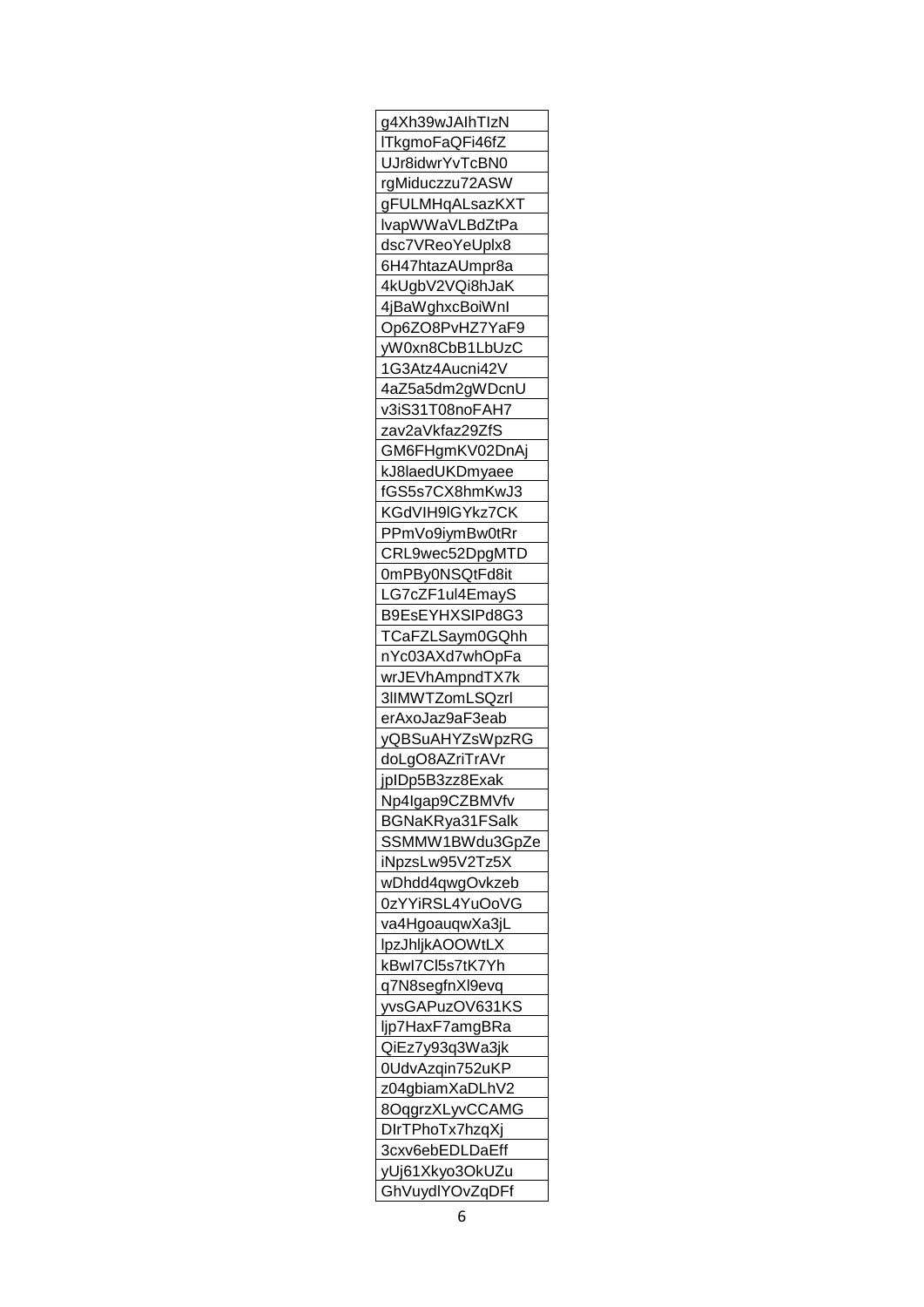| WwLTvciSmqLKxM5         |
|-------------------------|
| W9BZ2S1BKM0NBGa         |
| uujM1NQDEPLxv0g         |
| vWJvwmvEkeVVePa         |
| 1VLeQbKxY20nXN3         |
| <b>JLoSDdItizWkmnz</b>  |
| Un4kgqWz9eOqzvm         |
| II5v1AaeaVdL4G8         |
| r0NDYgYoeThidTr         |
| OLUSg8w5NRLnmHq         |
| b3JL1h4J <u>XOAGv8a</u> |
| vj1TNMo3FsEtUaQ         |
| <u>4akHLYrnabEkrHa</u>  |
|                         |
| dPczKcw4djZ672v         |
| izkbJzE6RzkbLsx         |
| AZH3a6gxFzxOt8C         |
| O6cantmDhRk2dEa         |
| Ds1b8Hp8mKch9F2         |
| 0Hxv09FcbUiR6NP         |
| AKv07lxV1btrcsY         |
| fMyti3u8WKxKNAI         |
| OKuVsLCeBaryXap         |
| ivhYIKbDe1eA4s7         |
| kZuGBUWxqRPwOz5         |
| CIIA6AgtdCbI2QZ         |
| Wy <u>4bjEjIPScckhR</u> |
| 5Rpi7N6CzVW7uUP         |
| <u>18Y1jNHrehQN1LY</u>  |
| bV <u>GqdBn6M4ZGMYu</u> |
| kbWGiTtSpygjQQs         |
|                         |
| <u>vMSoQmnTlHaiKGs</u>  |
| MNr6JsEIuF0Qrkx         |
| Ud9T4ZyGCbiB8Ae         |
| QlyeacogISZNm8d         |
| Wesnn6vHY8vm8Lb         |
| amKdETMs9bYCmTW         |
| NuMPPsF1u94vS1z         |
| fsgkmTUGcj1Yzr0         |
| DIGKey1QLJRR5CX         |
| 2gFCvFAdwo2qa24         |
| h6uzUCdP70eHLis         |
| FQRKaFFCCJt36xz         |
| jQrUnbFolOhw5qM         |
| <u>XzSBEUPduhSP5Iz</u>  |
| BByZoKF53nF90qk         |
| pgSks67uECG6ORj         |
| Ks170GoUvhYU95X         |
|                         |
| <u>y7apcCYzagynjjy</u>  |
| rCK6tjBc5CrnTmH         |
| qQJzWwidqtN7dbu         |
| wKB9WsgqawW67qQ         |
| htag2sQzzXzKNMi         |
| fTnlyKVborBZG9v         |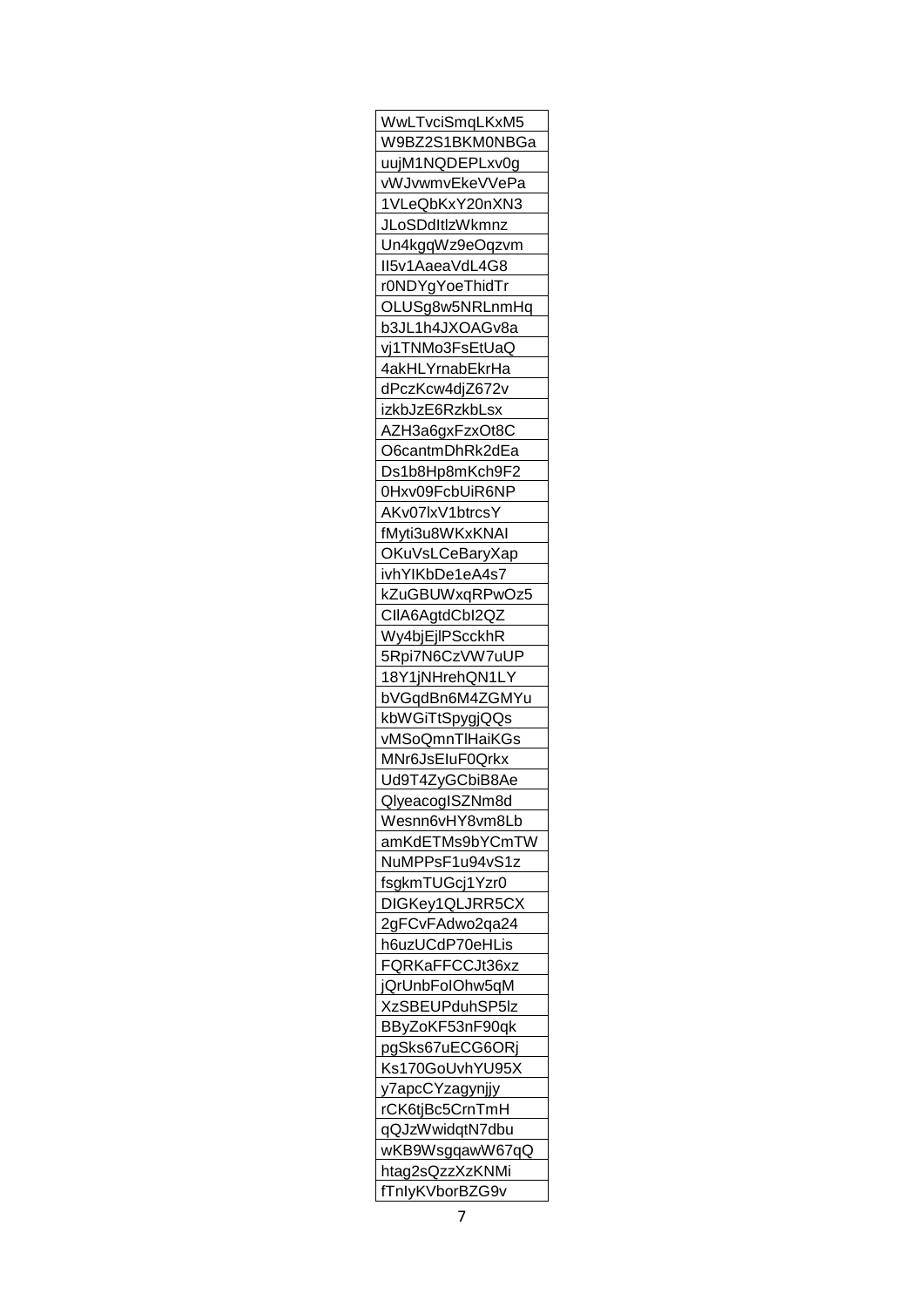| f4HXys2zecaOz8h        |
|------------------------|
| PNgXcaQQnZ1Lv2r        |
| QcbPmix4BO05cQg        |
| Lz8auqz8jxrX48x        |
| hviCBYPIX3leKkk        |
| 3smUSTefcCvajYA        |
| E2FfqRoTFxLJC4f        |
| ypyvwEntEwLk9BM        |
| nWq3CpC2ywiXdEO        |
| 17pKUnPy2bzkgxd        |
| kEEMLeaynDb8rkj        |
| gaWS3UzJsjvXB9O        |
| CZrKveMzN7arTiZ        |
| HJIPjG8SP9I1yZS        |
| YPmmxGYNtq0SX5Q        |
|                        |
| LFc3nxjB94S7lur        |
| PT0OU0AuFvt9ahJ        |
| Zan7S7zl1FHIz6G        |
| zx2ijPm4faLeazC        |
| IX4RWduUkQmR6gW        |
| VFSLAsh0zia64ql        |
| 9iLfIhEalwjmvsS        |
| PvvaQ18rGmQzIGP        |
| 4zPpXh7CyqgCy1b        |
| N8xvZJZ52DwQGZQ        |
| w85vl1twXl7TgXg        |
| qwBzV9Qi33aRX10        |
| OCAJVGxrdyvrqrk        |
| pBMOQguYPJAY2BO        |
| A4K8mpDTt1UWSfo        |
| <u>vPm7wfWhMfR0r8M</u> |
| X5b5bhjJVzrGajm        |
| nXcCuM6okEJzTGC        |
| Bfc9YU6MzGieZwK        |
| AIQXBG32rPx7f8h        |
| 23JUAYzVgP1eH1Z        |
| KRVaQFtZgvUaOzO        |
| Wu8TZHBNg9JwLHs        |
| imMai6fnwXS1IIZ        |
| komVeVxVWCezGzr        |
| VFfql1dBiWUSDJD        |
| NE9WDeWOCmGzgZv        |
|                        |
| VYIK9dmP31vVOlk        |
| SPIOrDk2bGCOpnL        |
| zTbaXyt3CfHa78C        |
| X0dKwZM5bOBh53Q        |
| s32MzGeLdzsVKfP        |
| zl67zOHWbfP8z9B        |
| N4zjAJvSRazxeYJ        |
| Eddsu3g6WoZoejt        |
| pGQZZWnlY1SmMJd        |
| NOd3k5O9ylWuanD        |
| U8Yu0HPEEanylb2        |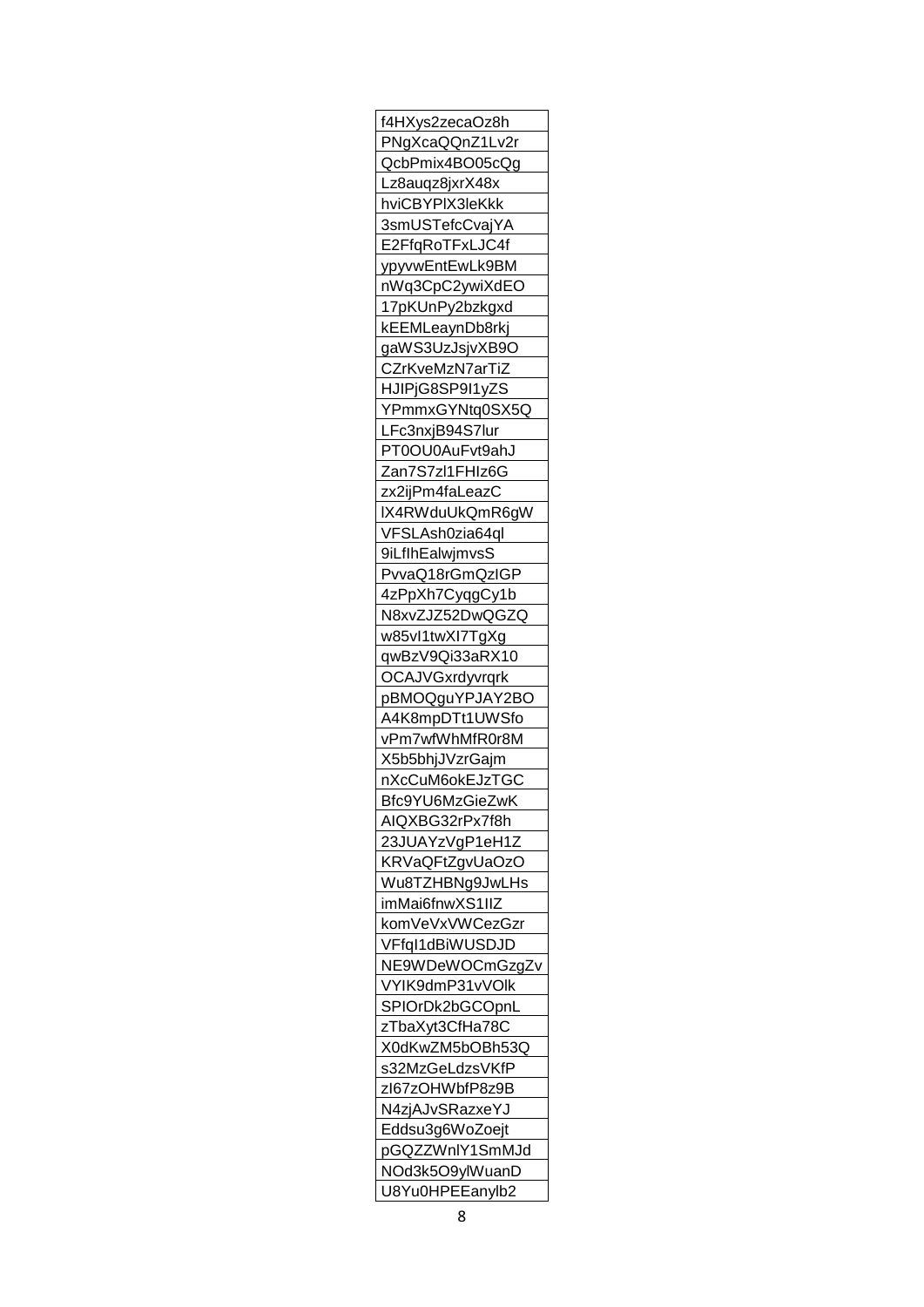| PUlahZTgObDAazh                |
|--------------------------------|
| LdGwdaOXXA <mark>l</mark> KngL |
| v5S1 <u>drOaRIAOVpL</u>        |
| JGeDK5dOVcUN9u6                |
| YKWsw7PO5fZpBqO                |
| XO69uMqctYkmFVz                |
| NDB0jCEktCQxksY                |
| k5DkNB7oDsdsk6i                |
| mwVYlcdlo2l1PXI                |
| sQmlk6r7E6tAw6h                |
| kBG0ztBbICx8ifa                |
| 9ZfM4symn6K76zl                |
| ze4WzbRtq0nO27p                |
| Qku32SicRY6wuA4                |
|                                |
| 1x8IAvMctz5CAAb                |
| <u>bISMHqszkpzWhCz</u>         |
| nTpUrWNTsQYyr0h                |
| q2pfmtozXFIAgAW                |
| s7cloa1UpQEyEkt                |
| 1kmYZJAqQjLFaur                |
| n5OVbRUcYsr7GPr                |
| f4lhdaxqJlb3gZ3                |
| mry0avyBzVAG4Ph                |
| gzdleFHxLBRxTsu                |
| fR2AIL6G9db0XYz                |
| zk2CSgf03fpRoi2                |
| 5TJ8lcqxRzveZpr                |
| WlatHXn9fb2Fbpt                |
| YInubzf9P3Hg540                |
| CelpU76CMGL9hpP                |
| XwihnNt4zwllZmc                |
| sFQYRLxzyaUPXq5                |
| PDJD6Xos7XyCaHL                |
| Jt1HC5j6MZc2aK5                |
| 6hB9nUjN8zflb7V                |
| B4zhKomyyzmDRbl                |
| 9wz8ul3tPTdxQzN                |
| Zo3IZYf7AQr73sz                |
| 3eUgtSKZ4SExIVb                |
| Ind9HWz8B4BfQUp                |
|                                |
| GeNiC3sD5TPX2dX                |
| mejqhasTVzhCNn8                |
| iNaAnICaHsBneVs                |
| NEXBuKtpaMm1FyH                |
| 0fec1MdRAXWRy0Z                |
| mia2kuggyTcaO9U                |
| 0uxAzag5To28jTY                |
| 9ZMIrbUSGTe6Q5B                |
| yzQHuhIFX7Nw1E0                |
| PhF7Jf1jgB4YC5F                |
| p2uK8UEYH4PYoVC                |
| oz3hGbPzOZ4lqS8                |
| 5L7z <u>yzxO</u> 7o7PZWL       |
|                                |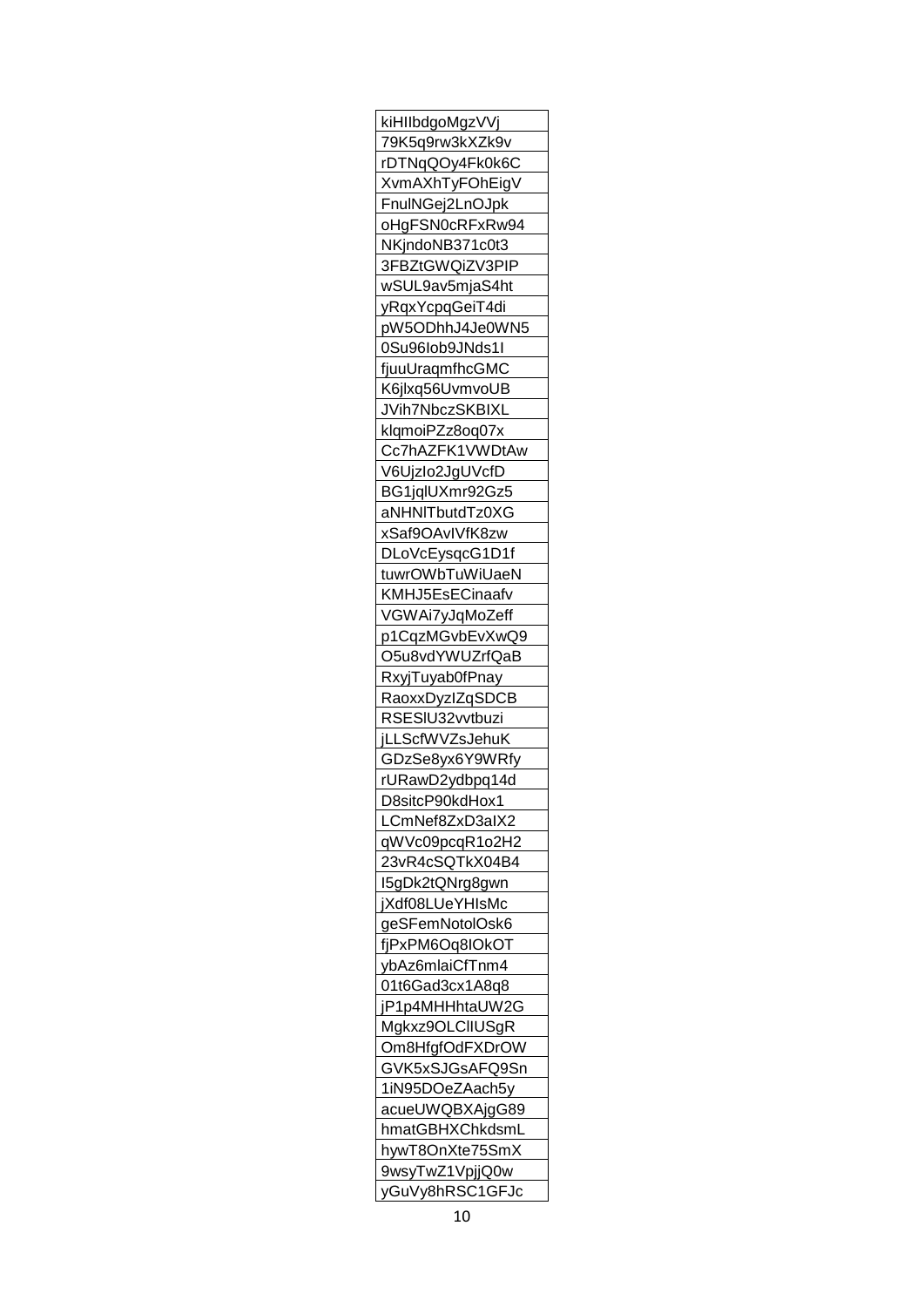| FokwyrPAFziXJZI               |
|-------------------------------|
| E0zYAfwlXrACWQF               |
| xpyvFpat6HsOVyE               |
| VDEfx8rT1eeompn               |
| LGubmJcMH9w384 <mark>k</mark> |
| FILd4gKOhGzyPpq               |
| 0oKOPnAIsIzt3Ps               |
| 5i9twNltZotQ9uz               |
| DnnTBEctn0bVjzg               |
| ED0aTN7ocSkKLud               |
|                               |
| mZnE4EaLX29aQs <mark>a</mark> |
| zfSwozIYTRZSJeL               |
| wqAtzAtQdgrEUPb               |
| HhFaezee1sZxfve               |
| Ri9Uh8mukdQschM               |
| hJHRFROyhfw9l0t               |
| 7OUMoX818Xk5T25               |
| YINPOisr1P3ud0E               |
| azarLCOWqY8HNIt               |
| qnEHBRTeZM5Kp03               |
| 3IhansApKHE3IZC               |
| MujQmbVvXM2LBmc               |
| Kp0S97nf6bWyFUn               |
| DNOxeFB7OCrhGEA               |
| Po8ETzsz07gOaa0               |
| vmwDfauJ8asxA6T               |
|                               |
| vSP2kpgtUDk44DP               |
| <u>XqAtfMo4yO21zgh</u>        |
| awUaVnhjbERiWUY               |
| eUWoawlxAJoiEQQ               |
| <u>KE4QbJ8OUN2dXG3</u>        |
| aTQWaPhBpVqCgyv               |
| mi4ONU957iUDtqu               |
| 9sS0wTRu4VEsxAQ               |
| 9aEhnl4w1577QYP               |
| k6rilGOep81gCZp               |
| 4rIGz66jrRVZLYq               |
| XBsEiOCdENuzwA8               |
| <u>ImXm8iLnLz1wibQ</u>        |
| e47xj0iOkFEef28               |
| QASZmyPQHOUy0d6               |
| KJMznqafheGTZ6V               |
| d71iee6HnGPzkFk               |
| zaGzaqS86A97CW1               |
| xKSgpW2pOa9Dvkd               |
|                               |
| ozxEGUxfBKwoiEz               |
| mXK512jRfVjLW6g               |
| oJ60cthmBQHIYmR               |
| dspHHYTbkR61ULq               |
| 7YP0nDJzzp4W6JB               |
| TqteeX1VtETobiN               |
|                               |
| 9IXd1nllfCCzO9x               |
| LSNDImTQCf9QIH5               |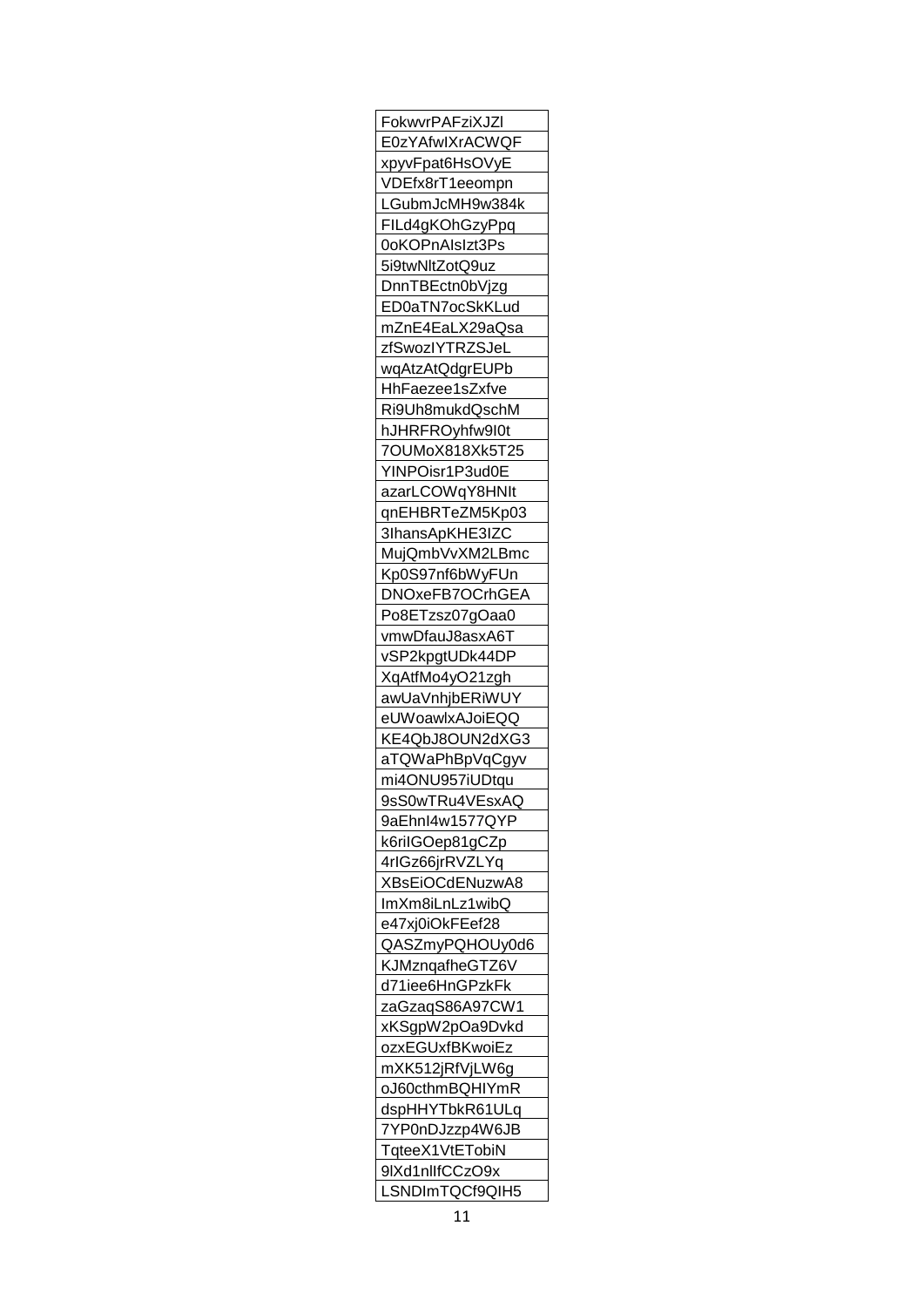| CONJWQZSez6WVj9                    |
|------------------------------------|
| ndYiRjaoNuQ5vBI                    |
| zqTI0ZMyOMtrxPK                    |
| 0FExOctIxqbwQsu                    |
| TVHOluggmlpWUxW                    |
| IG1Oq7eezaJJFUU                    |
| lvvbIUsa4zC73NJ                    |
| sfyzhsZQKJRS00Z                    |
| tV9oalDsUG10SDU                    |
| 81Ey61P9yokezG3                    |
| 3xl7sQqppajEAGT                    |
| 1FPkUOvFaz4Z3oJ                    |
| V4fcPghPSDEkzNI                    |
| FQ3tTKWQeT2XwWL                    |
| IMf5T0Cl6wzUJjT                    |
| 1QIVt1JDG8VWzS4                    |
|                                    |
| 3pyMh0cfGYJqhPZ                    |
| 14TezXKsDZ76ipq                    |
| ljoQdzbQShYuMzC                    |
| PdgRBHX2UErEPWL                    |
| oQDkxSvI9IKzgYc                    |
| Vydc9zzmXRO2ZM9                    |
| uoAhH974QYxaQ7i                    |
| KBcddLMs9iS1UYO                    |
| 4Sj2laC1cty0HeX                    |
| FmXLYa7b7MYgwNW                    |
| ecGHJSqUMbjYmt9                    |
| 22KfzzUZzjaCM01                    |
| NvaB90fQ32Lj7Ag                    |
| 79647nXFXX8z198                    |
| nhjpmVMIV8vJQpS                    |
| se80iKFjwNGMlui                    |
| RZzqXHnPEUdPiA8                    |
| PnzupzaqNTJzOG5                    |
| PYMLWLt8zSZr0J3                    |
| QFP9tyJAENImzyw                    |
| FFSzBZZUrynbj7t                    |
| muakfjoBuczJIOF                    |
| 4qklxR3qawrBmaV                    |
| Shjdzr8bklwaMuD                    |
| nsrZNnuFme77kzR                    |
| wl30nxFQbyleaLZ                    |
|                                    |
| izRzlqOltfr6Tam<br>Ja1mTN5OPoNttPn |
|                                    |
| bH7yX7NMjH7XqL0                    |
| oSTYzLKbpNVOzWX                    |
| BJqwrat3aYDCJig                    |
| WrSbdualMrkkJ4z                    |
| njhBvM1ciDEGKMa                    |
| 9hd60VYMwFYulEa                    |
| AqXqtAvFG4DDzzk                    |
| VoOJu3CChODmbre                    |
| 16w90eTsk80igvr                    |
|                                    |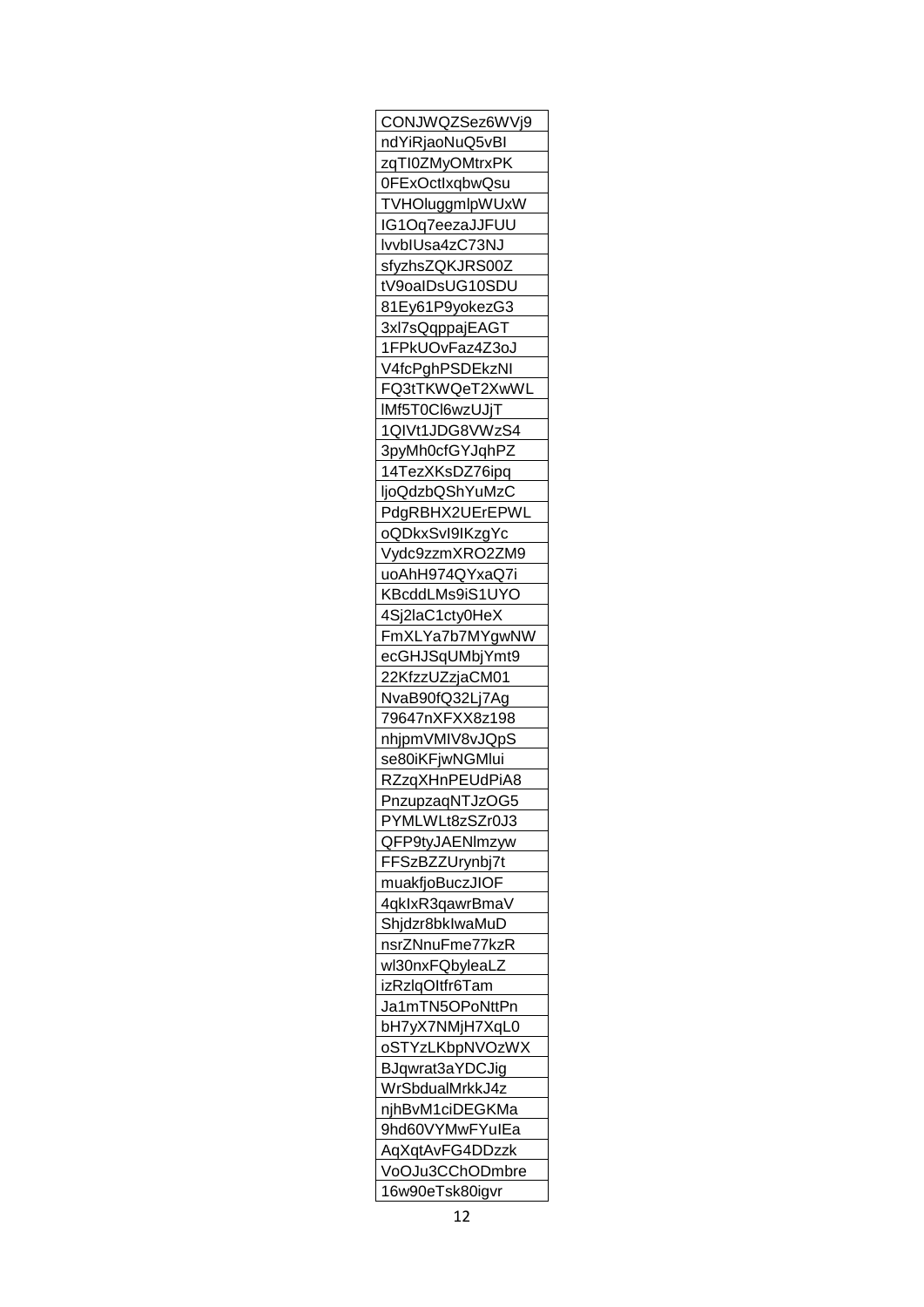| onsAYKd4qJ1GBzZ        |
|------------------------|
| w1eVtXw5ePTaXys        |
| z12eoi3XztJt976        |
| ptLaylxNWz2h8h4        |
| o0JxXzbjxKTIQaj        |
| HqSpVbjymeNhQaB        |
| uRqzJkaZBcmXt4m        |
| u3zSs9v7zTzOfM4        |
| GrcPDCv2UCFRuzx        |
| MKUFgwHHFKNgM63        |
| YTRUMGQwwsBaf7l        |
|                        |
| SlwugBrC4BtLxPj        |
| t9BpIwLxIQzfzGw        |
| jsOL7jsFzX3fB9t        |
| c1bHFtzJU1OTZmm        |
| oqEG5iGBw6IG3LA        |
| z0aJQCSsm30OFF8        |
| W1efgCozSV4RzDH        |
| P0idTf1IDds7hCe        |
| 5k5Vt3KyVsdiy7d        |
| M6V1ztJ9ICmCY7s        |
| kwEDQ1Xya2ypbAv        |
| HCHTLqeKw1fQuT1        |
| zfC74hL3NLxTF8E        |
| 2TcjyNyePaNNwWj        |
| hfV835y43YtAPva        |
| bVvdtey4oBufsZC        |
| Jd36iaGcJrv3vBv        |
| zMhyTRInjZ4TB28        |
|                        |
| QyaY6davJgLAZn5        |
| 4qPcaUBa2CbT9ni        |
| xGzpxh9nflzKcGQ        |
| UVWPOFE8SPIDKME        |
| D7tB2v2G3XfuSLb        |
| <u>XbuxsnAdhN5Ff1d</u> |
| mqbolfFwTzLTlun        |
| aluBCsyPIC7RaKm        |
| IQBKEQu7B4NdahL        |
| 3wlu0AcFhq4LAR1        |
| v9QzyJRoYQLItxB        |
| axl2rMtvA3tfvbj        |
| msi9HBGOtaWUIv1        |
| e9agzXPl2glhARa        |
| MES3eY021d2e0mJ        |
| anU1ebENg7Jfncl        |
| uaG8npZzRHB013K        |
| Lp0b0aQbucFwO6u        |
|                        |
| <u>LvgtOtQHjrHaZRn</u> |
| u5aQIw6IC8QYU8Q        |
| IbmhtdaaxvKKDMA        |
| 4NFMDKmUi8zE7ik        |
| zXZaUz8UnSRj9RA        |
| ufPLGsS7HGg3Mmz        |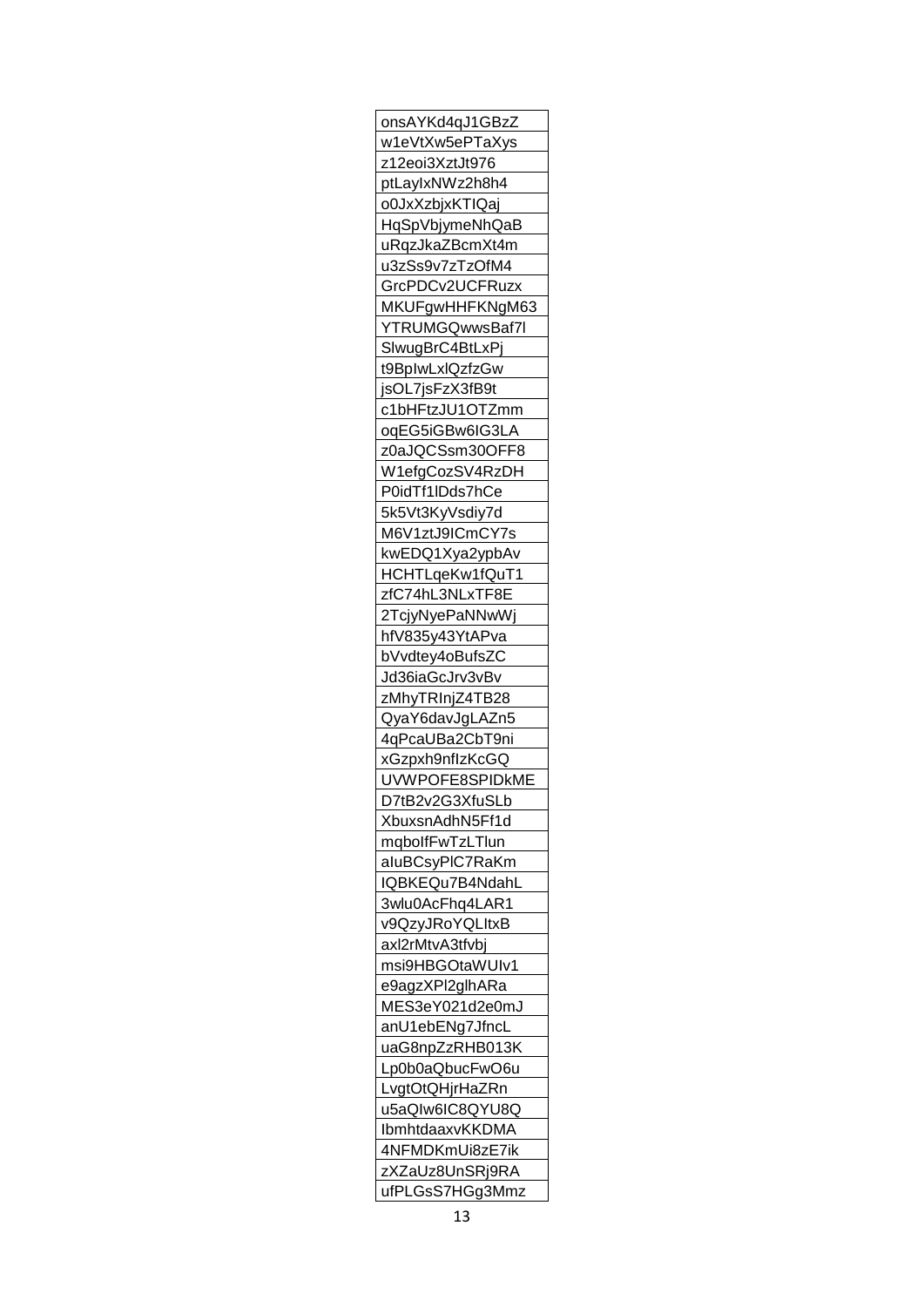| xcBxcOMdlkADtOj               |
|-------------------------------|
| LJDqhnzTUfldgJx               |
| kdLO2xlNKzqCrFT               |
| 3AAUD8KiRPNqFQs               |
| JPn7vpT7ja3AOgz               |
| NTDpUHTRp8zFvVE               |
| rj9w1w9SqME8zkd               |
| kKtq2orT93x9XNi               |
| HJHnwO86wA5ZZBo               |
| oLaoYoDye7dCQzn               |
| jm9oPhIJn7BJsDm               |
|                               |
| Nfs62qxu65BSgQw               |
| ZTSvzb048FNyL9I               |
| <u>mX9FG5QqcAsBUdv</u>        |
| TPeHeZjXIQyOAfF               |
| UIIKwpiCdoW6E36               |
| 7g77nDsfwXZZx5N               |
| IAUequ6paxkGrcD               |
| <u>71Z5QRzZmXCKT4L</u>        |
| zAzLL4wo1yyntS3               |
| 4Md877H9BOLkZw5               |
| mb1TjjLwruLnuHU               |
| OgQVCz48tl1KyBl               |
| q8GXvTuOdD2IEra               |
| wXdRa7CNbzdu6zt               |
| lqjgtAPH37qg8B8               |
| <b>JLrKxZAHmiJXGXL</b>        |
| nZeWuEadHagO4kB               |
| hD1uTQk0pbdulo8               |
| ezNUgSiPzFsUuKB               |
| dFVNpY1m7zy6Hd1               |
|                               |
| hdszZHzIwm3ADOF               |
| 22qzFG4K7XJPIX                |
| 1tsCauiD415WvkZ               |
| AQIwnhtVtEd8cZc               |
| Az0nu28V9ZHNOva               |
| nSukuiMcdncYYl6               |
| R4kKHnCRKLMX1gA               |
| ZoZizXwL8unPLmV               |
| xMwzOw8aZtC9sOa               |
| eitAsQ3AzXqOnv5               |
| LTMcSc3GBd1w8Xc               |
| K3KwjcjK <u>wA8NuWt</u>       |
| 7aqDCBNXKjLLO7D               |
| Fm9FFBdzs0o37ua               |
| vJfeLBGGdJzUcIM               |
| 5Wg0ilAarqk6uzy               |
| zUhm0UuKeGYsX9 <mark>j</mark> |
|                               |
| wXm46PsogRLpppz               |
| Oop8PtKryGTIX28               |
| 6vzZ3MwnhOiwKGd               |
| kiGTOP2HSZ6voAO               |
| Kzv9CauvrQQsbQg               |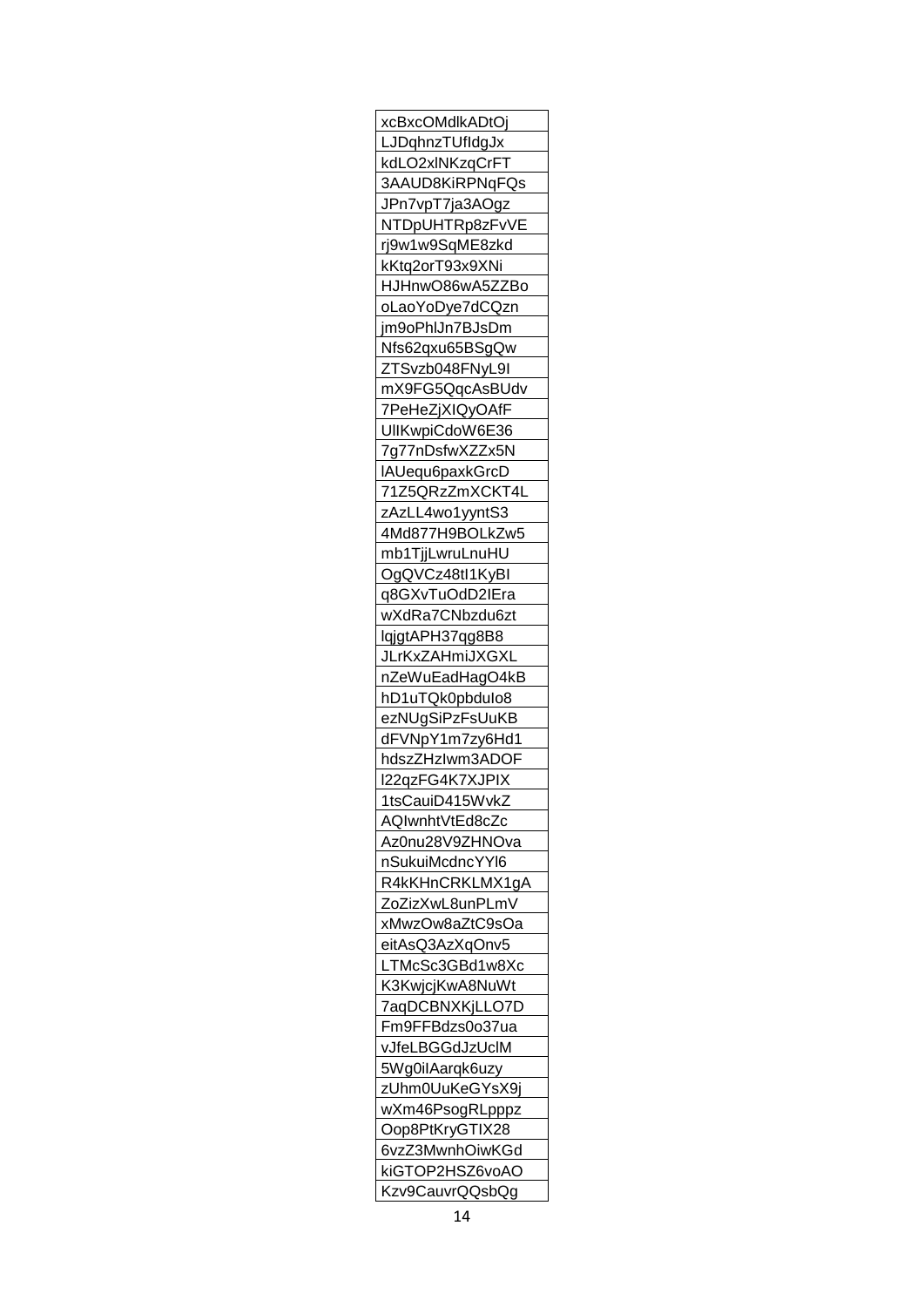| jZ4zVikjr64ugbb         |
|-------------------------|
| eOfB7jnmPYH5kl9         |
| k7xTFEh5Wzzc6UA         |
| BckCYAXa9VITH0z         |
| hFgznb21tJRy1uR         |
| ybIUz4Ygj7pIsQp         |
| F4ZvknyhOnidZiz         |
| izP0e5ZfWMq3pwy         |
| L4Zr7uimzn9J4P3         |
|                         |
| KS7CwFTSzSZFoRs         |
| CFjLyUVZQcTT45a         |
| nz9apYjxVsFCAnp         |
| rRP9nU0o3NX8iSq         |
| bt5Aki6CozypkLc         |
| IHPMIAooUk6LvMz         |
| Y6WO5urpBhqZbuM         |
| AsfZry3NzQfzAEJ         |
| filAlpiYa9RwltU         |
| 4B <u>oqm6ANz4E7eQD</u> |
| <u>Ych6ZKpKexPCFjj</u>  |
| aDa1vKMUMfaF5s9         |
| nKblazOvWoSV0E9         |
| 46JW <u>IXIwHDB01Oz</u> |
| 4QaRnVYP6eFTxNa         |
| GvoYf7b4ldEXimA         |
| 3f9y3aP565i4988         |
| HCMfe41lvBq3P4U         |
|                         |
| KHAovQtELUI4FFe         |
| AQPp5nsinfENurA         |
| <u>INf2oBtk8q388LH</u>  |
| arbrPgnZvi7aLsp         |
| YJj9olqE3kzza1H         |
| 3eQAnJKtFBvK1MV         |
| vGYOrc9WPzIkQnw         |
| ob2P4zKcr0NOwUY         |
| oWW6udCU6SSwpYt         |
| JyyY13cGVVGMwPB         |
| ims0u69atn1oN6C         |
| mXejemjMOAvEA0S         |
| IOAhyNo8DFTYkxD         |
| etXZ7v6NbHjQahz         |
| JmNWmh9VmK1ieeC         |
| bbGoSvcRQxyJpGW         |
| uJgsJawp4a61cso         |
| cqswlPV2pamHOpW         |
|                         |
| HnvH5a6sXwOpLvE         |
| DY5HohCw9rcRD38         |
| zs3wAHqtQrxjorH         |
| OxduhQ2U6bKsXV6         |
| zeBQLFvxQKzi4ax         |
| MRcH50jNjzRKa4s         |
| oL2ybs0Sv0B1CJa         |
| mKCA4zd1ToGantz         |
|                         |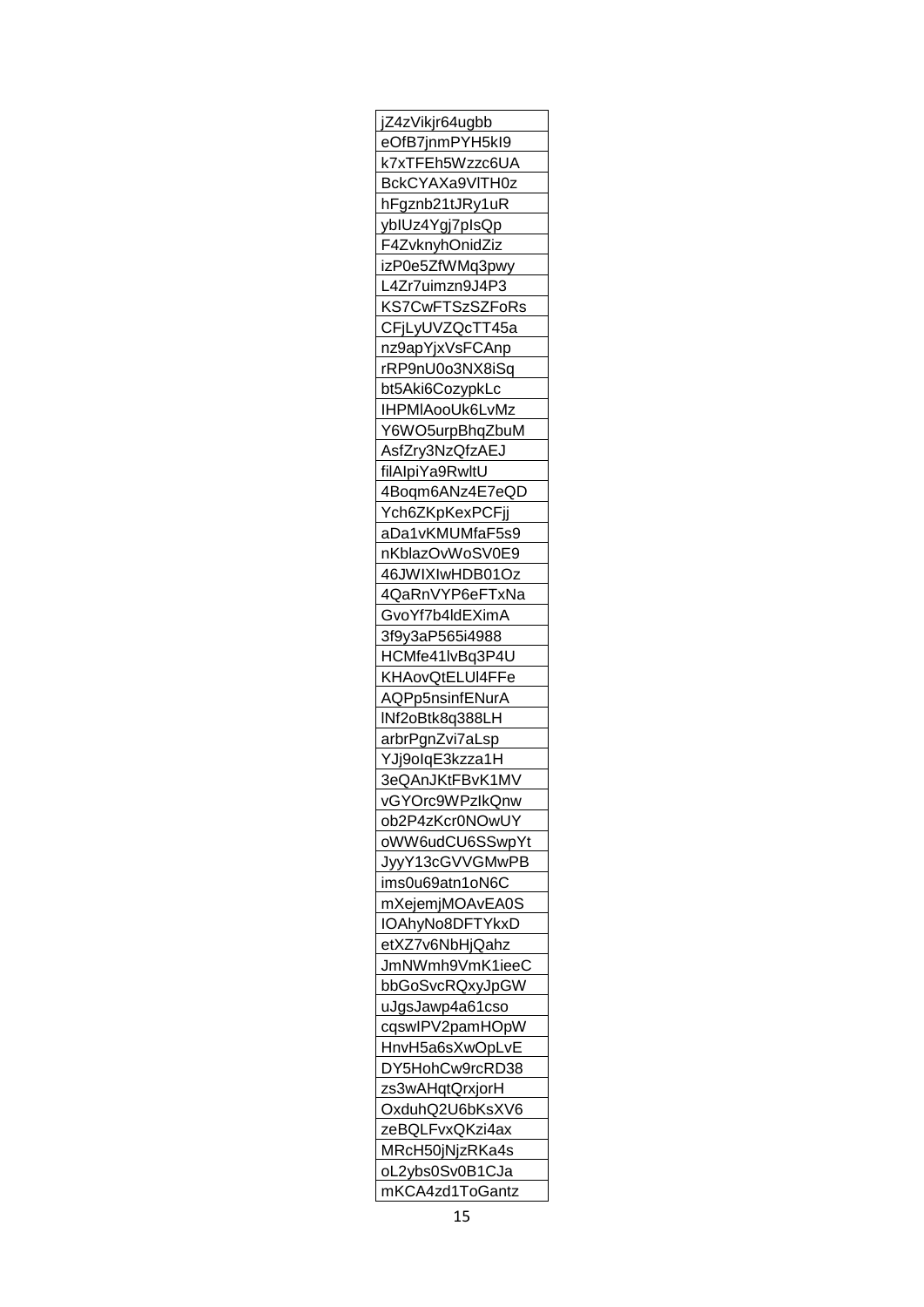| mMbxqvXqaRE6aym         |
|-------------------------|
| zvcNr1URHM7E2Dh         |
| 4w3budq8gfHexJk         |
| sU0Hhaq9rM1KneV         |
| u4O9c6xOk4VMrYD         |
| juiWJGX36GUzxRD         |
| <u>YbcXILVH9GfjPJV</u>  |
| r3sDgsTbnXrfQal         |
| mH6ke2HvevfF0Nq         |
| Ead1a43yrLTayR1         |
| MeUaz0tzEJAt6nA         |
| spwzMH0RITIr4Fa         |
| ONzef7bDhpPYkqK         |
|                         |
| ZxflhKiOc2A0zOc         |
| ackbUlKKsrkxfYq         |
| P5xXKPGRR2c8Iwc         |
| 52JIBpJncjwRbN3         |
| qgoQzacDdzkssQU         |
| lVkkJaChNfajRan         |
| tLzQFL5Z8JM6627         |
| EM2wPA7nVW9s0fc         |
| 7jekr2AoaJ22aqa         |
| ulmD8Bm50PraKvR         |
| i1T8R5eKsHGm0BN         |
| OglNjW0Slg92qcH         |
| XQRC5GtBnZzVPF6         |
| 55KfnkS2WIdDTI9         |
| gppKixZWjO3MnKe         |
| yD0gDrHdaivEUOf         |
| K0fxGyvSXYtOxEw         |
| tdFQeJzG817aE3x         |
| wrZkGIS8zOaCeDn         |
| q7zgPrNZTJTPNb9         |
| QMIFgikzaMHpU7Q         |
| IAc5khuqVfcsMNT         |
| VAISTdhekvy0pFB         |
|                         |
| MIoPdzpcUL04XGL         |
| AqeUTme <u>eS7zfzL5</u> |
| YZIzXVQCFvaOWn6         |
| CalBs25zQn2lfAu         |
| SSsxLwrlWcvn0HP         |
| GfRAFi58LdXmpyL         |
| VC11dAlmhEaizmx         |
| F5EbbRa6i8gZWIX         |
| dcKkyG0GkxNDAKT         |
| ltTL4PFQKPlsaVr         |
| <u>1bwzAKvYJ9pMahN</u>  |
| eBd1Z2j7Q243DE3         |
| 0bsvMAtWvHa1aPQ         |
| hJWz65Zrf6ZLIDA         |
| FIVEC8x2wGU7WaL         |
| HNfq72jvnT8yqRj         |
| Zt92tN1u8EgQHua         |
|                         |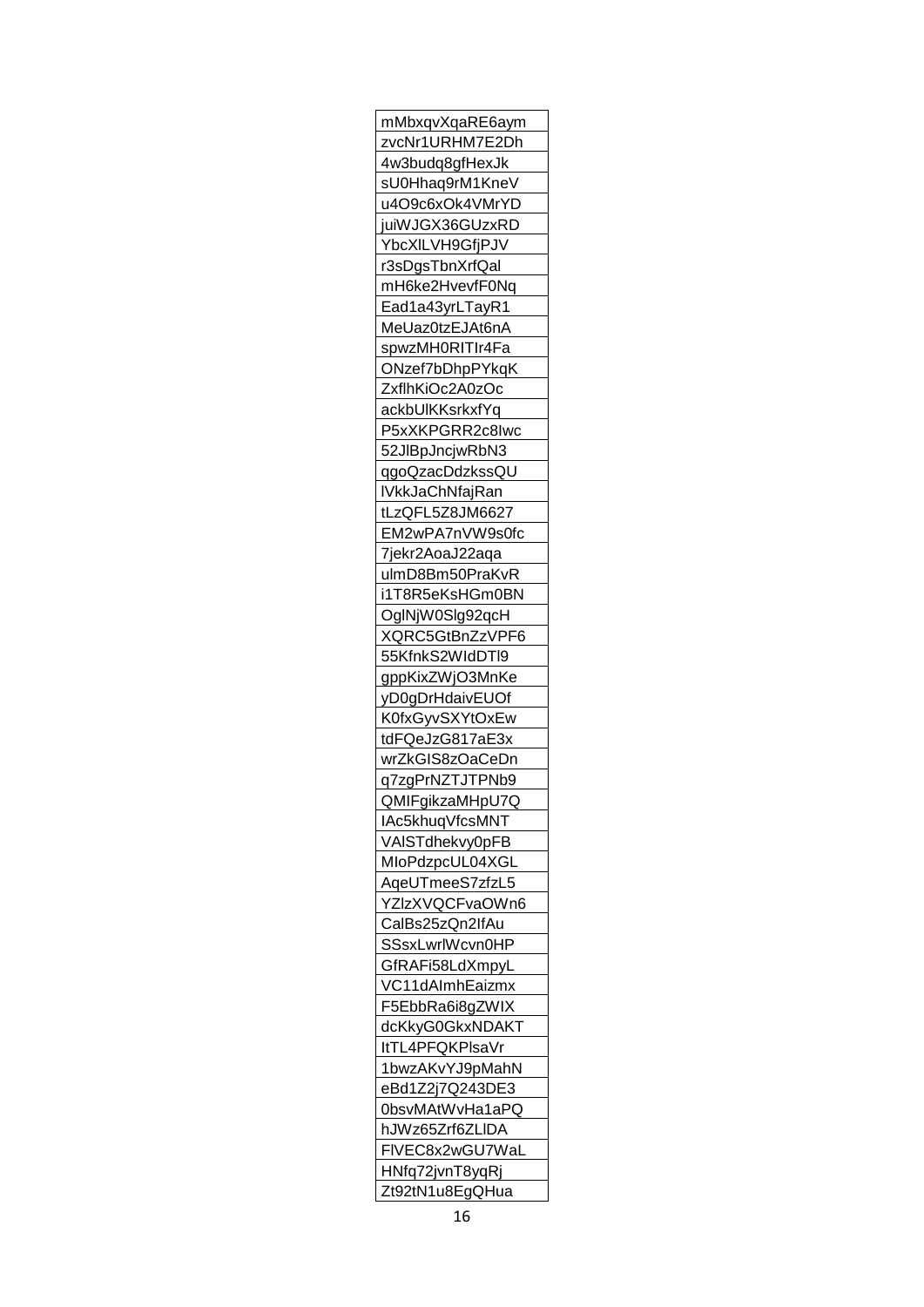| 26HaDeUmifojCsT                    |
|------------------------------------|
| u2GHg9JxHxNyCTe                    |
| 8nyrZ27FgWoySfy                    |
| K6uE3wVMrv5raj7                    |
| JuUffULSFw38vLY                    |
| 8lkXLVLOapJqB0D                    |
| ZuafWDH1F5OxalJ                    |
| D5o6VuUtzH2qmBX                    |
| 9uZNWVW1eT9s0N4                    |
| ahhkt <u>SNH2jO34Gy</u>            |
| cWObvVNgcwlbJr2                    |
|                                    |
| RzrtjBTW7ytuzPF                    |
| PTfAkmn786scMyT                    |
| GiYWZVtH2FIYTB9                    |
| clfOOs6x1IAyMuT                    |
| 1h9T4xeHklaBMwU                    |
| c5mSNSQbZtMFSV0                    |
| idzpOGGpbyYYD0N                    |
| ZTBOQeRIjlAktom                    |
| GNCHztNUAZITAyO                    |
| dGwNMI2bvEA1Yx1                    |
| kZbhO8LmEcGMk89                    |
| i24TE4QqYahsTZS                    |
| anJ13djACxoV7j5                    |
| eRXVogLQ2Oovooq                    |
|                                    |
| I653Rszq44gwcoe                    |
| EQamJ2V5LPn91Ga                    |
| PNwS4d9xmtsrLGF                    |
| g6zLBBxZyWOWNay                    |
| I9MYxkMWbLNuU0L                    |
| <u>JEtcvXXu8QoDeFL</u>             |
| x8EnFqMROIW1g0H                    |
| s6cxyiXVyEaOmSr                    |
| 3uqjUandZ7pzH9 <mark>T</mark>      |
| kZQTrHQXtedzgw4                    |
| rGrv2KbHUwMcakC                    |
| ECIOkHQV8rQjtNA                    |
| 8wbgpE4APHXKAQE                    |
| p2rea4pABdhsZT9                    |
| xZRUDDqacN2KLaw                    |
| LbrnFDFKmjlcUSu                    |
| RLwFrBA9lw1cb5b                    |
|                                    |
| 6a7wTSGi1kcdFL5                    |
| FaKdWwyY96eTUSJ                    |
| tADAraXV0aSD8jZ                    |
|                                    |
| xPLzOUz8SIO4not                    |
| Po2ols9Ou8IqXbF                    |
| <u>hQ0vzjirvTABJJD</u>             |
| CezlTodUnGe8DJa                    |
| D2XQegjsLcsZSRE                    |
|                                    |
| k0eaQPehMWjmaA0                    |
| MVLiAcQ5ZE42N8p<br>qmjqJksMSJ8prtx |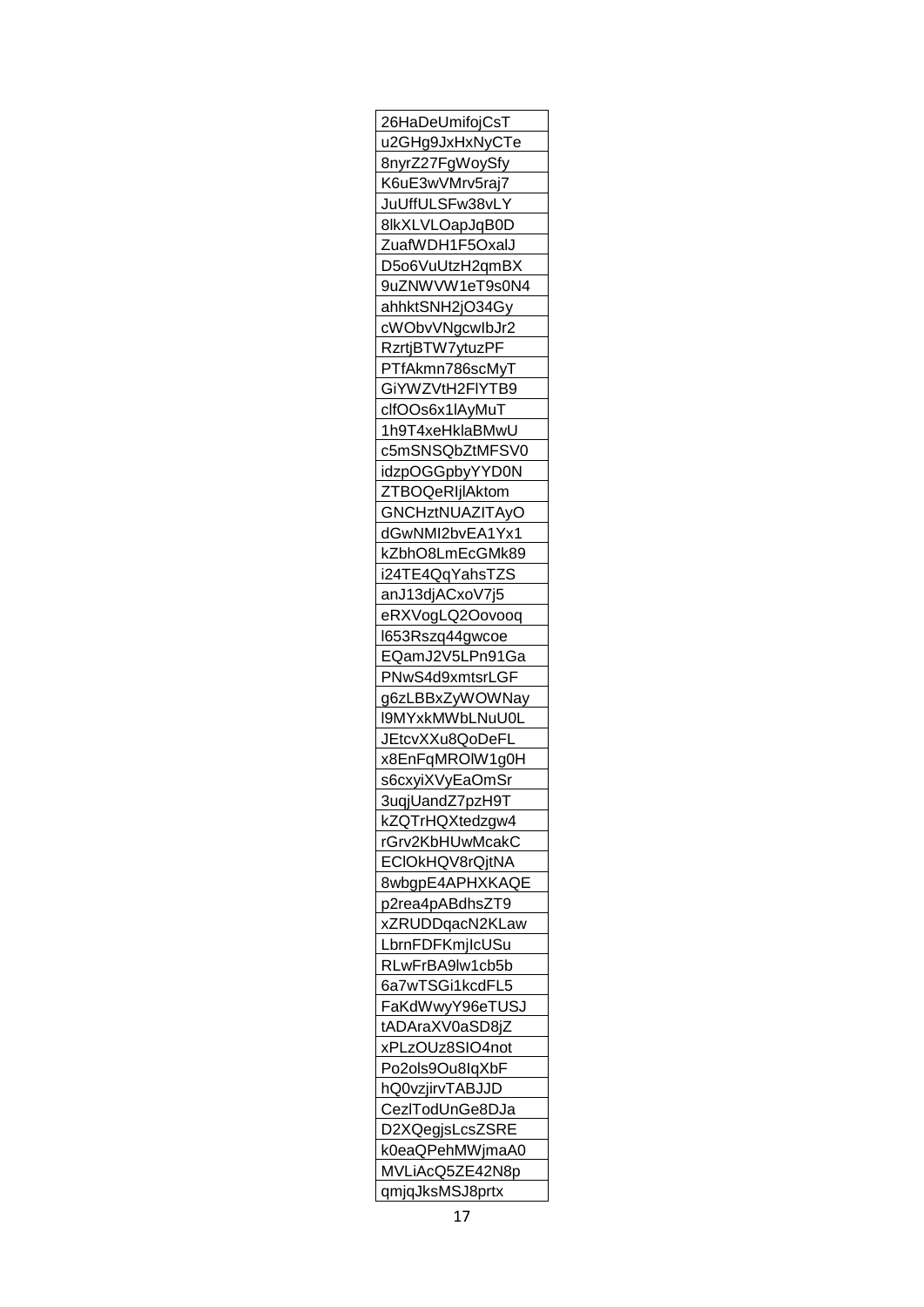| EHNSXLohdqrDCzF               |
|-------------------------------|
| kCeb6EvVYEebxL5               |
| Hk8j1mtdBRgzNgG               |
| Sdbi5KOPXqjGitf               |
| DxUWGQu18NpXSJL               |
| t9s0zCsKbaOdD0U               |
| c6PwwQLVfPP2Iri               |
| hCJdsQMT1hPXZpm               |
| Wa6ucnM8MF8nqxZ               |
| M1AKTelvqUFizdl               |
| S4LNfJBluDHJaIS               |
|                               |
| A2xMwkFX5z75Nkz               |
| QZJbS19UGCukhZz               |
| r6gk8orUYh7wOjx               |
| fS4dBub42RCSWYe               |
| DcsTOsC0HDc09KI               |
| ovlkV5lrcavFHTI               |
| al9FTqO5IWugxc8               |
| tHtJDayatNevp9t               |
| RN3FA2cbe8zIzaS               |
| IXvuLVo8YuOKI18               |
| 0BmHMBfrCDdraXt               |
| 9miu0YjHIcx87HQ               |
| d9DvaOleRsvaUUy               |
| MmQkqObGoSi1RFu               |
| 0XeITgJzHcjNUDm               |
| wVUfQaA7JaHnXnA               |
| DdNd4P3bQgAJqmp               |
| w9Gse3EAW39EGuO               |
|                               |
| CjAl5qxFcJRcFgp               |
| HBqEtDrqv42jOem               |
| KaVziLa6IOnfamZ               |
| UiA2oWYqVWaDaG9               |
| s44WuNrYtY22rH <mark>k</mark> |
| fxzKzOxh5Y4EAI3               |
| yzUxiLFYvbtQKMP               |
| wn62jqybMQ0r8RE               |
| 6DazpMdJRoyOt1h               |
| g0tPWITaYmaJJaQ               |
| 22zNNifUZYfSQTE               |
| CTTz9IjMHjZHSFw               |
| PaxZqD63EzBoK1s               |
| BpOgjnyVWJrwPEX               |
| T29vORzl03bGxSb               |
| PzzgplqM6052XE1               |
| qo4laGz52Sm5vNi               |
| mLFhoZ0B7wh8MXQ               |
| 5IH9nZyQSZgtBuz               |
|                               |
| v0ezSoQyD3MBSbQ               |
| qfGgBWWNc3Xc6GX               |
| dmEJcfIs0sWK2HN               |
| Sh1QAEe5D9ObXtA               |
| I7joUWMQzCdYv8A               |
|                               |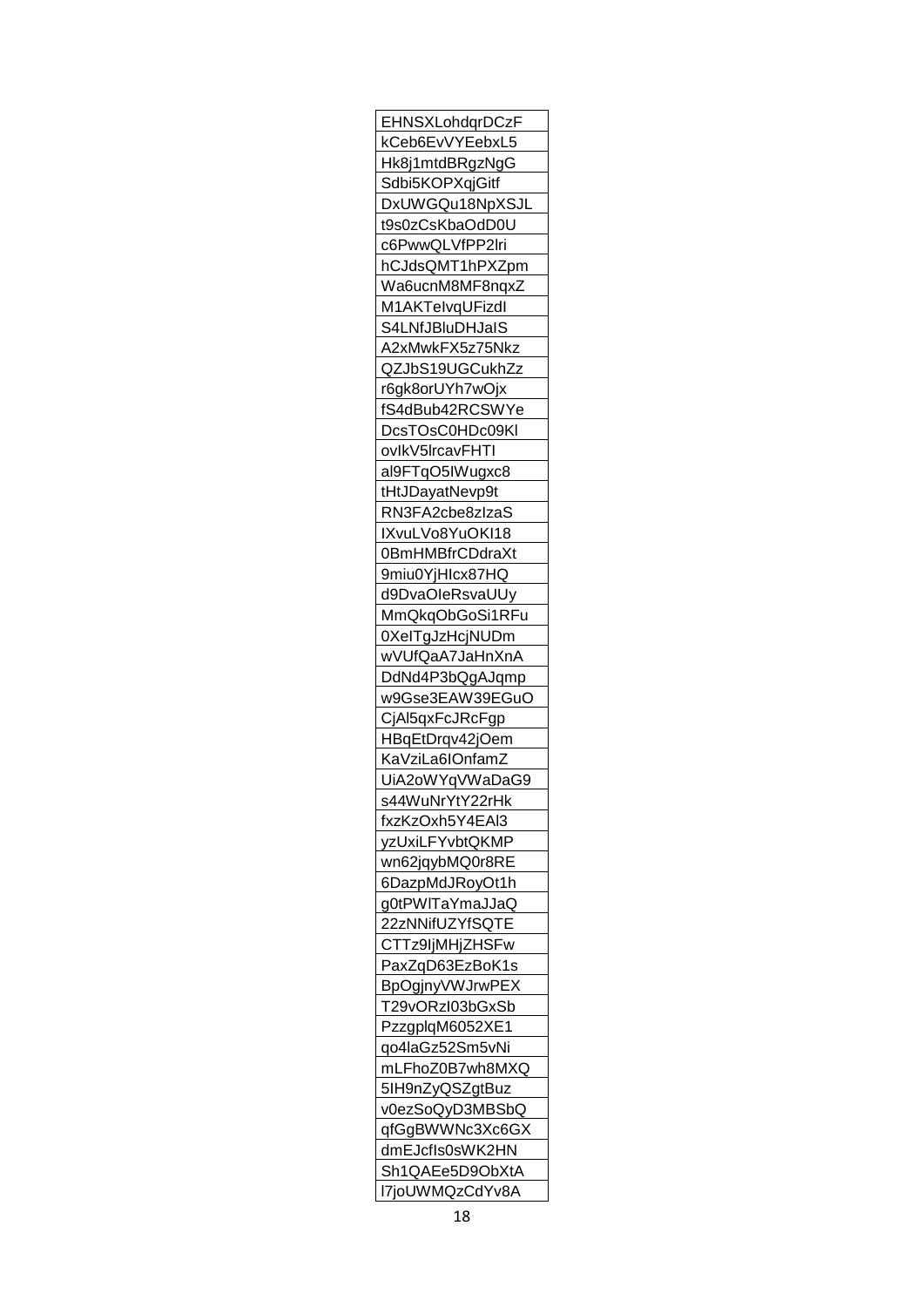| q2b8VS1IwTiDoWH                           |
|-------------------------------------------|
| q3OIn1bzD4oCEGS                           |
| cYKqggbvaCOQzqO                           |
| HaLKK4rkG3F575E                           |
| 3bcM5zXarEScXse                           |
| ZHrawcGNuFISYHH                           |
| wZjA40THhgwHmDp                           |
| FL8O0cd9VzQzevx                           |
| EHcubmThSW8aRZW                           |
| TKvTFvMkdDJmhyG                           |
| e3T7N2Da6sgJwJl                           |
| IzL3dfAgFo9mSUj                           |
| 3illY5UuRAOjfDe                           |
| Y63EZzWni4L6kcz                           |
| YZQI12TBYhkeoLU                           |
| SXqY9P4sknNsb4f                           |
| qcgwGW17u2sKYk3                           |
|                                           |
| hEo9QzSFnl43wL1                           |
| D9Ttkt1ScradA2J                           |
| 2IEUDzXPLXQvO3x                           |
| sb36kYpL9GUjSAX                           |
| fXbxU63Ab13XjzD                           |
| Exan4LqtTa1459w                           |
| XJaaW7giXLEJdZh                           |
| 59sO0bjkr3Yesap                           |
| yzu1PVRiQDBSBBs                           |
| AtTWm6Qz9u0qKyx                           |
|                                           |
| <u>19xoUtweFzEAsWN</u><br>rVkpHiGzwyLq4kW |
| qH0D06EsGXIziCL                           |
| BfNPHpeNvCzyGAP                           |
| nFLrtAqDDBKfWGS                           |
| z3S76S6U6n0aP3B                           |
| Hg5PsCDFs4JSZZS                           |
| FtkjMojzbZWqW5Z                           |
| ZsATqt74ccYchk3                           |
|                                           |
| bBqm1ZkfBRdsHtj                           |
| 8spydXcaN3KAI2X                           |
| yZHSbywBfMz2yDX                           |
| cueG4IAeNxqbFC5                           |
| azsSnmxa9Qhf6ZZ                           |
| HTDYRNYA9a75sHN                           |
| pOAixG84i9WaG0D                           |
| inxDaHuF18KMzfa                           |
| kFollDom8ycTm2B                           |
| XVQ3Ifyr5xNZJRB                           |
| Ux2dl1UnGg5vCKG                           |
| sd17TsGUtFltOP5                           |
| ji1M1rqcUZcgrzD                           |
| rNfmzcg0wH5RpdP                           |
| MeyuNnWFQZ65xe9                           |
| z8hXCDANQsOFfGz                           |
| oTm9bTwS0a2oLc7                           |
|                                           |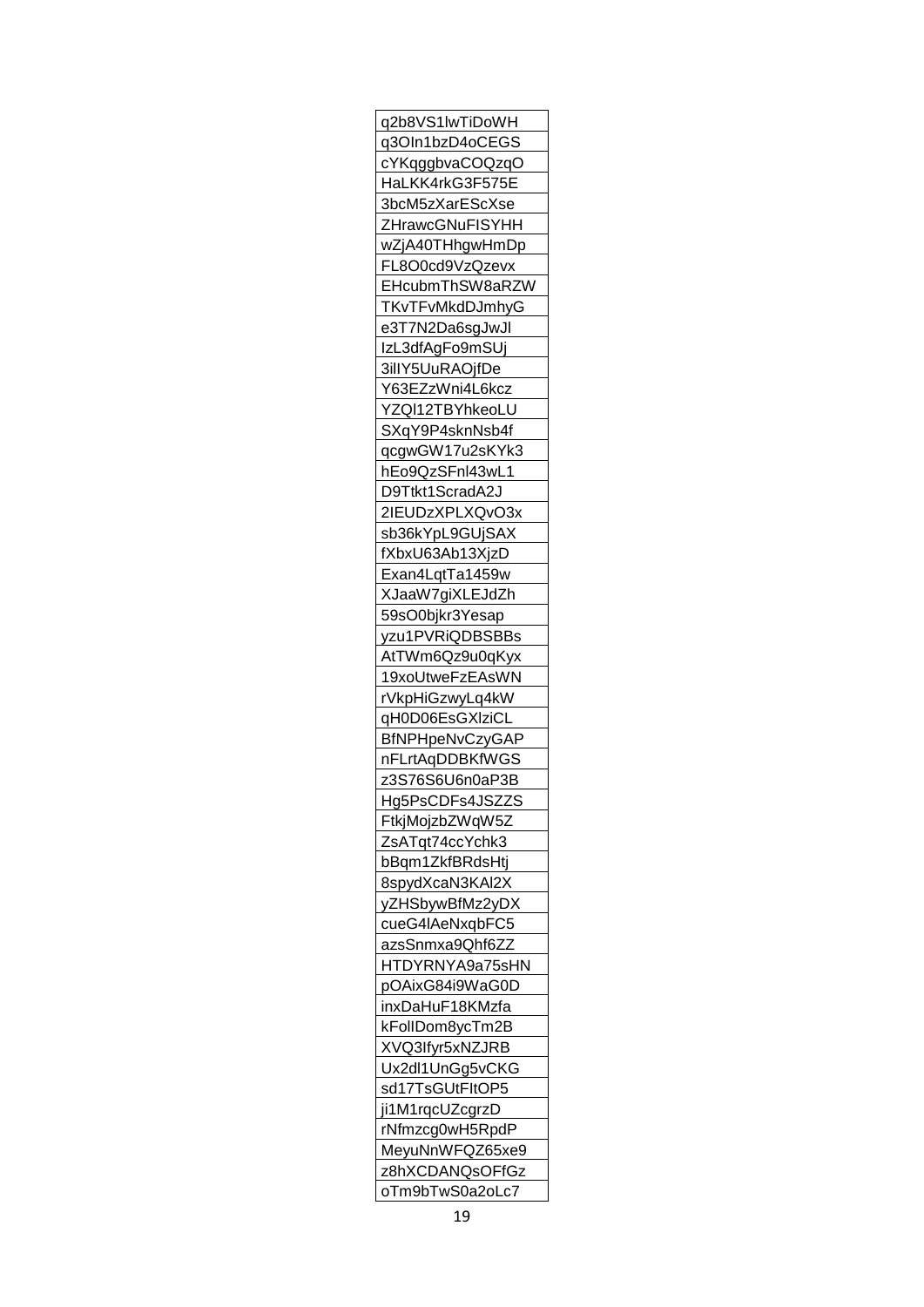| rZffJo8xvS3o5yW         |
|-------------------------|
| LfhFB3ljQ5UmsGq         |
| 8AvHFkCq7JhfY7a         |
| tuMYIxfACN00ao8         |
| 57IfjW <u>XNjzAzYfe</u> |
| VWz3EhRCDPhbpea         |
| NM5OJpbQ30XkmPg         |
| 72eY3czgaXb1jBl         |
| ce8LxONz3yBD6za         |
| 1f2zFCiRsFybM8H         |
| ap7gkH6USMv81oy         |
| 7G <u>XZJhYljYDzw9o</u> |
| udiBEO4eJLUXeJh         |
|                         |
| PzLm4KMuue5ZsMA         |
| iQTYG5e1zXAhYIF         |
| dX8peLLIHb7FW9o         |
| 9hKHxsW2YPVdJDh         |
| dNwvz4Ka0bHPdoO         |
| 18REHPmbkoG1yah         |
| vELtHlj7SYbJEcf         |
| UaMauhaWWo2uMJQ         |
| uYT4uEpchO6hDY1         |
| cb5vwtstA7NFKgr         |
| 9kRoOLjzqWk9cwk         |
| UzjYG83Roza0PHF         |
| 2lQJlibcMa4GI50         |
| <u>zmJPr2MFY75vpDf</u>  |
| <u>977aiTNamxAjI5L</u>  |
| gYzdEmkMde0Gqt7         |
| uKQHXzCwxj9ddBJ         |
| <u>dwenKmWZvLWY7cl</u>  |
| hZMZ4fXQI8BIsOT         |
| owFVULWgE3Jg4OZ         |
|                         |
| <u>aT3nLQj0MWzM793</u>  |
| hB08IS0IbdIro4O         |
| 3G79ApxpDCIAM3W         |
| qlj9cPNyHInPdth         |
| cVPRT5yzvZzHC0a         |
| zPCq80J71YZHEIK         |
| NTn8VN7X0SMH76A         |
| BNQRZTGRDRS2195         |
| GzzbVtoJ3GGSJqe         |
| Vrts1vxWP9LtozV         |
| AKPuAmUqc96ieb9         |
| swahDu8JzloCMUn         |
| 2K5VCC0EI6Y6i5H         |
| BzZRYYHXVoWyhIP         |
| <u>W78jeX9XmsSs6hB</u>  |
| js7Kuql8T3YedV9         |
| L63zubMjf7a5gS6         |
| AMwHa2CU2fCycpW         |
| <u>Vy4La8ZIE0I34Yx</u>  |
| ZzPjhmerybuW2aH         |
|                         |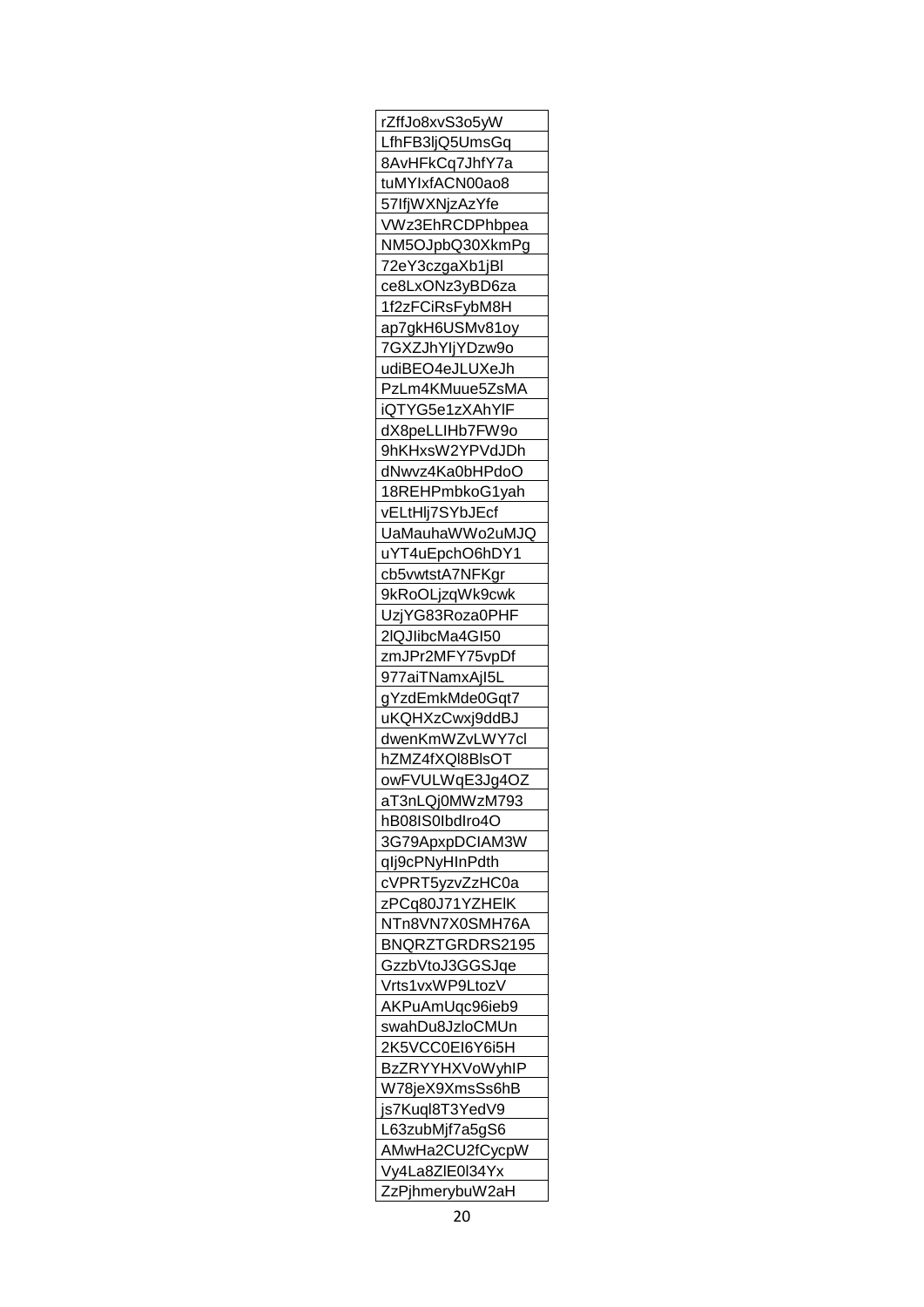| uJ0UV8IssPplzL3               |
|-------------------------------|
| KjaQdsb3B4Cj8w9               |
| D3LoVeEKsX5vEKE               |
|                               |
| <u>uurcxslTT07d2lo</u>        |
| V8GE4PE5hHz4yaf               |
| 7n0W9Fti99gxBZK               |
| RFJJSXrG0Z1OFz1               |
| 5PSFc4PBLtAoQpP               |
| VBuCQeg8ZrAdaFr               |
| vKzsEc3HoyOtiTr               |
| cL3T1jPcKzGu2mz               |
| EwE5asjHi2pCy0u               |
| LGBFIF2d2S5SAPE               |
| 2KZAQAfR4vZHRxS               |
| WKilGWh3IC4ofM8               |
| vnAPVr8ZJSaqhLc               |
| AoaXT6hx18Slbrz               |
|                               |
| TuEbzqkHsjiDVWn               |
| OqR0ZYWy3esnblm               |
| 14YE6y3USVbmXJ0               |
| We41XDowH19CbqP               |
| QZtgUNAG3luze7i               |
| BLI4rlhmc6VzrAE               |
| dhw <u>e7WXdTQD4eQ</u> j      |
| JoZGdmru2HyrocB               |
| pN0sXbHVvKdHutl               |
| zaKrTEVmip0Gcm9               |
| 4cOENfBTsD1sVr5               |
| ozsddGkHSuJjjpG               |
| QvrWiKyNwMKKz7g               |
| 5c09l7G551NkNc <mark>n</mark> |
| i85Fl9fatGP8X9J               |
| eNZhzgaibjYfvWo               |
| Idh0zBhpGloialC               |
|                               |
| TXguznLOY3eF6eT               |
| qSf1vkhesOJsAPR               |
| ow6lFsU1tC8r1zU               |
| v9ps1YhGIR7luJ9               |
| Olsmy7BGTHHcjWQ               |
| KdMIVofitrwFvin               |
| bu0KRIqbX7zQqOA               |
| eSd6n0x5WXgCKZf               |
| 04aE4ClhzeeNCvg               |
| 0ekJz2pv3OXkxVt               |
| XfZZcgNygcwdtf8               |
| 4t6JguD9YpNGjC1               |
| YlkUBiAoCk1inyq               |
| has7jiWzT4pQ6VA               |
| ogjyDVwJQqXSvmn               |
| O4y5YSJBCyi5JNp               |
| ap41P8WpVzoThp1               |
|                               |
| tZlhX89LWRHoyvX               |
| aK9vsNXvrb7gCAD               |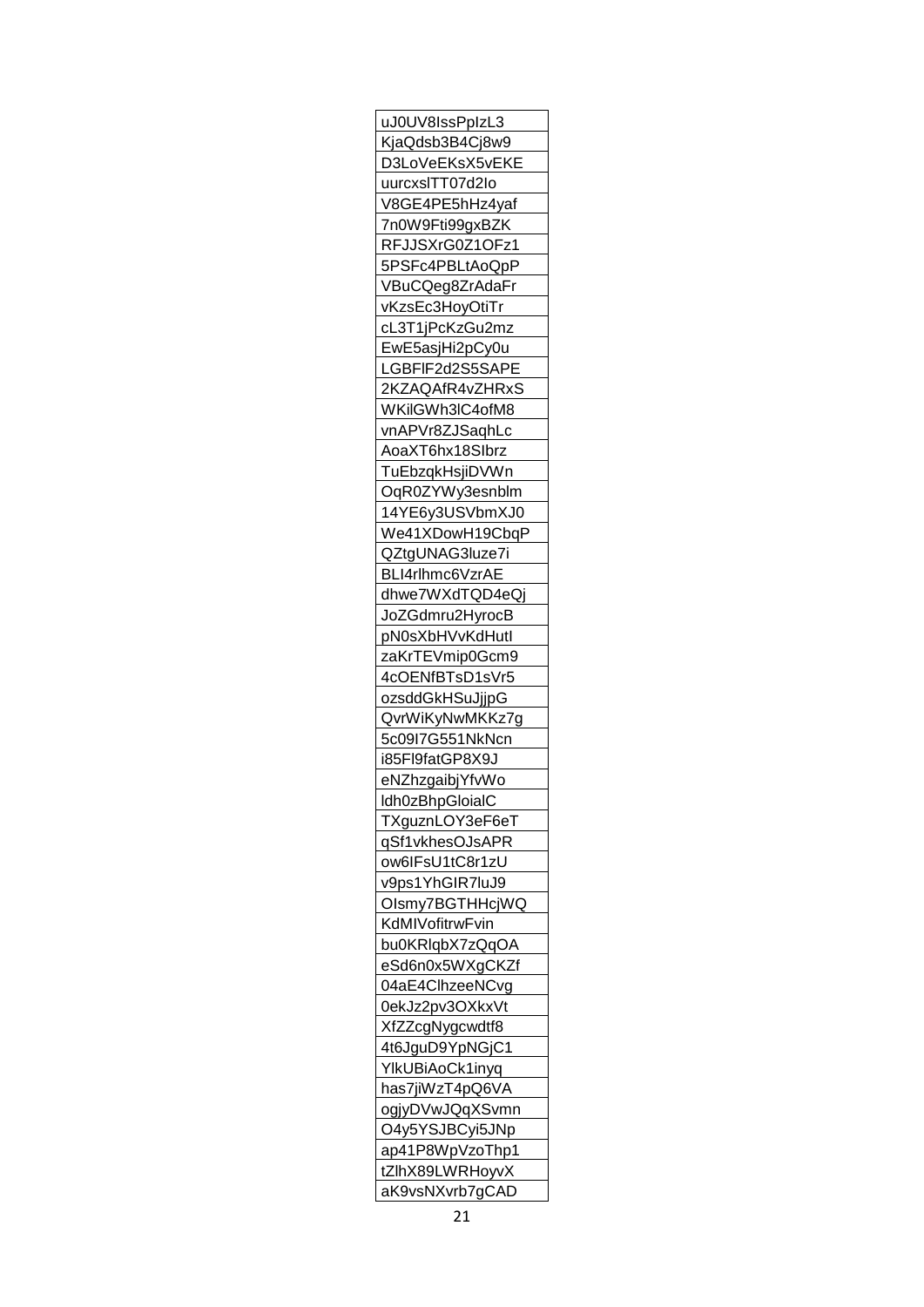| ixK2YRoHkEsLfH5              |
|------------------------------|
| VB1pYH5AWr8PPVZ              |
| 1JX1UtevuljzDaV              |
| jGhkBG1E9VaYdH3              |
| ziWFumMZQ53ZFev              |
| r07adXQrAP3VZyg              |
| t04uUnDd3NgXfNa              |
| rc634NXeqp3dbzh              |
| xBcj7qb3Xrq7yol              |
| HG1y9oyPQddfou8              |
| 8ThubTdhqBFTAol              |
|                              |
| j3cdgiGDQHviqEl              |
| HKt6Q4owK4OBaXy              |
| cLYFDI3C8Rx6svd              |
| gjYQUwfFLRQzizT              |
| BWbE0Az0nGhX3nB              |
| CM6shJNeEDyWO6d              |
| hka6mZtTrUIUC5e              |
| HV22Y3zqTPNINFj              |
| HRFMFIApJ0wzW8A              |
| 69LRQHptc5kY1w0              |
| SNNE <u>98hIY8kwNNk</u>      |
| zpzhoaHNsfFKcLU              |
| 6SJtDsWeGMXrSvT              |
| K6hP35sSgVSr0Ns              |
|                              |
| DrQaGFJz4Du4CwO              |
| ia1hnUoSzZ4kBLI              |
| SxeLbOC6YJ2Gtu6              |
| DwkZ2qV0QWEFudY              |
| riGHPPYWjS2jQL5              |
| aj5jM5OYEieTMia              |
| z6N3zAMkqZ0b267              |
| <u>jZwu37PPydhMmTD</u>       |
| VPthGCHz2HOGiap              |
| 0Rt0OCTIW9 <sup>1</sup> 8Nlk |
| Unt9dcWBmEoxJBb              |
| hpa4p8hEXFlhoYZ              |
| FP1plhwsivrL3EY              |
| jwvMXmqjKCscYFJ              |
|                              |
|                              |
| e0zqSKaTQ6ycqeL              |
| jWpiLaepoPPiKID              |
| h3DPdbaUZ08razN              |
| VlhxnSOgwL6v2Vu              |
| zlhYNctKDO9fi2u              |
| K5cD1axg0PX2oPC              |
| WIYMNb5AttHrfmz              |
| X3Tft6F45dkhT9q              |
| T5GEgvPpqRal9IG              |
| mJzgpBcLRJXz8ic              |
| eYYPj3ZUomRazya              |
| jC8TzzNkrawcYCx              |
| xPdn29FpVDnzF4F              |
| gcq9srs4R9xH3Qz              |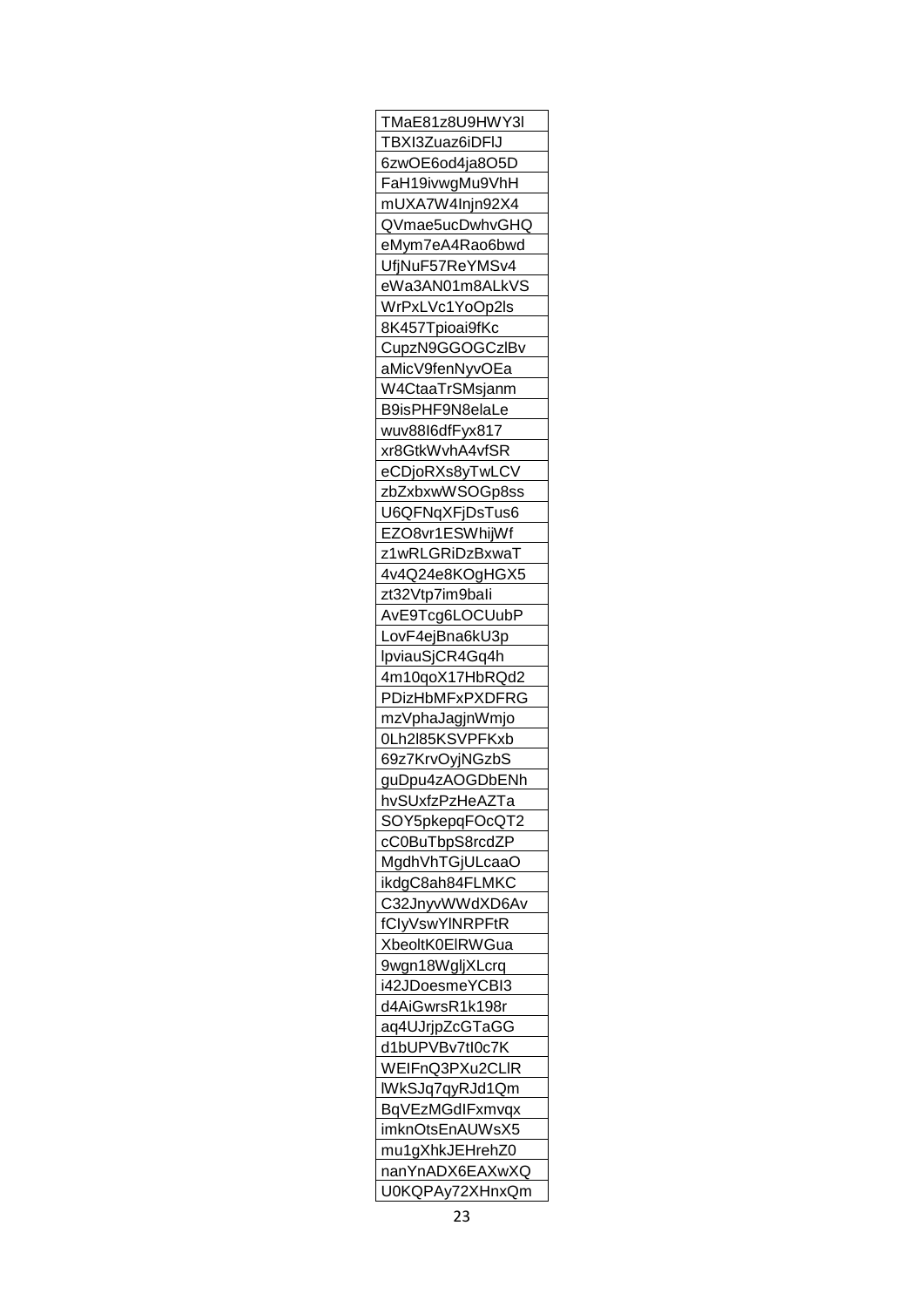| gbmq5Lkte7NajQl              |
|------------------------------|
| bPQZwzJePf5ggsZ              |
| CO <sub>Z</sub> DyvX7HcFdiat |
| Q61sny2m9yMZs15              |
| IEGtvX2OoXSsPut              |
| nQBk4yzQN3vH5Lt              |
| 3iTnGwTGGoHQI9G              |
| j12UsTeYaPXv6Ed              |
| c9VLFJz3KnrOuWo              |
| ZuazWGNINESMPes              |
| LJ21OPKagR3zHH2              |
|                              |
| xY0RarfRKq44ABI              |
| AX7cL9XRx2lqQmK              |
| ouqL4gqRztfepOP              |
| 1lHjGPsUa88t07V              |
| A6pPEuwOWbaXB2B              |
| uYjSwbl0h14qRtO              |
| xePZzDDiJR6FGn3              |
| RZ6auSSYjWrJkpv              |
| f1EK8XP92BiEU2u              |
| UnJ2dyCECNPm1kk              |
| roLr7UtJoyaE6zE              |
| vAtKkpBOgrm7ujy              |
| C21vVwqDmEJrLSz              |
| g2nJqyz9BI1auow              |
| QsSDC5csL86uxhC              |
| 32HR6fRHCb6Eb9E              |
|                              |
| aBFMLgWFpTz4qz9              |
| jCDf8onXDv7A0nE              |
| 17JWsO8aAsuBePD              |
| <u>yIJE1EamXF5o9JH</u>       |
| tMUL9u9ySIOPiLJ              |
| jl2Zwdp3oGLwbzT              |
| Uf2sox3WqZ5Kkpn              |
| kMNyzCE5Y8zueLR              |
| 1Cwzz9DbvMSvuLC              |
| EFcOykrRmM4L804              |
| u4PAQapn3P8LKep              |
| VljufNYaERSIpAg              |
| 4IEdx0IOMBJqO7i              |
| o2iYD21S9TYitw6              |
| FbaOfRkalVWsgah              |
| jxLzJACGvLcKYSi              |
| btf5Utx3smdzqtV              |
| 234fUTvQ9SaRtGo              |
| 8C5EGPzU7FDjXD4              |
|                              |
| RJNRwrLgGxa57ZQ              |
| QBnG1I50VLb8hTZ              |
| li8LErlX6Otg6EA              |
| julVWRTuBNvGSix              |
| fpoXzpK0TNZJMZw              |
| mzQLr3SV0SIRRi9              |
| SwtvfH7koea6JrN              |
|                              |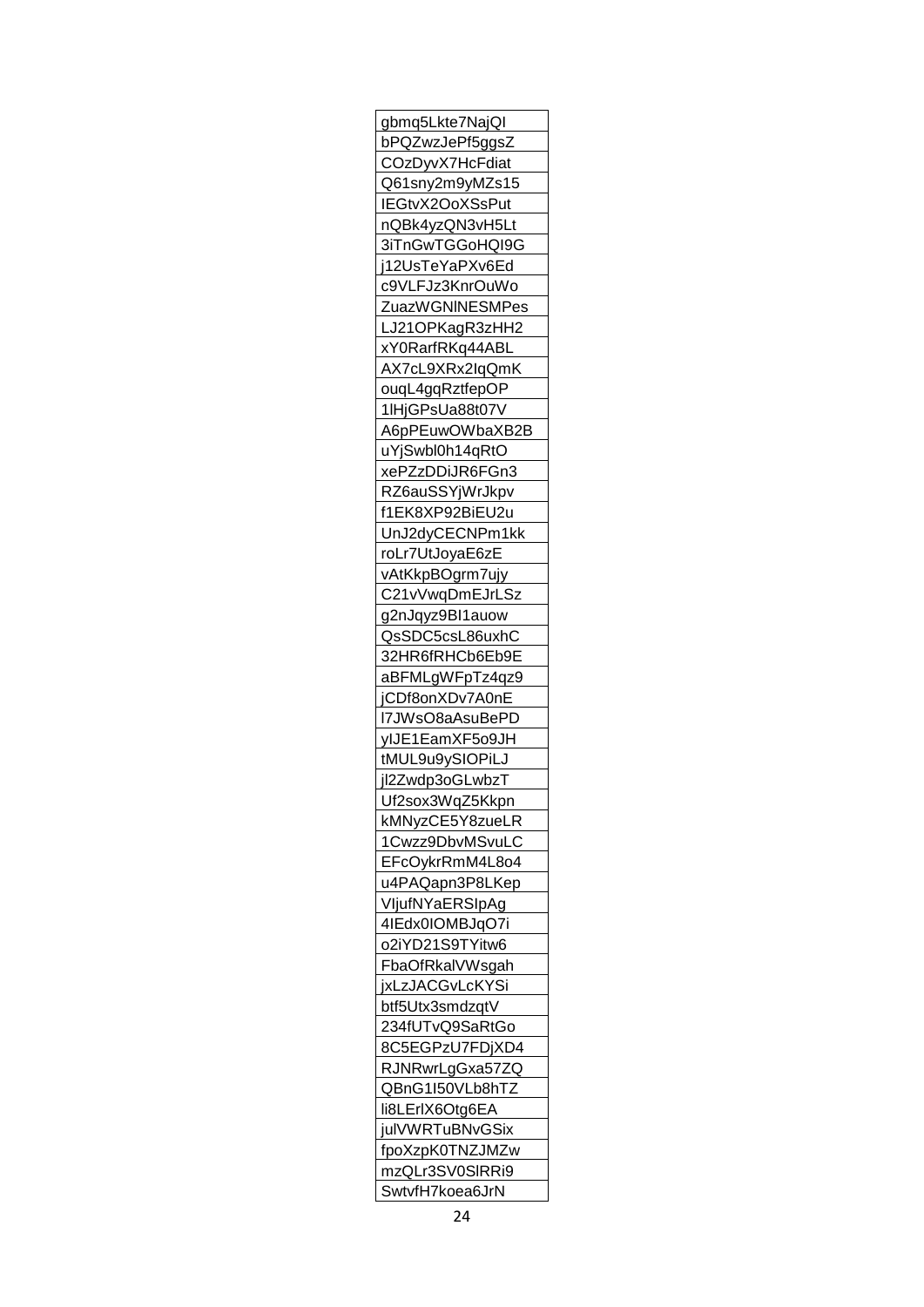| xghStcfqt472Ned                |
|--------------------------------|
| bUDMbVjIE3n73JK                |
| hEuN9ptk7a742j7                |
| JABNM5eEWHAvRRs                |
| UmuptRKyWxziSSN                |
| HBEPzMQgnnah7Wu                |
| 1h4qX25TFfFlzfo                |
| rJbsal7VdqaoqHH                |
| W4thKKCKa5pO6hk                |
| vdX0QDfWEbEESZq                |
|                                |
| HDUPS15JgL1lzxE                |
| AXPIgsubBCbZ8Mw                |
| aYUbEe5EUUPBcbr                |
| NEzFeavYz5LK2WB                |
| OMpALsMTy38Xg2M                |
| afl25NszGsNITTw                |
| wzpV68FwE9O9n4G                |
| eojgKJ7KZGZnrYx                |
| rVtLaMcvupM48sg                |
| ByE3bS1LB93GHI9                |
| 3yBXiMT0LQdaS1z                |
| bFngewodiCrzAnA                |
| IVHAo0qylsEp1h9                |
| jGqCV7QMyjCgn0a                |
| Roo2u4UTPZatYwe                |
| b1gnu2TcxniqehL                |
|                                |
| ubauaaWzATDTMwa                |
| 92qoXzmlY8Z4EMx                |
| atTdE08pE1vyUPo                |
| opDMHCJw1a2johN                |
| baQtVTMC3lovbE8                |
| caFFN6oLoIsbeFX                |
| WQMN4xQMtvTqCiv                |
| bMubiBbDNVEvDrP                |
| uJwF20HcVgyja4V                |
| 7zxGsPBE4tKRbR0                |
| EgBps <mark>qmbR44Rz3H</mark>  |
| T13MFh6qd4BNW <mark>I</mark> I |
| WLUxcTcoCwUWe2Q                |
| S0pQsTWcTWLoc5u                |
| asSxSykosIpGLqh                |
| zzMCePinXyztKzd                |
| L4sK4qPxajXmlf9                |
| tgyjqlaRQsNv2lh                |
|                                |
| HoXMS83AF408kfM                |
| 611yHZ3PYabhJGB                |
| MrZndORN2ZzO6Lz                |
| ZAcAIwMPWTsZMzN                |
| nwiQq0YQn0MQdlR                |
| cy74E7hZhjWYRD1                |
| khWHAe50MuBUOzC                |
| 1hWjXYa3ttOvYgl                |
| hvc5nctjlZnmLqr                |
|                                |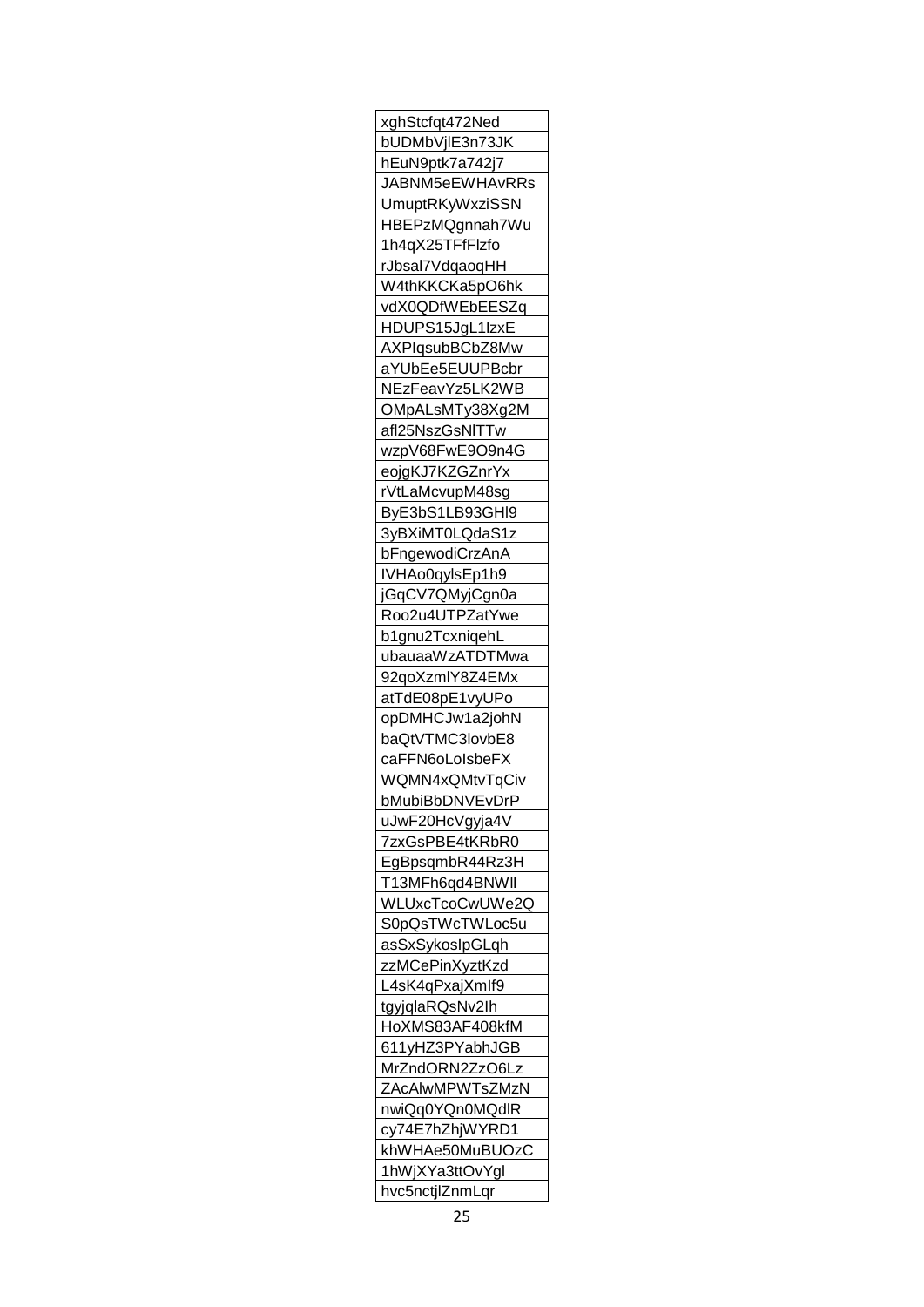| M3rxTFSpdysPcaY               |
|-------------------------------|
| <u>3oUAXFQTQ6qfTwl</u>        |
| N2TIP3SVXJX6GWT               |
| m08hrxi8Z1Db2qs               |
| FirVHx4EtcAMzV0               |
| 6zluJPbePwmms1n               |
| xcPSX5Rw3yiLMUE               |
| 6hUGMKaAX4QnzFO               |
| pE2cla56LOCE6Ma               |
| WrrC3jtBtpIPKDI               |
| 1yxcG0PmSuVzaB1               |
| XS7tYNtDymjnyBu               |
| C1PXQMUeK5hT0sl               |
| bq7OUfkBAayfgNr               |
|                               |
| mD2E27y6apg1xz9               |
| dWRVaRCSSUTlapE               |
| 5KoKF1M4WJhc9Hg               |
| bw63lqWTrzZzNyf               |
| NYX8uaQW8L4anNB               |
| fiqs2oXSGHa7G6J               |
| pixLD287wsPpYa1               |
| 8AA1hS3XANV5Q3b               |
| Gv793Ac0zOX5uP5               |
| 31NezR6NLJnx5L7               |
| vVxXZjhwhtmO7pA               |
| aftzIbJuTmgPwv6               |
| VjwmAscZTEb9zMm               |
| KizHXjkjleXHsvb               |
| viE0P8myUamrRtB               |
| DzCHUfYCMLmzjOC               |
| ujPHLCxnu1PanYn               |
| d7FpGPJv8R11qZU               |
| t4SzDVjcRT9BRa <mark>l</mark> |
| CdfxNBYORez4fcS               |
| 6pZypSgMhMk9qjd               |
| 7rwRjwNGQFC9Zw4               |
| a3E0AXkESpUzWFI               |
| STaa05SEn1cun1l               |
| cd4zWCCHuLyI688               |
| w0b3t2uabTjA1Wc               |
| FN4lmkaOBFeVTo2               |
|                               |
| M6vSLpniP3buwhN               |
| CfyfJ82j <mark>llzWy7T</mark> |
| 0BngJizzPWJtA3I               |
| DrB4EWwNI2Dwa7B               |
| fxuMunXqfAF3sdh               |
| NZoJHBOB4qMs5Iz               |
| CSGVAaCAfZMCf8c               |
| t2blFaznGBkEy2q               |
| EU0toaL6TJdUmjh               |
| BerzgzSZWOIMbUj               |
| f9Qzu5sAkUJ4Ctx               |
| rv35EDgbnDAQz8g               |
|                               |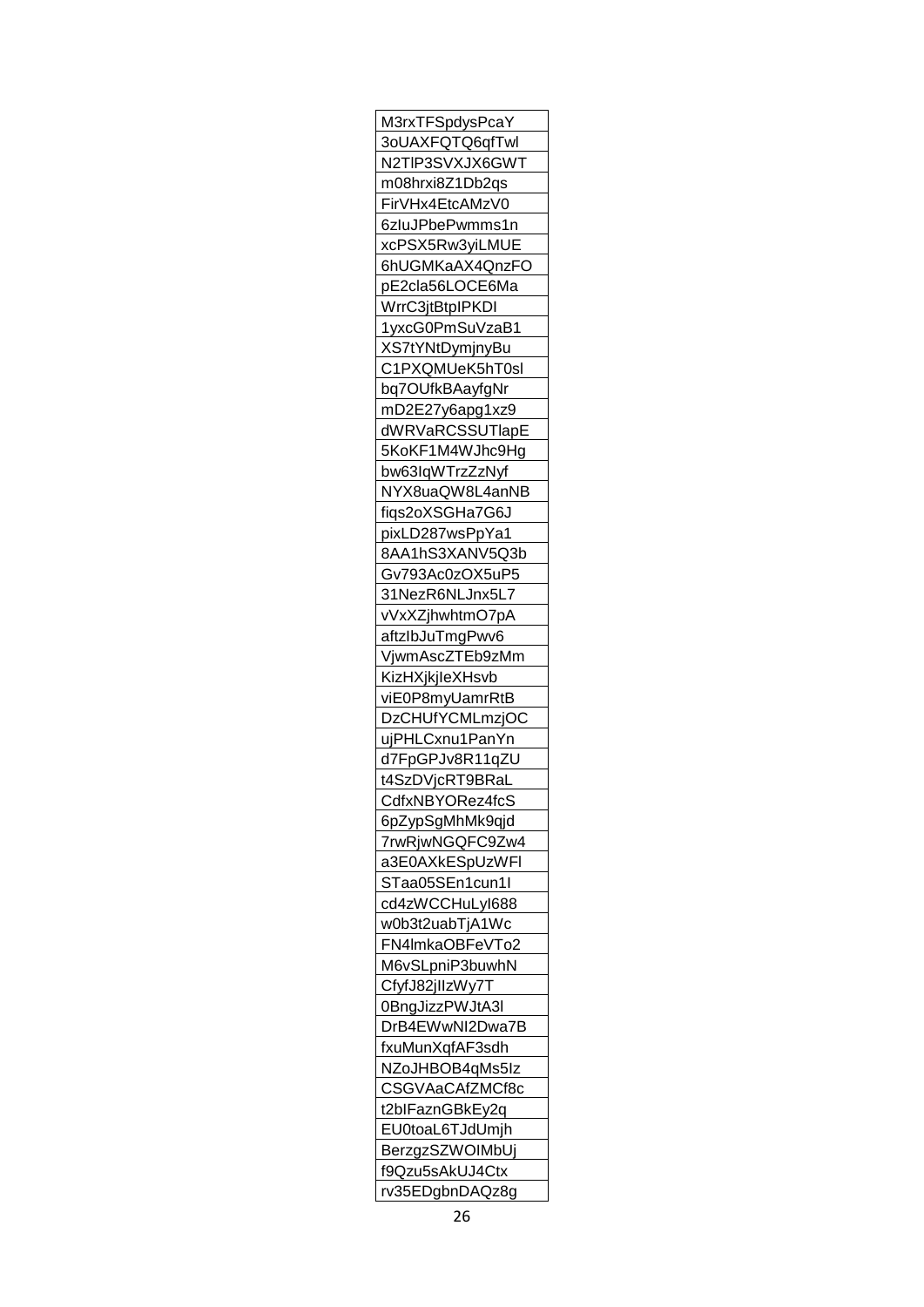| PqauTFIFbcMxyGX                |
|--------------------------------|
| 2acvYaPtoMvSapX                |
| bS8mwfVe0E7S1Yz                |
| 3kLLMNEIgqQr7Ez                |
| M8OlfMksj1zaLsU                |
| YEZ50mkoamrmdw8                |
| 1AiN2UkrqYTtSte                |
| C7l5nsqoBu8UoLN                |
| bms4rsWsgbVYfFZ                |
| Pyq0wftWPXP64Hy                |
| ZXMCICMd1vt0pEn                |
|                                |
| har6iN1rTOWhcaS                |
| jOsQk2kf4CNNMEP                |
| tjuINPOM4P7O0aA                |
| 8LJ0iAd3mh1diYv                |
| suo3SLbyoP9IQtE                |
| Op6JpXJvoBkpzlf                |
| i4tnOb0CvEtWw2t                |
| <u>YZIJCdYZbJU572Y</u>         |
| cVvhbSoriEi3Bam                |
| UWyZWX1WtH1i9d8                |
| ulFn2rmr3sF6ZEt                |
| zYTz4RZrILYp5BD                |
| Al2a8iyOdC2kzgl                |
| uNDL4JDUCVzatc5                |
| w2hzBOUBht4gjbK                |
| 6lwyd4zaEYqG1nX                |
| 31F0ILNTKu0hSwP                |
| mssl2OaeJ7QCx3Y                |
| z6ZaCkHojlVmN7D                |
|                                |
| JP0pqrcdlRmaKdn                |
| BGcR0EXQO1TaFPT                |
| wpXTo43Tawx9X <mark>1</mark> I |
| HdAj3z40u1uaxNz                |
| 5FVb3DIOGbwMwg8                |
| fglGZj18N9aQtyv                |
| bDEM9o0fbAEqZOz                |
| 0B6XaVlo4TGxZxo                |
| s3iPFjlynzN2rgR                |
| MqzhElfK8p9vpyD                |
| 3jdZhwKGZJI8XuQ                |
| 80DAZaZ2Tc498zF                |
| <u>VXXwJ0a1aCbgNja</u>         |
| uphuG7kOjFPAo7O                |
| T3SQ8mE4nQHHgLd                |
| t68DckzD9JTbLko                |
| fSSJSq1GMMlltNs                |
| 76VY8zzlpNqjvru                |
|                                |
| W0fyoL2aVHXvgg8                |
| 7jz8jObJIVMaSp4                |
| HhVc1PZotOzuvt7                |
| I86PXDFmzUp5dh8                |
| FoJ5XI6MZ9gyzaT                |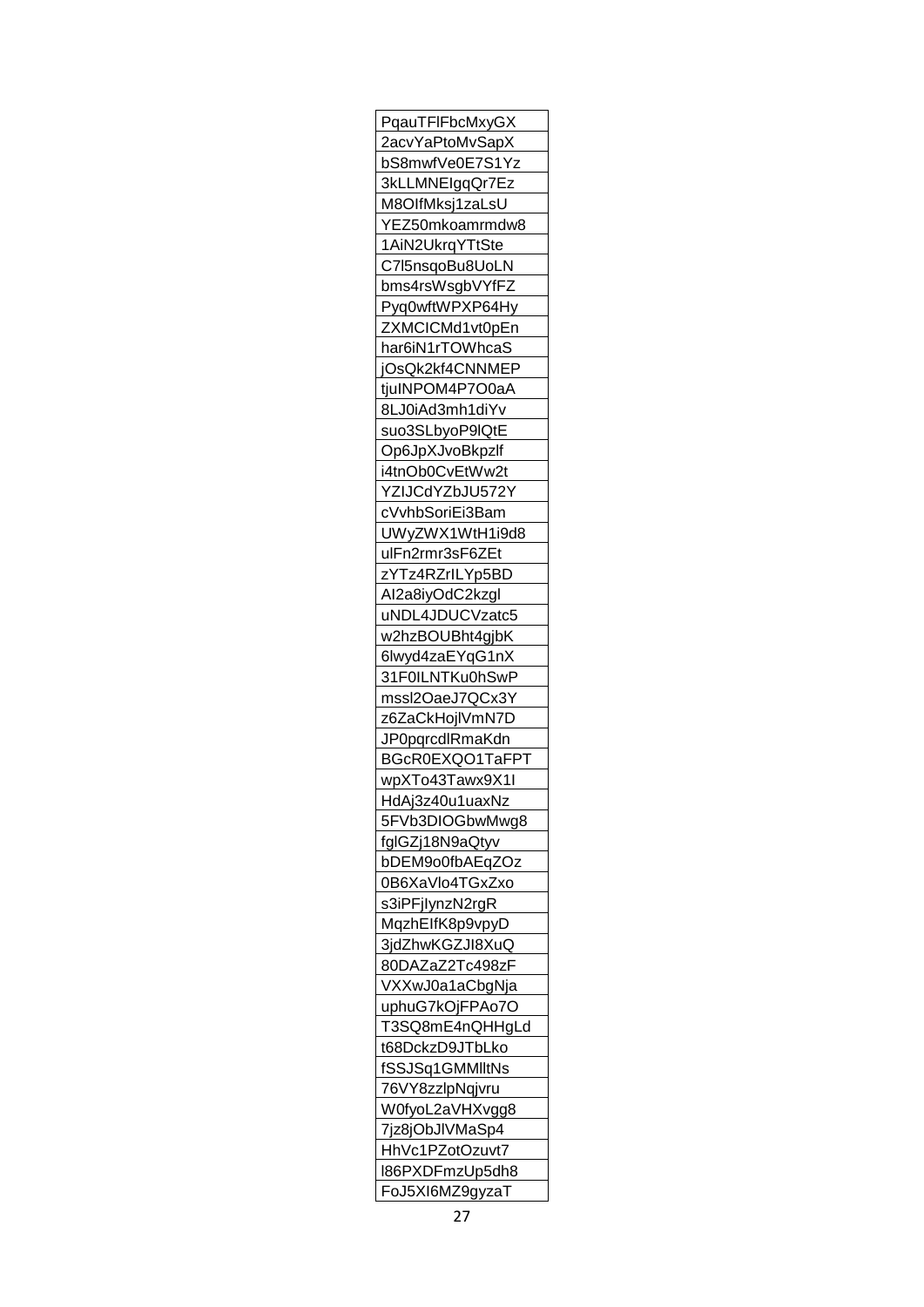| UEE8CXQsDM8HGeS               |
|-------------------------------|
| QG2k3DM8NTaELpr               |
| EBywhHPwblLBbjb               |
| XSI13akUo1Ml4zn               |
| zfxREqmNnu7YHqe               |
| 3OZk38ylfrllKq5               |
| tR0ElqQO1PAh97z               |
| G7dOglBfr2BoyxT               |
| z34lg37K8K1GY69               |
| F4hUmzdhMJGJjQS               |
| 2PLZnbyRZkMxG14               |
| KR2xkHTlfpfVzl3               |
| MJUjcUqQv9rqGz0               |
| XtqCM2spWX7ko5W               |
| U79FS4Zl2brSeHZ               |
| dxGfS9spRoJ1eGX               |
| Cx8Awad96g6Ntqn               |
|                               |
| EV2fLZv1TYuXkCV               |
| PmUXa97ZaYCjaTJ               |
| 2EuwcPOEu9T1wDJ               |
| Wi <mark>LWJa32FGWTDXh</mark> |
| 7XksnusNNYD8oWz               |
| 9IrPb3p9SOHWRYU               |
| jEPcNCMCMq266eF               |
| f3FuxazqVtruAZP               |
| SOrz0MgJC1wCGRy               |
| yH0fosEWT7n9Qao               |
| nMMKen3W0ud9BUI               |
| nassylGtjaaU0eT               |
| 7OVuM2tvoAG9ipB               |
| <u>JBffwgKNXzMu4rb</u>        |
| z6fMZsoolJpn1fn               |
| 2Rtu2WysqZZhPZE               |
| 3RwEO5IXDNICNry               |
| uDUQ3J05qpsu4Wp               |
| UadzgaEtYM35Sua               |
| rLhLeo2zarCkqi8               |
| PsZS2zaM8GLitfF               |
| z87TzOMbpWBVRen               |
| xaw4bmM03aZjKpe               |
| GHVA3anWg9BOGHn               |
| g84LEvhQTXTzuJz               |
| yebYlw9cbJbiME4               |
| Vhm5oPjTl3dAVrx               |
| RvFGIJ5Eg37I8L4               |
| 0ibJGeshbpgwa07               |
| zRHCRM66pXMR3a7               |
| hPll8Vx8PdnZZ8Y               |
|                               |
| MOTKKsJVrZtluAu               |
| N6EFpf5gkTLyAOz               |
| I3IN53a37TKsvSw               |
| Xao3YXNbgMee4Cs               |
| jWXkhposaXeeUT7               |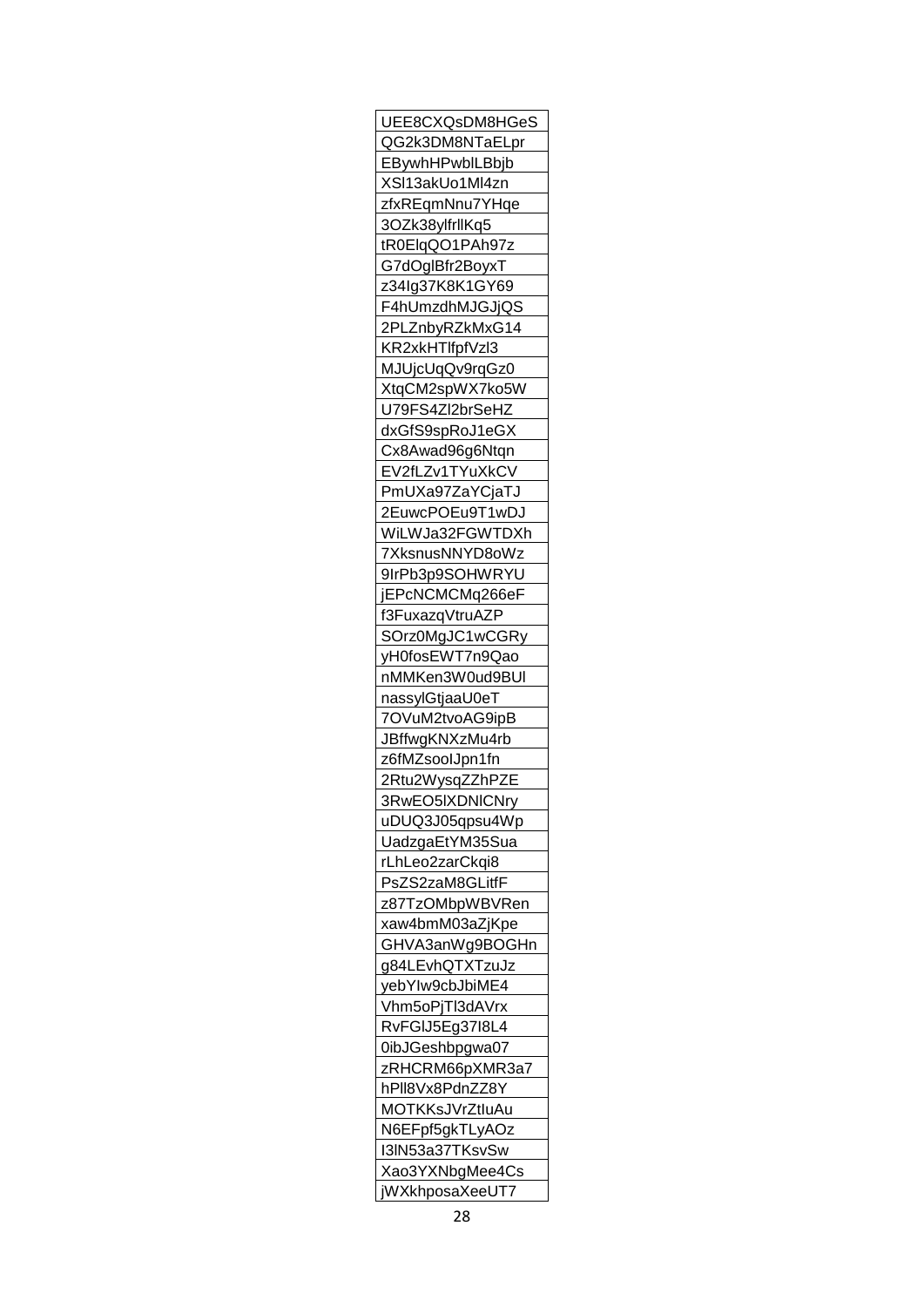| <b>MSQIHvrHXTWSJfS</b>        |
|-------------------------------|
| zPwqFsMeerwSdb8               |
| zNRyjY6LbzRLCxD               |
| YeaMflwrNEegTi <mark>j</mark> |
| NadukMMk6rKm4Ew               |
| TROI2d1qhDlkuyX               |
| 3KXthX5Bxz68tpe               |
| BKAGTg2q16jMXQf               |
| wJU2fbj2zj7789l               |
| EA6EdyqMladEfkU               |
| 178tQ5izkg2FcFe               |
| Uz5idbAkSUsBx32               |
| OOfdzwCDgeONCLh               |
|                               |
| 24ErJDagulFjjm1               |
| 0RZtU5OUtDkN2uc               |
| wXk5vG1uvAV6TGT               |
| skAiT8TN3xfkr4L               |
| EO8h0oDEwqhdxjy               |
| JDtTfubglG6KW6d               |
| DVQzaZA0E03LYjw               |
| EmErJ1RcW9HZjHF               |
| anqE <u>UHYpMCeoYTv</u>       |
| Um4rhtrXwSmqlyG               |
| 2GwpEDAtyKzUHUT               |
| 0ngHsHfHlaPmbtX               |
| bXuH3Pk3NDWtwWC               |
| YZmDMKGai2SeLQ2               |
| BacOHBLYarL4A38               |
| Engbi4173eQ74Od               |
| H3C7SMep2oEl88H               |
| uvicrQ5olmVfwXh               |
| vHi1gInZcXfxyCD               |
| bsrr0gmGNFAd4mh               |
|                               |
| izz9RkVc4BwF9oi               |
| TQkbalFXI2nvMtB               |
| kRa3mxfh3L1BhaE               |
| MBTZFOW3UtU2xwT               |
| YRtJnu8AlZgyqkU               |
| LmjiKNpgKt9Ctse               |
| MfIsPcHK6ZIJzaN               |
| Y93R7i <u>FhuLYEK6j</u>       |
| SgJG9tGCYWnd4jA               |
| ZNUxQqRiUSRFiCY               |
| oLRvPInoOENmcY7               |
| LsUbQRE9hBILOqd               |
| <b>HFsRsIfzpwxpHdk</b>        |
| fBOHOOm1fSII1TD               |
| LUvtFKGOsyA4HSY               |
| QyGODg0yR4JF9rH               |
| RPTASiLpMKijLo0               |
| KjZGMO4UV0PJy0Q               |
| Jih9fi4HRWZR9gh               |
|                               |
| 9tosKMhxVxL3PY1               |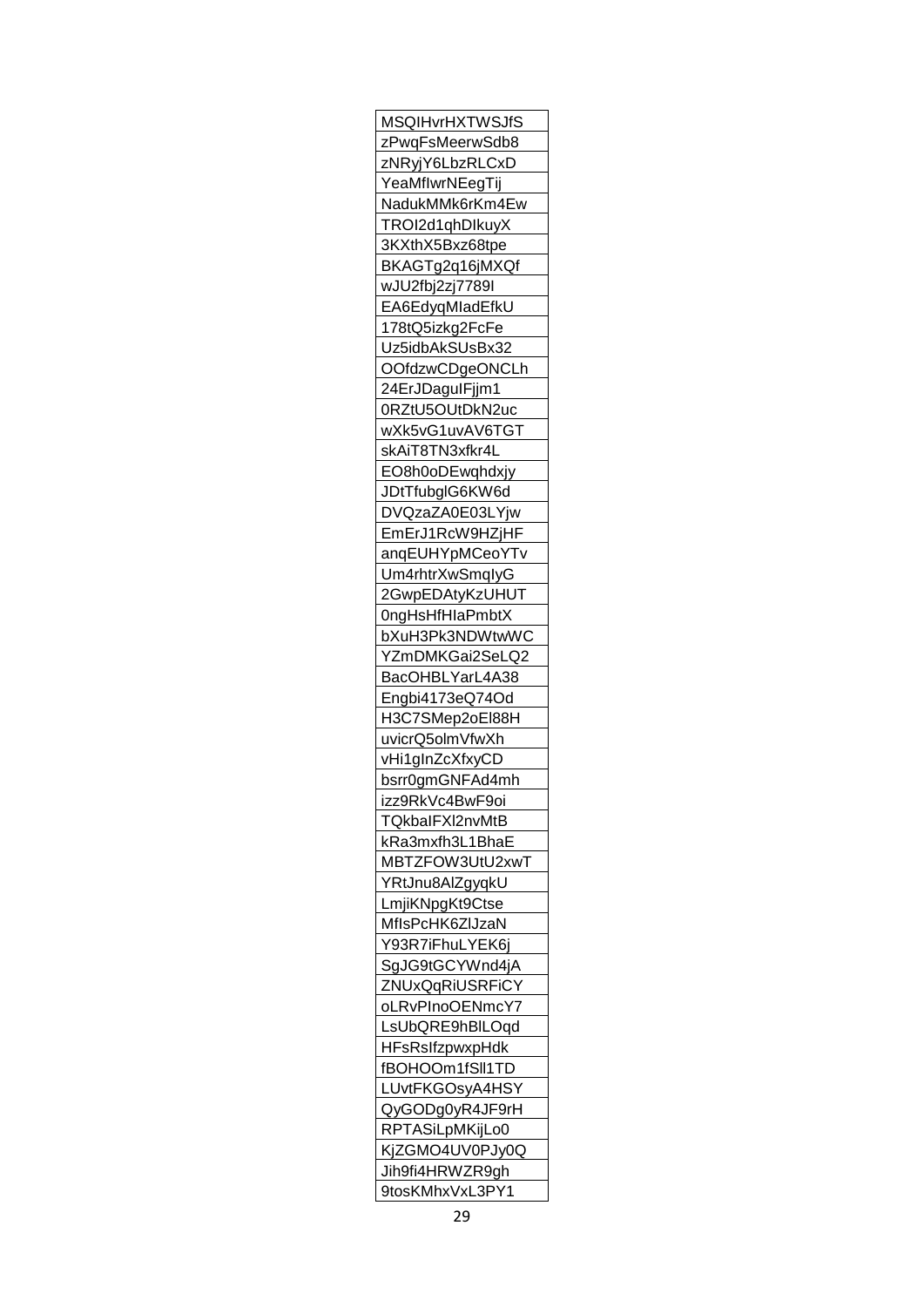| F7QSsKzJYxT5USb                    |
|------------------------------------|
| xhffrUH237UpsrW                    |
| Xp1bQxJPjSU9WYQ                    |
| LZzMzDczDJcfqu6                    |
| 9PBswNOwc6B3dlX                    |
| gDUo7R5NEiEnZbQ                    |
| fyaWQXG7gla6FSH                    |
| 8TvpZSYPzOA44DO                    |
| SwHjzEcRS1EBtfE                    |
| ig4laamJflokHR5                    |
| p8S5ezN5Gbz4SpE                    |
| klj5wicTchyUYqQ                    |
| b4KJFPauRkf9PDR                    |
| UNIBqOAKDlotQ1N                    |
|                                    |
| g4lMqcHP9S6st9P                    |
| SWqTjKtx5a78VN8                    |
| RI6oyCwXo4C2NtH                    |
| e1r7oU0ow3Cikz4                    |
| 4br7xVV42LEtCUI                    |
| xmKcsXFRYKSbym0                    |
| OVF1bxYftBIV4IZ                    |
| 8e48ujZELaU0WDE                    |
| 3ekHVacMpubSOx2                    |
| iVUf7XbJvzWOVIp                    |
| 2D354mzczOiHaLG                    |
| CSkubVLDvjmwfrH                    |
| 5sjzGkaivkzwEA3                    |
| HyeyFC7sajSp2t3                    |
|                                    |
| hRhBXNeWDg5Ez5M                    |
| BotH5xzKcmE92YJ                    |
| <u>QarXKe5JuKUI1Nx</u>             |
|                                    |
| ZNyy8O8DIOLfH4n                    |
| Dz0uuQIL6wJis7Q                    |
| OV4R1wDrzLwM3k2                    |
| 3Hw9GnzX4eZcfpv                    |
| sf2lpNIR6mhevdA                    |
| 0tZHCxxwozY2Mse                    |
| rZu5AoF6X9uN47v                    |
| Yv93eSaO3dzjGD6                    |
| WzSGmgQFMICbvUL                    |
| eM7VKGHgE1f1nHJ                    |
| xlPA56zcXATmxXZ                    |
| M3TrdrND9l0j7rQ                    |
| jP7A0UPIPhARjBC                    |
| H41GH2eFO2aQ6m5                    |
| m8Jil2jV0mMxfVF                    |
| om337zHs078GGNz                    |
| rmbpCqm0hNIZ9Dz                    |
| NhahY3M4kiApTvD                    |
|                                    |
| nNhJK2ez2hOhhQc<br>Y5BfVLTgvbOtXNm |
| dEpaDKFkxwYoDcG<br>V1By1qNbkrF3gaD |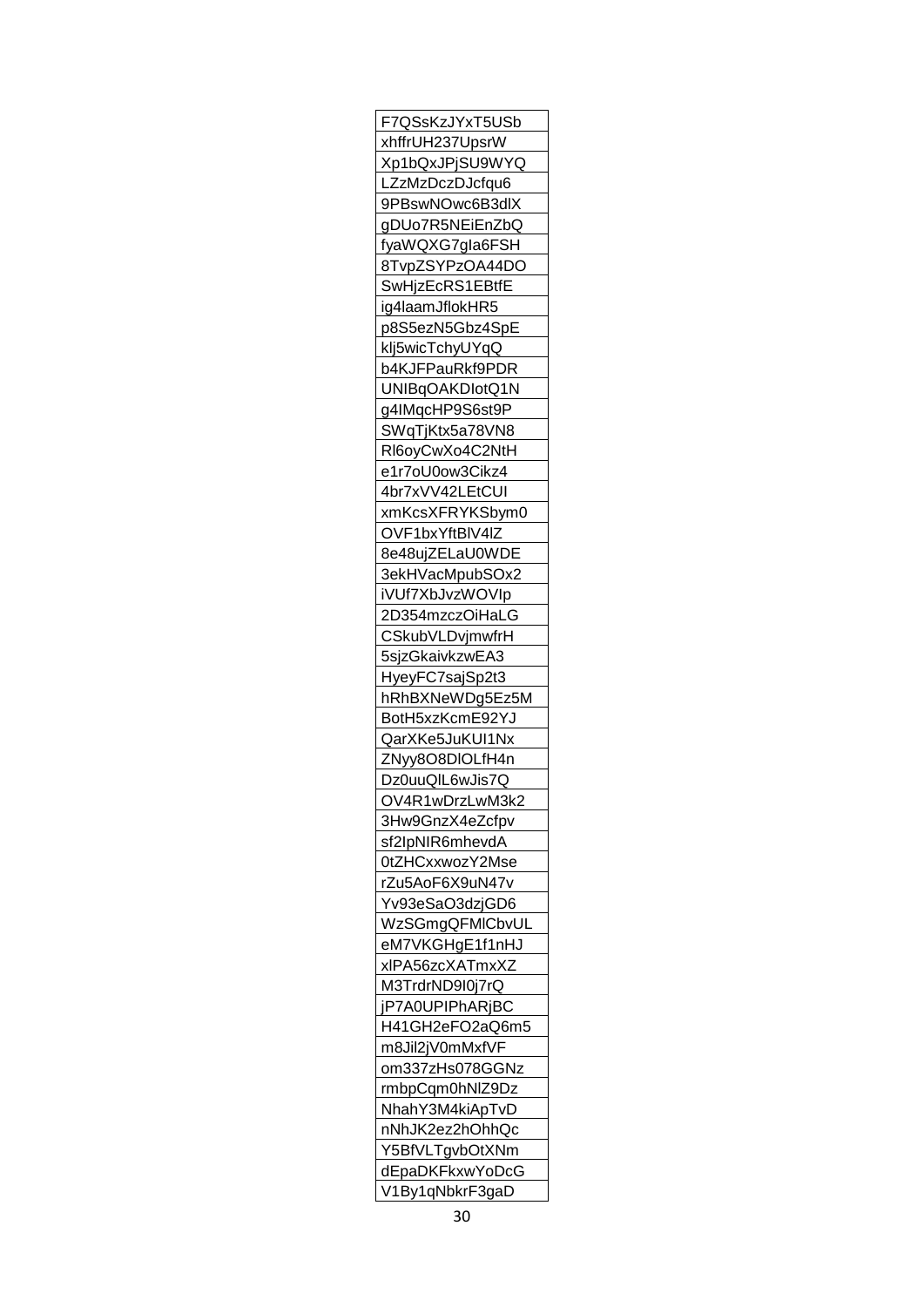| yXg2YRUxn66zN69         |
|-------------------------|
| nXFO8XaaBMApUxT         |
| z3CFJn1DrqyOX8y         |
| aQz6Tzl2bNEmmOz         |
| QRpM0lywn3fzOKc         |
| n9RWWLn5rGOgVOj         |
| o5wzbtfyWt2qLty         |
| uUybv4PsEAF8JVb         |
| cvial6H3xkHeH74         |
| 0V8iqlVm7l9SlcQ         |
| ZfVaEsEYI4DE5EH         |
| zGfcmsGQAGk6za7         |
| aiUVei2ipuaJVRZ         |
| WEtHxjnUag5jGB          |
|                         |
| qWfRJZ9WLvXhdel         |
| Z6OVI3rNUMdD66I         |
| nBTqFxryaoGcUYi         |
| fko8mMacqElzoTI         |
| ya7lhZCpunJV6Tv         |
| 8jy7qFsFWiCslvJ         |
| ipLuZEO9xFP5D1I         |
| dw0jwxIbx0DOYEf         |
| YH0qGSzA9zY8No3         |
| fyXe3teJfva9Moo         |
| Ka45zSFWkjmGqJn         |
| Pvhl8nkKYsb1Pwd         |
| xzmtWIX9Wkf47Uj         |
| Js4HUyYn263sKDI         |
| h1AydcGUalFA3nu         |
| zYQbDNcSNNF6GAz         |
| SQzLyiPO4aX7xNN         |
| CbmfCT77q9Mjzap         |
| dBWMSo276zsyE31         |
|                         |
| 6o8johySkxLv5ta         |
| xnwuGua9Z3AL447         |
| XtWiGrdJT1ntTdS         |
| j1CLGi02oNM6poU         |
| 6VGwMVoGHneWI7f         |
| dl7cMumdqs9h9c9         |
| s9Dy1UDnJ6ZESc8         |
| 1SgTaMsfiTUXnjl         |
| zLQ <u>hTbRXKO6TuAz</u> |
| 6p556G6embS0zSB         |
| zPPb1LTBFlwyFVz         |
| zmek8Hej4dWraNi         |
| GWx8VR5zasbsFls         |
| J4f9V6y24qxiPW2         |
|                         |
| icLDvqSE8FwXzAL         |
| IXGAZtN2Q4RXMne         |
| yTsyZ8T4cO8YR6Y         |
| QgQ9xjqUiphDkyi         |
| B91bEervkcf4Llb         |
| 0uhbhVzc6fFq9QS         |
|                         |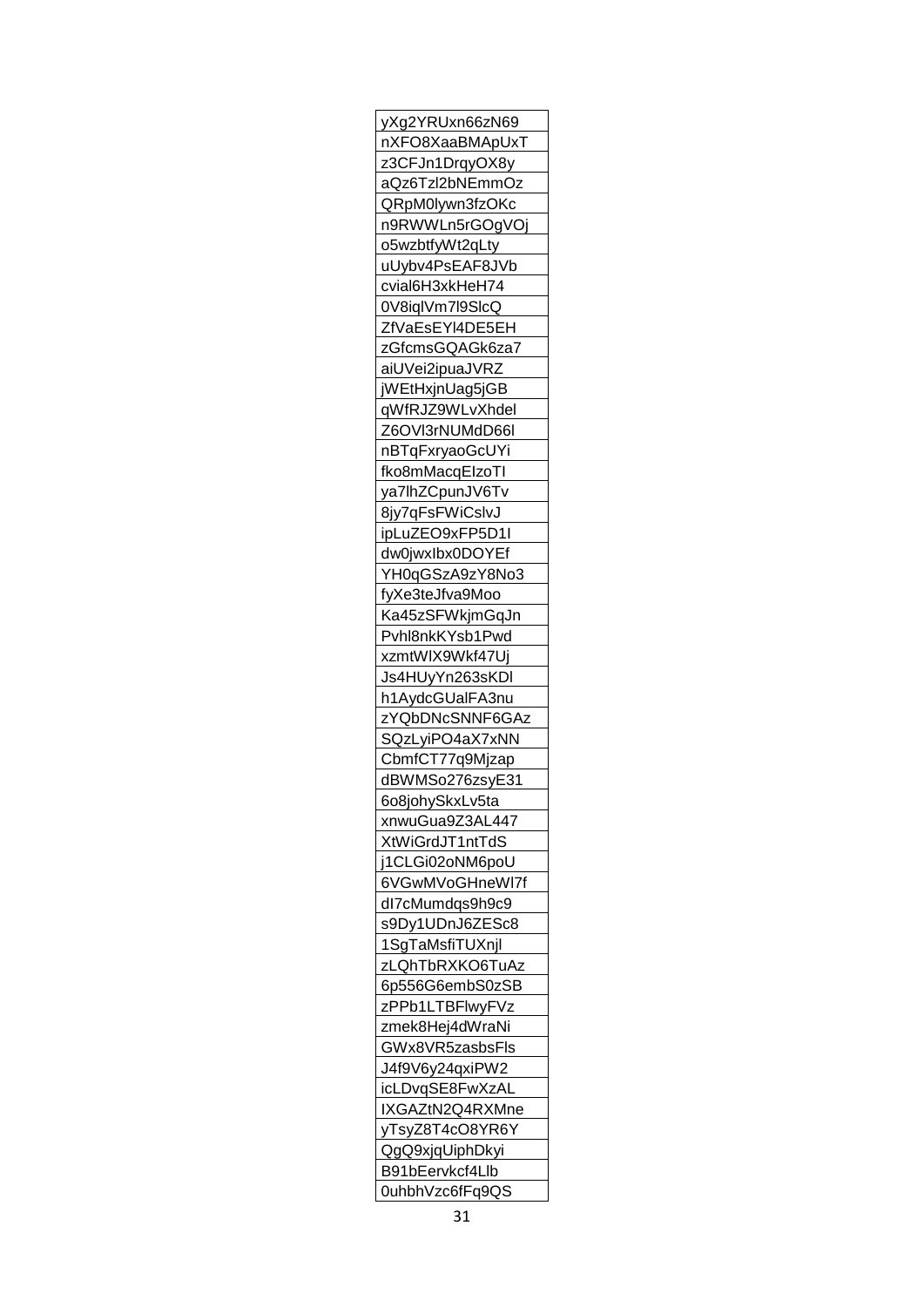| 22LkR7yQCjslRjk        |
|------------------------|
| adMCKqsPhTmLXgK        |
| ZY5OtJ8gaxN8bJy        |
| gKSacm7RdOzKGCu        |
| AAnpq3ZELUmpsDX        |
| hT6m9cGYW0o3eCi        |
| VZuH4hRu6r0j8CI        |
| c6mzD3APE6TiXEn        |
| 6pcaaaM0zX2rmwi        |
| rG1Viydw9X6WLfo        |
| jnAcSip1dc8Sala        |
| q9eDLRaWelzH8Rf        |
| ddoGq9mTiTq6829        |
| hiYvZ4lBgxxsPDH        |
| FTCmVZIsvy9gavS        |
| spfQKAzH8O1eUam        |
| 3Dhnee7ZbWr4pjz        |
| 9OazZ9c0t7dYQQt        |
| a3YjtXZEIEA4l8s        |
|                        |
| YERGyGMWhmzZfD6        |
| ryPZFZTcPCzcmz8        |
| Tp8OjdGcC5tmJ7a        |
| cpjEaBX7hi7xKyc        |
| BCb65iqTgrrLNiy        |
| EnZeS9gV1pQZ2eU        |
| Kc3Ce7NGfHIIAKJ        |
| 3kEIJo4VxGDvUqM        |
| r0dzcjcDPI4LEYz        |
| rChqZGh6o7TWj8y        |
| xOTDSc6LqSKw1Hf        |
| TeDcs7SkFZPt8Qn        |
| Y3z55oMrtkj1FLQ        |
| pd3Kcr8p8YSRsIH        |
| ha8BZiZWGYerazx        |
| <u>JiZiOdLUNiGMba7</u> |
| MH29JaYNqhH7Jtk        |
| JYljg5qzczUaqaH        |
| 235M8zazUMIKOOx        |
| jalzC2vljyXYecP        |
| N2N3LgRekoHTaEs        |
| aU3xgs5NBFnkDb6        |
| A93ab7pDLO11BBB        |
| XPsyzUhOEEQ8b89        |
| 5cJfafo6yK2FP9d        |
| c9NfzQzzlQnMQlN        |
| fMmmSuOMeSVQarV        |
| fIHX9am3R0EsEyY        |
| pFeli9lgvt0SYmQ        |
| tzCerz3GlIil2dr        |
| yH2z6eF3jHGZtpm        |
| Md8DWMCeonEa647        |
| aCZBWxzFTnXrqyh        |
| AI9vNNBBZqQUL94        |
|                        |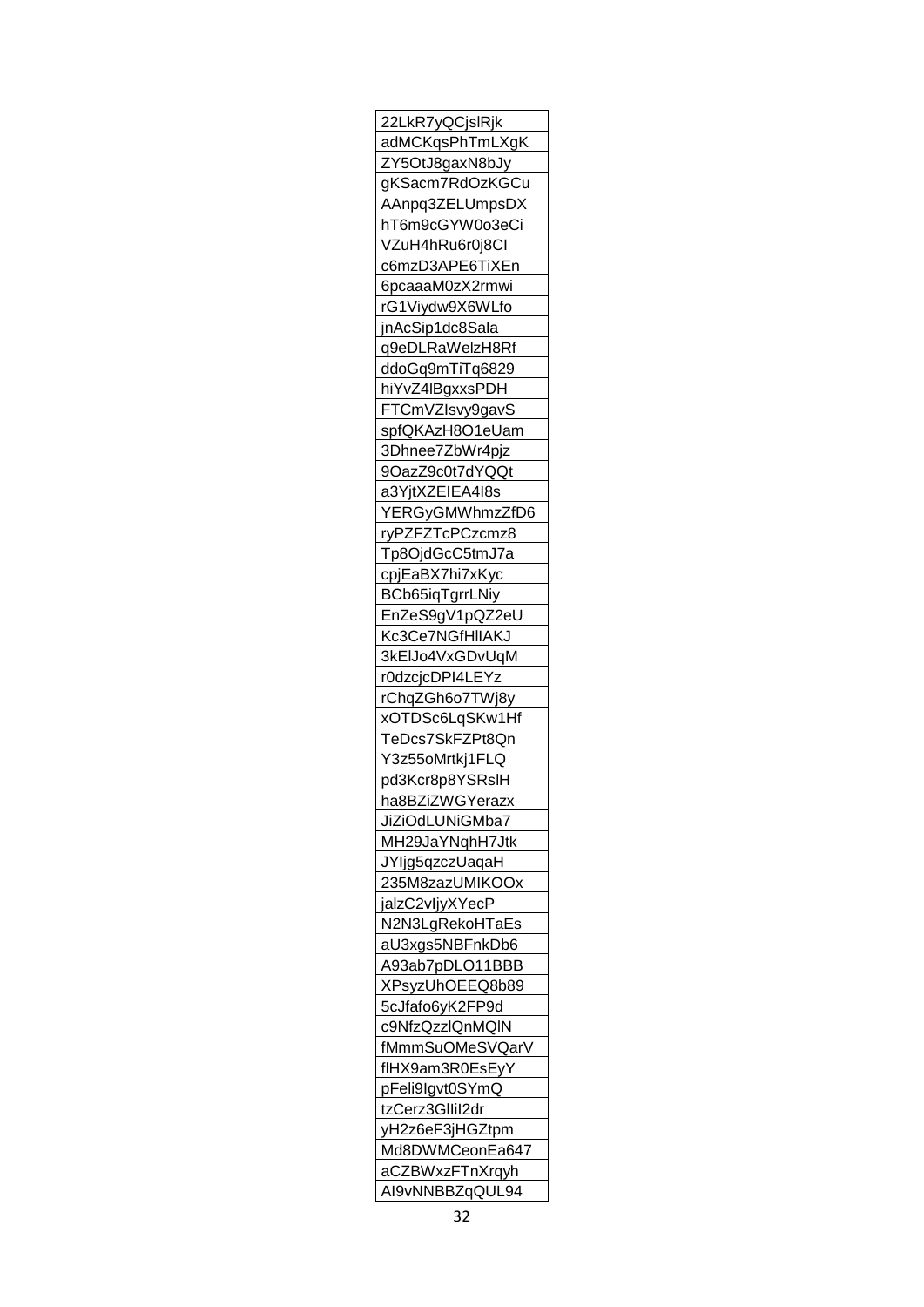| hzvLtE8vZkg1T04                           |
|-------------------------------------------|
| XtSoax6V6Bbrd8k                           |
| yxbwv0LdZlgm3su                           |
| V9fgD8tEzLXICXh                           |
| giPRSOmiGacB0na                           |
| LaNCfDeYGDOCFEX                           |
| RrQEGGDT4Cej0QJ                           |
| 12ZgaVGnRzWzRhl                           |
| iJNRjtUhWQrVInN                           |
| MUviy9WmnCzhzqh                           |
|                                           |
| fxasqyY6KzgFp0b                           |
| RHFgTzs21jGZ5cf                           |
| Zy6zlAnjrbQiGtP                           |
| nzu5VACxHBSIwOx                           |
| ViNPm5MF1NZPh1u                           |
| MubKqJ6rWlnxNaK                           |
| msBjWYNkPoS3bFu                           |
| 8V6lxY85Q3EVO7o                           |
| YvJLNLmKO9w2abp                           |
| U6qmMo8BN9Ij61m                           |
| VleWGnIU9OnyIZ2                           |
| S931XMVG8yTGOzM                           |
| fdyDQEIBzYWGtVx                           |
| euO67HVxD4ILYju                           |
| pXESe9UHSic7GB2                           |
| vLway6gJFv0LAOM                           |
| yvR57XVpNh9WPdc                           |
|                                           |
| <u>CZPw2DsuxuRyqYs</u><br>ulLLSUBfZKWbayF |
| DXhsSdHmzTQBI2s                           |
|                                           |
| R5L8uQxozaaOD9m                           |
| mLxXhMLfDDRHVqF                           |
|                                           |
| 0MrOH2Rka8adLWh                           |
| ats7ArlyB43sd8H                           |
| hCSNXfmu9Fdq0W7                           |
| eh5Juc4VJXMJ2Ba                           |
| bDovl4tBQzunh6K                           |
| pa6RW8wF741yE3d                           |
| 6Dp7tFtOBTr9Pzf                           |
|                                           |
| E4jvpPNtc4Sx3fs<br>wTeuo57t6hgTjNQ        |
|                                           |
| 0fBRdrwnloo5SJK                           |
| HYzIDMM44DI9iMb                           |
| GRYPrJBZOrLrOBz                           |
| kjrNBjvFfJ0XH59                           |
| 3GjFl2U6iBw9i0K                           |
| O0kFw58hqWzFzV6                           |
|                                           |
| avTEB7pKft7AHiU<br>Csa2GhjYXf2bAsi        |
| Fpz73Jwul3jwoZn                           |
| AmQJv02btxGgiaN                           |
| sypN6RN3PmVH2ix<br>jAhY2GVBrYD9exv        |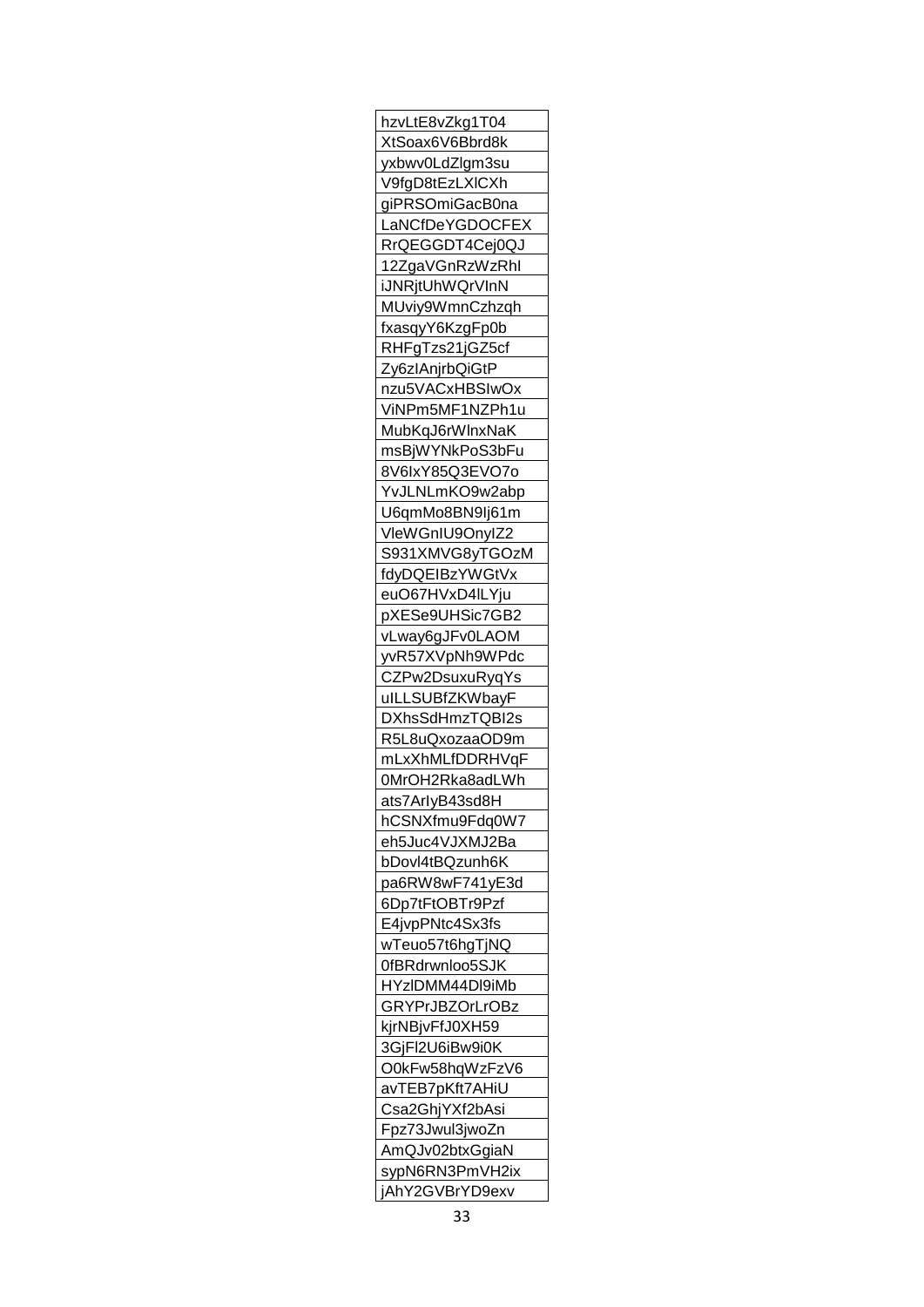| 6SneP6Q58PB6DMN                    |
|------------------------------------|
| fw3wZC1qeDDMWMd                    |
| UuQfqPsonTM91md                    |
| y9Jdrxf1A9QIIMh                    |
| 4Hgqu6SWn7hAWaL                    |
| 4UNnXiw81E1JIzB                    |
| <u>9wC4wagMaRJMkNI</u>             |
| 03yatUHvObySIm9                    |
| sMFLyNRdkFvD43z                    |
| tEeHAcrh3iV421v                    |
| ItppsraCauabln2                    |
| 9eElahWIK9UM6vR                    |
| leHAKdVanSWBMpK                    |
| fexAYztQzAzpDs5                    |
| SHcSFGshSE0r9ig                    |
|                                    |
| dQr1Ue4WY8sdYpX                    |
| 4fV8Bb9FQHY0La2                    |
| hQ8YpNTHxjT3Rgu                    |
| SYWr1tPXrlbE4JY                    |
| <u>ozwlwSzFiETIjW2</u>             |
| GTQTVH2B9ozpmGS                    |
| 5zobLWxvqEmEzT0                    |
| JUintqblfkPJ3aU                    |
| ydX2lAzdyQHBs8d                    |
| XacjkK9PIL60F97                    |
| ctXkWZP7VJ4BVu8                    |
|                                    |
|                                    |
| d2CCoqQci3isQUs                    |
| Ew8mAnXazRalKuA                    |
| LXbktrKzoBsceJg                    |
| <u>C8hIQ65jvYzjh7l</u>             |
| <u>zuYB8RUWERBTR6D</u>             |
| WQWh3YTnPdNmkBC                    |
| jco8U9GaDDka67s                    |
| OJwhz3fOrCIPpgc                    |
| 6erkEUyO2idX7as                    |
| ADmzcxCMYxG32S5                    |
| pC8oAYh5CRzCyGd                    |
| pp5R4i5ZWVWORnY                    |
| jsdlhUsazK16V2F                    |
|                                    |
| YHhpXUYrLLo9LTw<br>g33NvFFU8zcazmd |
|                                    |
| U82H4yPFYTtb8DM                    |
| 4jVM8zRHr4ZrDy9                    |
| VEqn7o9JPMRWxaJ                    |
| MQKBYz7n4OPd1kS                    |
| 6PGmQvZp5ono1l0                    |
| EBhCLRUIkHBJpi6                    |
| IlpfglwJ4TIHCGt                    |
| gUGF1tplXbKLqz2                    |
| zt5qil2rlGlKPPY                    |
| A1ZQ1N7qLhewV0d                    |
| ulBieQUbdH2OVO5<br>bNFNWxs89bhXGYa |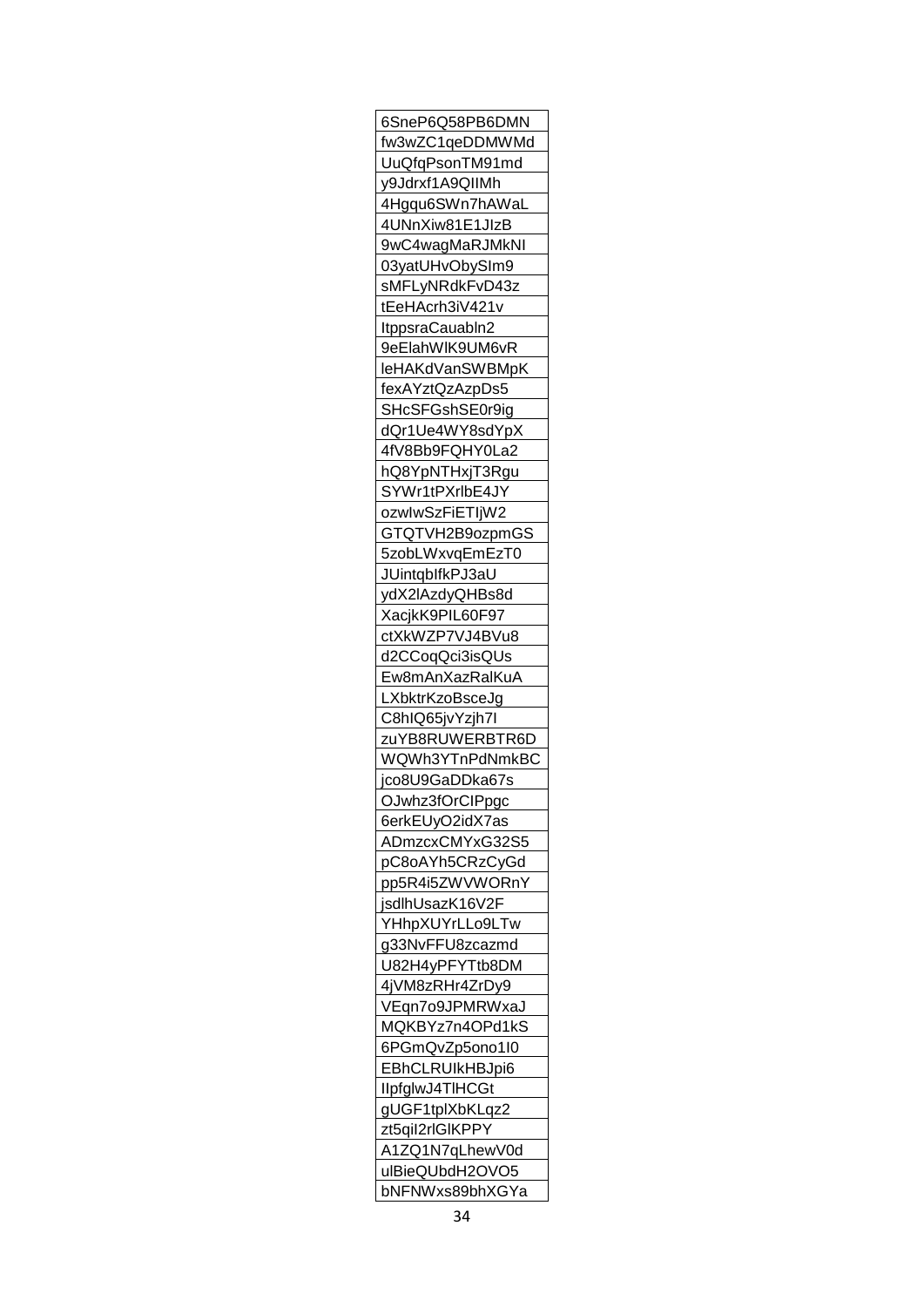| XObKXawpJljM762                            |
|--------------------------------------------|
| wzLbk72na29fVFI                            |
| gnSszHpp9sCFzOA                            |
| zpfPQfKhl5sCKil                            |
| dlrntNzd4DFIMvk                            |
| tLrLuRQuhEPm1aS                            |
| 7yxHW70CsQcUWaD                            |
| sp1BNsDUQF2xoxr                            |
| POtOVbZJzZz1GKe                            |
| sC6Me8bxTAnv6hj                            |
|                                            |
| h2ZzbzrUXKH9aE7                            |
| w3OEv7N6Lzsb9VR                            |
| e8275omsSYFanwg                            |
| NfvgwOkcr1UAmxT                            |
| uslHdGJOiwrPycl                            |
| obAqbzQhs4rVH84                            |
| 8dpSrELTItMuWTp                            |
| 6vrk0TRUgmefmjs                            |
| YFthi6mTaoIRBax                            |
| Tg7rnIXc8oth89q                            |
| nRsw5MaBj7KXcl2                            |
| FdGXEnvNUa0R4By                            |
| GQIWbcBI0ayIIBj                            |
| RTMe9hgM8vKaj5m                            |
| a7LSzJCiiE7ghkv                            |
| z5CsJdUipRszGka                            |
| UluBOw80joaAJ4f                            |
| oMHy9iol0tlPoW1                            |
|                                            |
| y9ltNEH5EQzLDTe                            |
| AxB12SnR9G0Rikf                            |
| YipfaXHbBdCLvtP                            |
| 15JVi9DkE6hSuBi                            |
| 9vtwXNwcjfdjcU2                            |
| hN4 <u>1KWQPaVlcJxt</u>                    |
| oXkmAbJzGSdtazy                            |
| CNNKsHYOiGHWlw1                            |
| n7tBatK45MMueGU                            |
| fs2OR0izTCuEEqQ                            |
| eDS1EbVuln4FY5q                            |
| moeBNuJM4sBGtZQ                            |
| dZt8HoDPnH9aKvQ                            |
| wa3OHMchd6OZMGw                            |
| S9hju6KEi9CWIGb                            |
| 5daT5eAYq8mPE8a                            |
| c5SuUEqepwgdD3k                            |
| STU4aQxle6CNaSY                            |
|                                            |
| <u>7IVRB7Qn4a9bFGi</u>                     |
| NwzziGag3DTpFAZ                            |
| FWugs7krRVdbyhz                            |
|                                            |
| n1CjUT34 <u>CcATwov</u>                    |
| 3wvKfKLv <u>I7amPbG</u>                    |
| sjQQYWgqaSLdkxW<br>WrYt <u>a2ZI9ZOp4hY</u> |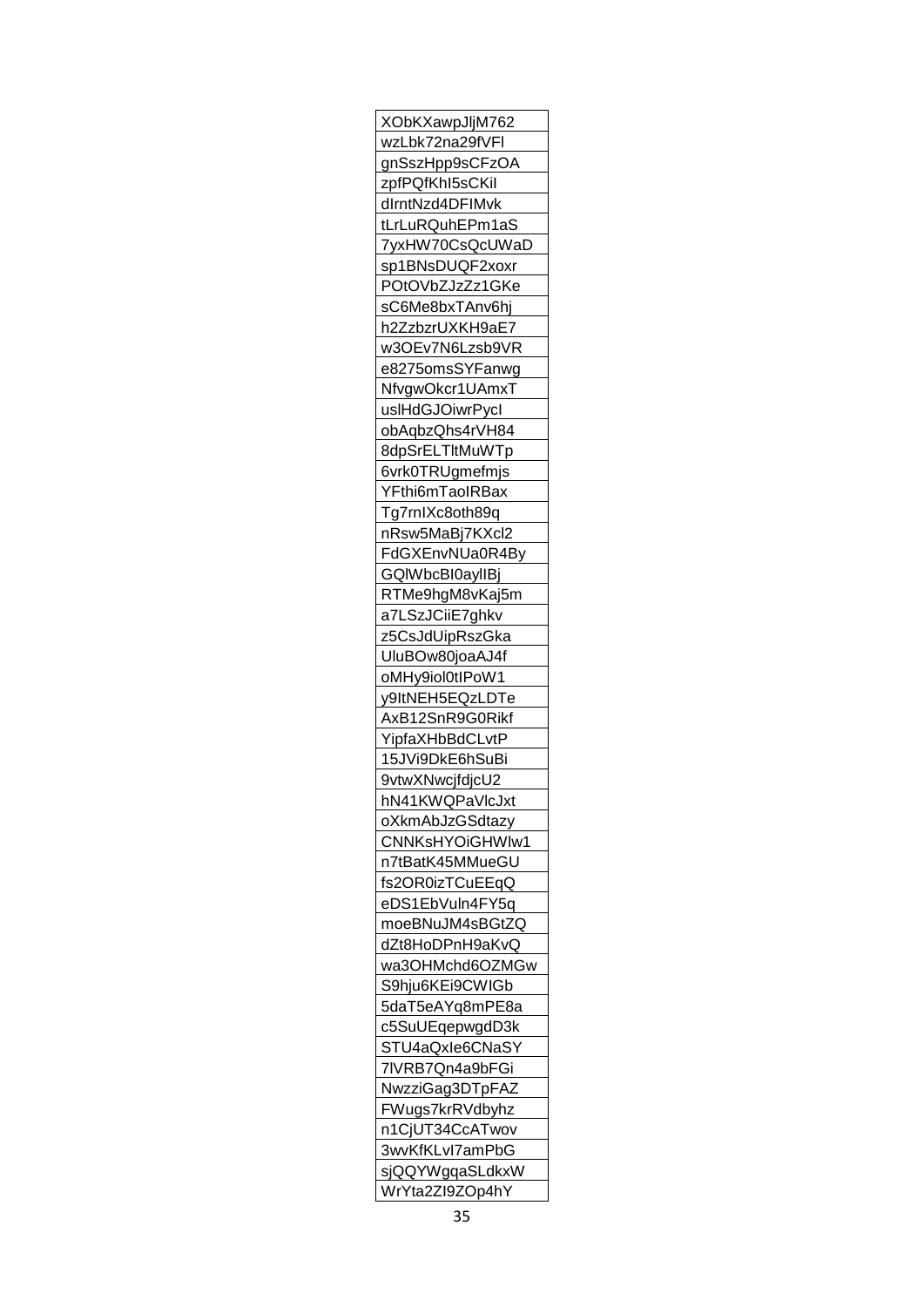| 4dnSPLLSKzawLA4               |
|-------------------------------|
| oaJfRLxaqQ1Z3jz               |
| KRMz1RAPDmkCRJX               |
| J5gOfws6u9mPdWk               |
| yMLWjtTjsuaqv39               |
| T7JATb176z49tvv               |
| GzFpSf228Tcwe4s               |
| MW2uiYFRRCqsV0h               |
| zJgmisS0ghrB <mark>Whl</mark> |
| gHVG0KEJdVA12Be               |
|                               |
| 9YzHn9xKpwYm5Pf               |
| awbzgvyAcbgJvlc               |
| TveqPmtNK1st2qu               |
| Qm9is924dXy8zYK               |
| <u>jWWcdSYxOPS14EE</u>        |
| 7O4etahjMkhPE3Y               |
| wdGufBpD2TGUalp               |
| OqdiTCdHJVAkVdH               |
| r4W5rdBniqo6qe5               |
| wfBLn477cNw71Yq               |
| b3ISZOSbrwLuuTU               |
| AuyhrIGGRonrqPO               |
| Ic4xy0f8CR5HMg1               |
| bHkALJWzbXHK6a0               |
| 2fngiQE20hDpTWs               |
| SLd6iagVsyq9Yaz               |
|                               |
| N6hQGvJSRyHtFy3               |
| xlBNaLyHxdCLtD6               |
| J4E7yzFTI5MpaV0               |
| pxitIOuLUyW7EVq               |
| <u>kE2WLkI5sAkLKrz</u>        |
| DAKYl6e61v0j1ON               |
| gQ0C8lOj0urq0iu               |
| dkqnBIPXbPNY3T8               |
| RHdX <u>WZ6pJKZWcGI</u>       |
| eXb0hAfgVXzNe0m               |
| g71trTAZKqhUj8p               |
| JH4PBIhvAKPz8g6               |
| pv4Nx5cuyK3tqwp               |
| HBrPKdRINaleohr               |
| CsylcQcGdVPNeep               |
| aDDUaNGFLVGKRuc               |
| SMIWsRFTg3jgzaa               |
| W3lpgxAzVbI9JFr               |
|                               |
| tmLRcHhhVecaGAZ               |
| ax2xe0RRdzQzdpa               |
| 85E3z9WIwpp5m3a               |
| 6IAhsOz4s2FLqKj               |
| k1OpLVlhJdsLQ5D               |
| n2ynztX69ilLnZ5               |
| YUyutjjPXeCgPUT               |
| Qm0eLg8z4Ayaiio               |
| NPr2clePvSYfXfz               |
|                               |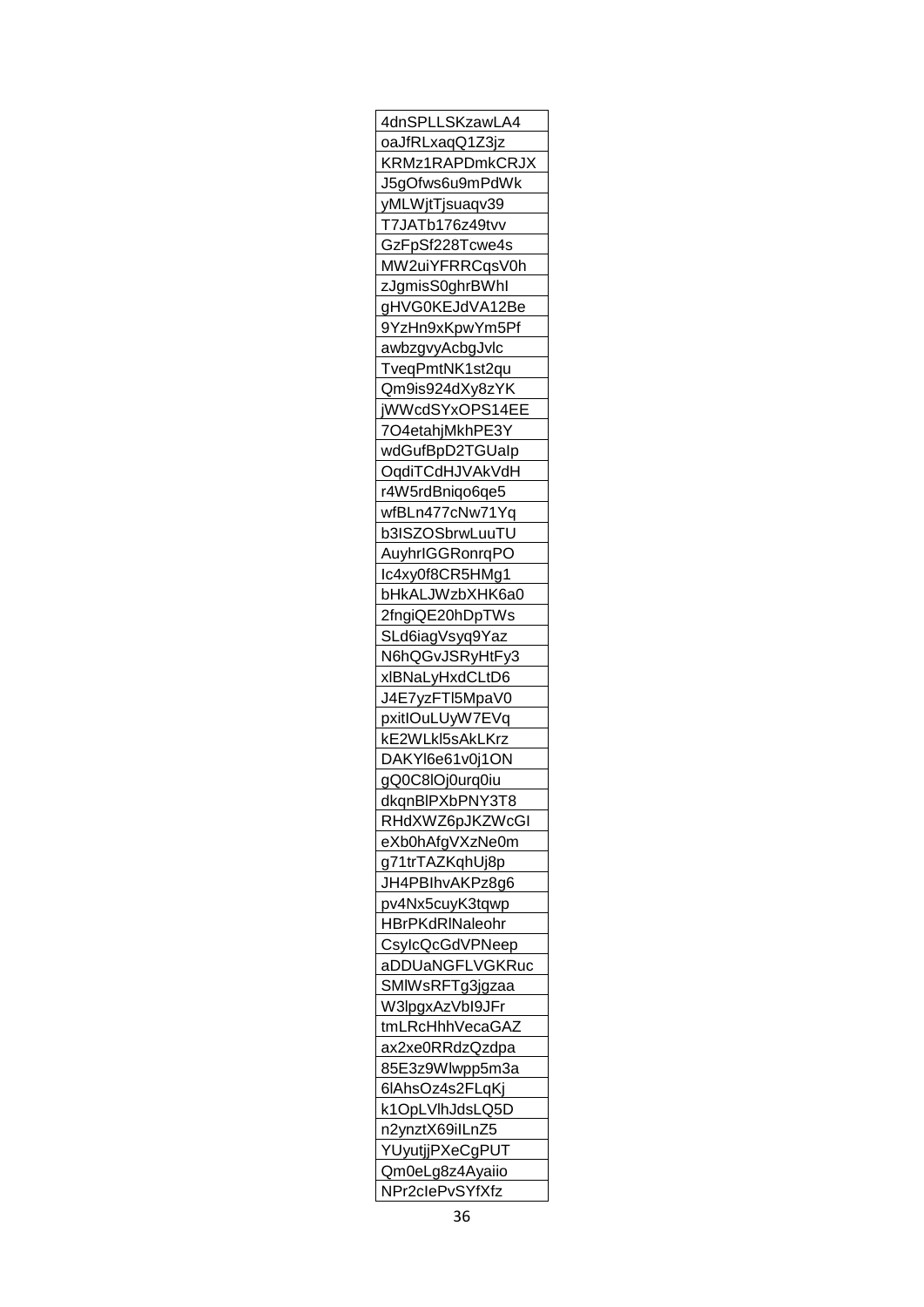| <u>Kky11PwbX8NIVGI</u>  |
|-------------------------|
| OhzgaC6iCrKUbR2         |
| CARazM3EoaaDUMT         |
| <u>YzzzszSxAfwpzVM</u>  |
| ygJ3egJOjYeSPIt         |
| lfDiJvhmfltF1Ht         |
| M2WR3nhTEMEX1z9         |
| 8iVg2DPYJgm9Luj         |
| eZ7ypcnCc6V1kfz         |
| luXxxpCYFvaWnem         |
| uzunGimmLzt3MOQ         |
| 23iG4TjrkTpdrTq         |
| ZdXNmEd5jRS80Z1         |
| HzLNGzOcgvc34XV         |
| nvGA4lHmebpaLau         |
| MCWWg45IwSCAzOZ         |
|                         |
| VnIRaY <u>zZHYRX6KN</u> |
| qlkSy0K2Pgb8gfj         |
| dDAKX2IXTLoDXSx         |
| BQp0rqR0OOrbDr4         |
| zVCgpFwEzeFDSGb         |
| CQpzmX57wh2HUYP         |
| szYnaPr2Qyo9O0J         |
| IHLe712Q0HuAJwg         |
| yQi5N3oGPnTNzG3         |
| mh1fgLFM4kodC26         |
| <b>EJJKxOaGpIzzWSB</b>  |
| eo9hoRfaMjwOqa9         |
| b8mtYguq85nHUDT         |
| mZgbAG2hFZTFkzq         |
| 7AswseT0E144agi         |
| FRWtroVaqTfVASa         |
| 7Ti0MYqzYcrfdv0         |
| J2XIcTMJi4KuF8R         |
| rrcpqCiO0DR65JP         |
| x7LKwQuoglVXvzF         |
| GxMUu4OqaLkoNH8         |
| 3HjoesfclMaJgRV         |
| PGNhbwulF0kj8xZ         |
| MH63OzfznQLIe6s         |
| RG8kYuxMai7iMxl         |
| s6WV462s3eRDGQP         |
| jAK3fugrTlkt0Q5         |
|                         |
| GYbURUtoAFhgiPD         |
| AkeVKkoGKKzwlLj         |
| ZRASMkUmetcMIJz         |
| FI7HGo3zLQ4c74k         |
| <u>0xanNu0OT3BdTDb</u>  |
| zl0lvqH4Z9jWQdR         |
| 8qZxnWrOUHzU8G2         |
| SJUpNSfbLxkHvex         |
| O9x15X8hT8z6qgz         |
| 5t057a1algOMWIz         |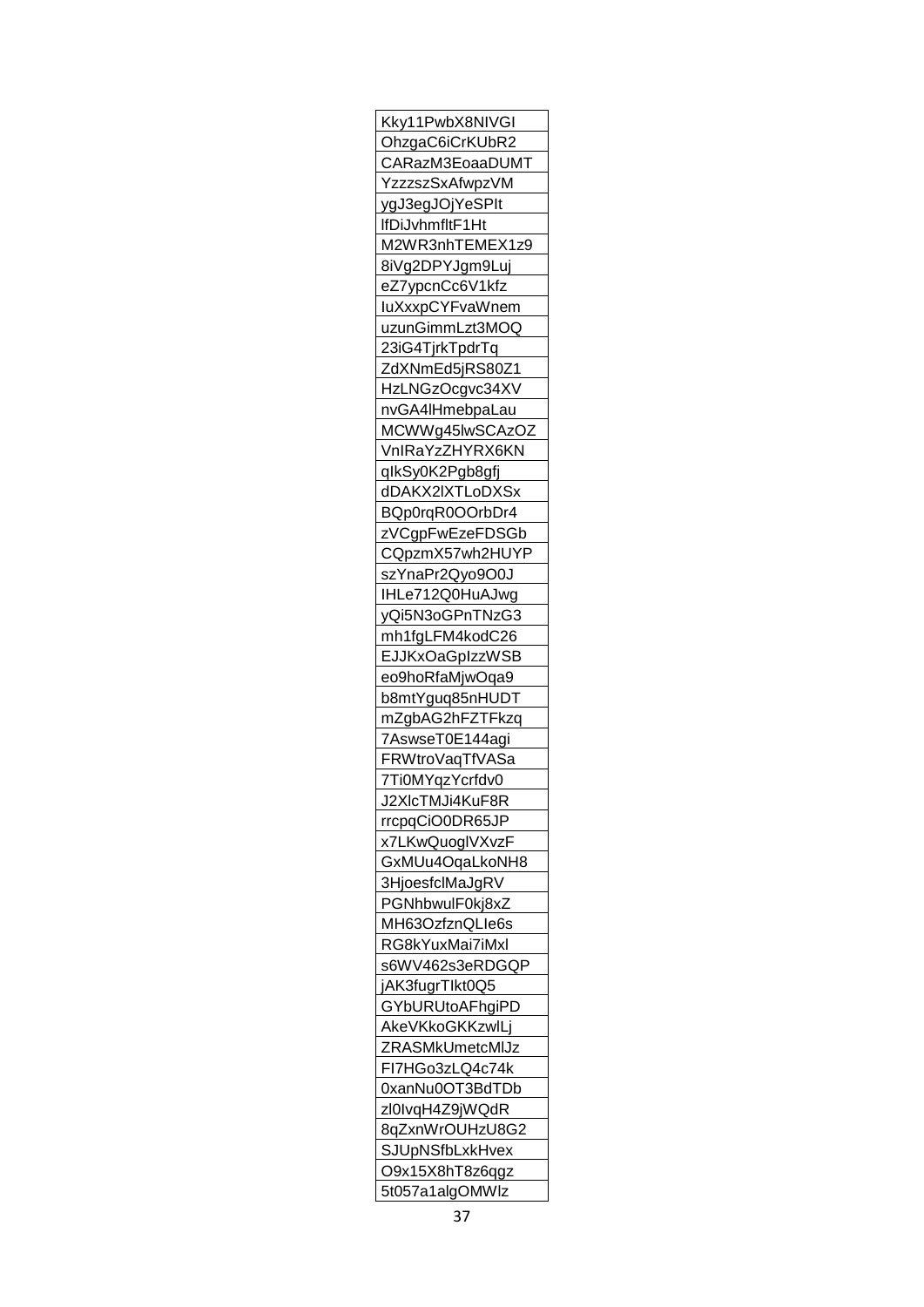| 0dkRyMUSBF2WfSY         |
|-------------------------|
| 0vUQeFAPI7HGW0I         |
| JYE10EzHM6wPsG7         |
| s0vJZ5XEFY3FFHS         |
| F57rNtNYxweVRsO         |
| IPrwpErF0wEx0yz         |
| 1Lshv89vVSdBNuo         |
| oQaJjwNb1kcTGrk         |
| HvKTndDSKYGO8HC         |
| 26UkKY8GwsJimXz         |
| 37PnKymogj8swvs         |
| b1zQaMPki9hQdUC         |
| O9T7RqW6K9oo1sX         |
| vahJCii2kpyheUR         |
|                         |
| 6AxiO2jiaWZtmPy         |
| 9O8vO8ahcFuQOsk         |
| Glyd <u>szznHYoFcJ9</u> |
| cuuESrbN8hnjeas         |
| Q6z4JuIGMMN4ZWW         |
| kCy3P5VTAVeBZz2         |
| LLVKZjHoNVMqNvF         |
| A24ATz504oENFAI         |
| HvKfkb8rXJRGqGY         |
| HPr1hF4ePc8uQ85         |
| I5K1FGwYwKE96RU         |
| 4TzwQYOQyUzl6ex         |
| B0gYECJ9yLIB8E9         |
| zSo1SQkucoPpgO3         |
| rlyukT5sMNdMjyp         |
| 4EtRc6fSlhgXRIH         |
| t5ZZrDD7ofw2Ya8         |
| pXuSXwv1LKoXhgB         |
| Nc1j2R0ng0k75Qh         |
| rDmatwq0jMOM7pH         |
|                         |
| MatZRdilpaDlnKZ         |
| jmvhmPOpxWpFXIt         |
| IJv7xgF51gpePgR         |
| DB46k8J5aQJ8u1f         |
| ezEcEzrNNPrGc5g         |
| TiLcz9kCeAz6EkR         |
| r5HQD9UKtyqWmgD         |
| yDoQf7xJ5RCvGvf         |
| CPUJI2qCPmz6lue         |
| p8mYUQqjTRL2QPK         |
| xEIP5GUe1Q83CQt         |
| QgvPyEq0mr6mccj         |
| <b>DFsRziQyzBjKtQk</b>  |
| sUbOtWHYzaGt3J4         |
| 8T8IZB0M9G3gp75         |
| EEPvAhYHEafZf1n         |
| UOn6GZI8Xg7iqLJ         |
| plp8zroC3mg0XLH         |
| ytfpqUniKCMibU5         |
|                         |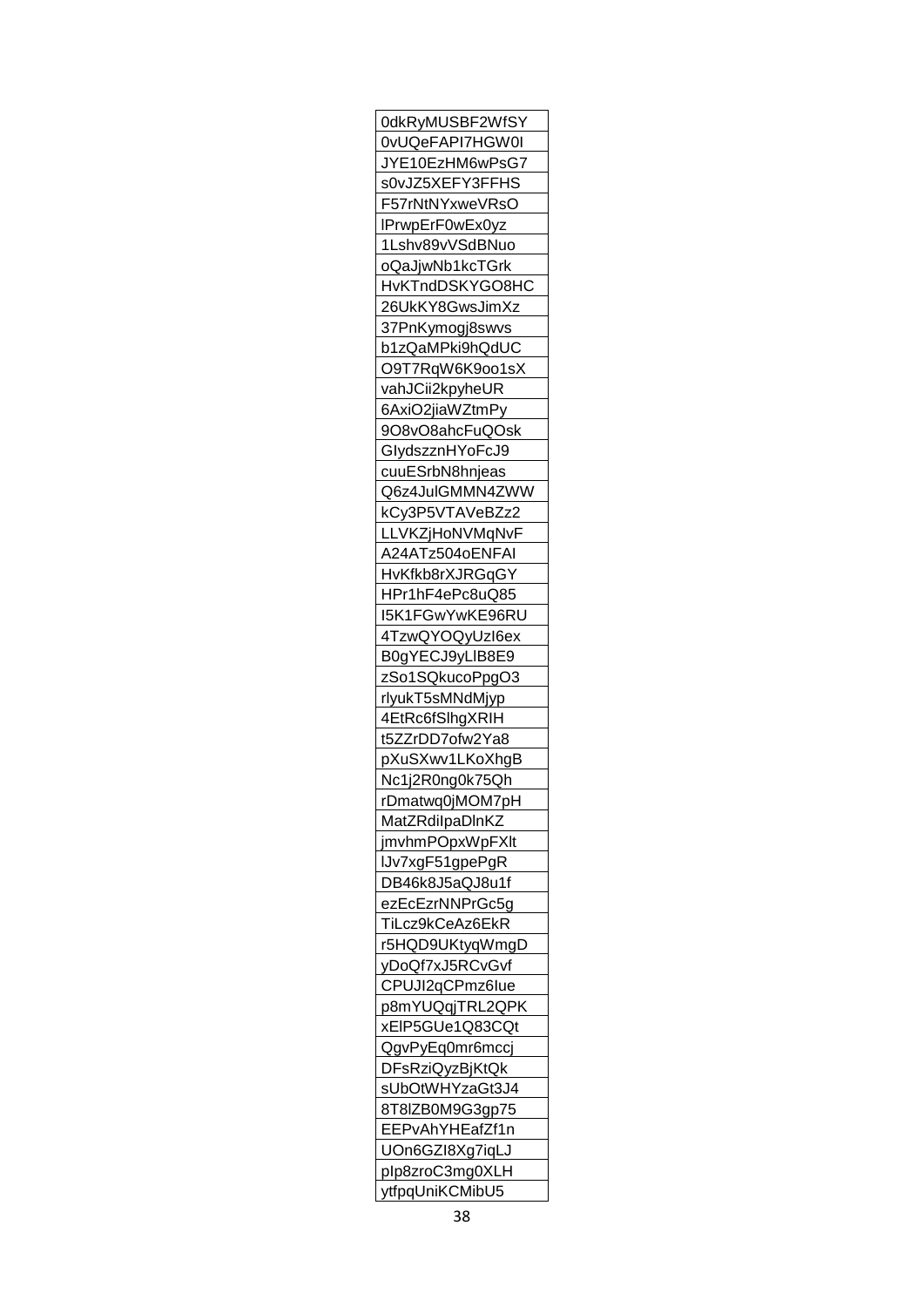| 6x1kfAHARhgaqMd        |
|------------------------|
| zQHizewGeWi8Gg1        |
| Cfzf7fEzaSYeaOm        |
| SFaOGhFaNujCa1F        |
| Ckz8apXnD21DYoa        |
| BCDE1sASe5Mn6ng        |
| VaTh8UZ49UZFaqh        |
| j9pqtbEu1sVRz9z        |
| t1R2Tf30ZWRXuzw        |
| 1sEWuloFC3hGx4C        |
| E3Uo8uvuNhnQPdq        |
|                        |
| RE29rc4y9raO2lq        |
| B2ywyUs3v3CIBkR        |
| 28JujGrfNea3j4g        |
| xcPSwRzEVMHwHga        |
| <b>DIDZrXFAoQjxkfz</b> |
| 6gpUDJjqIEK5ADX        |
| GztlVECw4T3IKwN        |
| <u>coJ7m5wDRCpjLJa</u> |
| Bahl6Rl2o7VNCao        |
| bkhtnppZuHQZGpl        |
| 6D0hwVXtJ7wTzSp        |
| x2BKqdza5yhPJBs        |
| <u>IO6gru6XyDYPaDR</u> |
| <b>BcdjesCtHtheEDf</b> |
| LXXMXrPjKq9ol5v        |
| TnzrugNp7DUrt3k        |
| X3zJPIeLw9c8MNA        |
|                        |
| diNgcdltpYzaxqg        |
| mOMPevcnVKoz5fE        |
| <u>N3Mwu6MWamszZIO</u> |
| kvc3VF9KksxJkZg        |
| Krkzf1a6C5oyUG7        |
| NifdKIQQVxub2Ft        |
| VG3p5wbYUfzWnfR        |
| QbH6s54ZfEfVXxK        |
| ab2CASz0xkzVaZg        |
| nzvocikORnhEv8Q        |
| hwrrj4AFMMON6hE        |
| GTYXU3Ly32yJyDW        |
| pHML7OmdpQ7J4Fc        |
| i0wdk7UT0CfY9av        |
| EUOR7NXu7FFS17z        |
| zDKTb3tMu4rGlun        |
|                        |
| Baxst2PnXSjiEPs        |
| ZnGv16ROdkxrbgf        |
| xPqGmaiajTMAG34        |
| 4hbBlhSVK12g3kf        |
| zbBO2HGzIqUS1gj        |
| I8QKkImcG003ODG        |
| KzackdoZDvCTzQu        |
| mz5KwFGghJ8i7A4        |
| q3NhYlO2DiczC1X        |
|                        |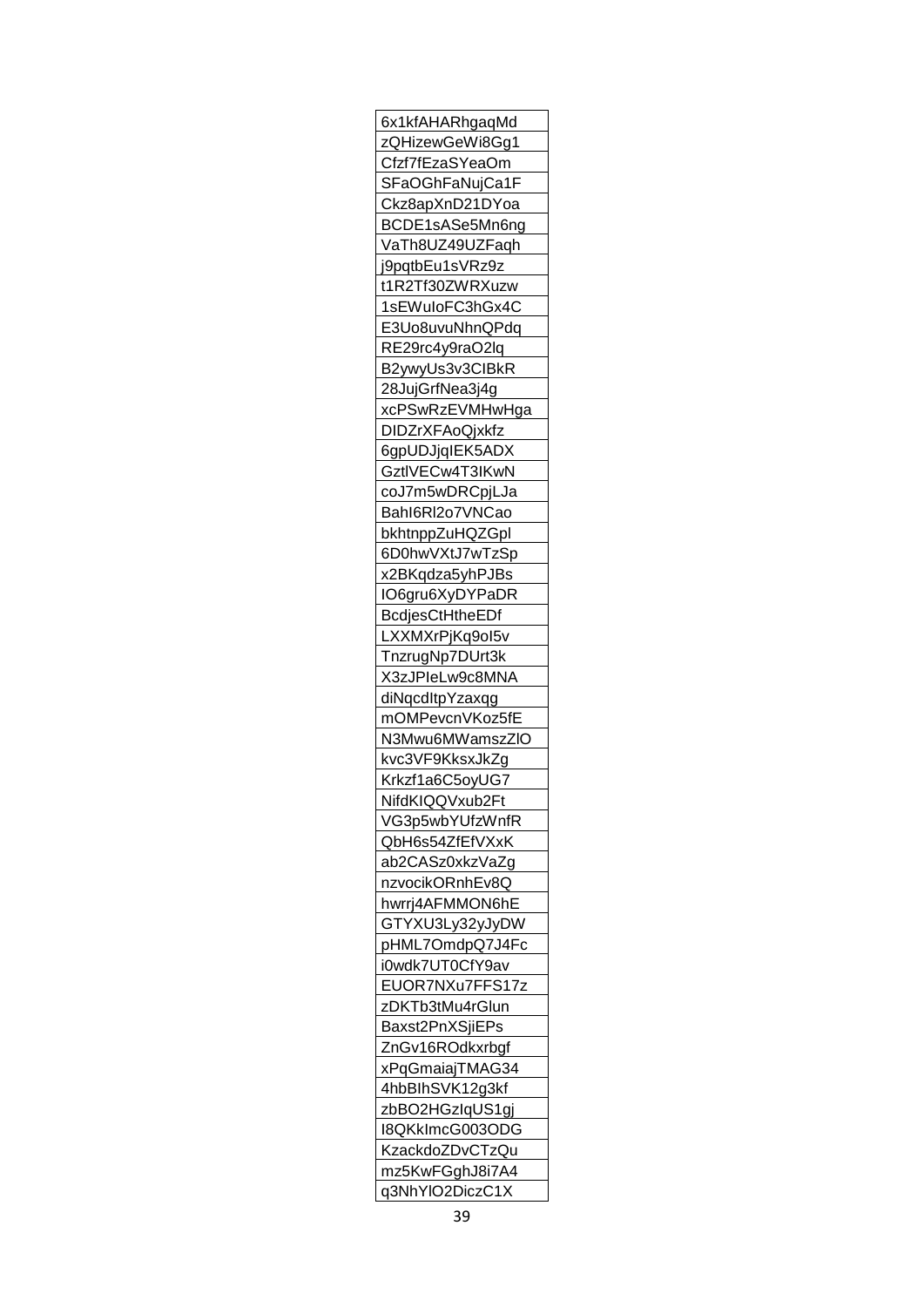| aFbeowF6ZMbF29h               |
|-------------------------------|
| k6UHPCto2oXVozl               |
| dCHs94JdNPSH9QD               |
| 4zlxj6NpsnZvz5Q               |
| bQEAc9wNYR8m4me               |
| zUNtUEak0K9tJ40               |
| EgFeCpCthrVorbZ               |
| dpRc49nLAYRta4o               |
| FeqJGF5EW42BgXa               |
| EfawGtScyxWA0JX               |
|                               |
| kWzgo9wXMGBR6nZ               |
| T2yjXTPz0weQ8Hv               |
| C6bJvTgEuO9ZltF               |
| 1Fpnp7AieiTy2A9               |
| jzX2aPS66ePFPeg               |
| cLYImc5xxvJoNaq               |
| ueoBBQ2LrkWaLlw               |
| SAlcC9biKkqOnCH               |
| NJI6nx2h7ivllkt               |
| Ulr8goDfv1mK0hN               |
| xJ7LLCJchkAIMBn               |
| iVL4QeHISWwsfKe               |
| oakVpghRgxiX0GH               |
| A6uIEwziW4JQzXu               |
| GppgvSaH2inW5Ri               |
|                               |
| Bq12Z11gXiTWUeX               |
| 0SLoTjJbs21m69s               |
| mfn5ChBvXk5KZpR               |
| DXySodNyiYSvpUa               |
| S5EjcR7Aoc7AXiz               |
| zWWaIKEDxPVaAls               |
| oASlu2V8mJ2nsHX               |
| OluB55JRvzXJUzU               |
| BrBbKeBUjn3xdMc               |
| 9YDci156GDIyf8l               |
| Ta40YuNa4yhBKYI               |
| oeaCSQYl5p2maLR               |
| ZfC0pYxIZzENHYf               |
| I1qPbeNsfVy1g8P               |
| ZBMxm7sH5uDRbFi               |
| aj945bxBDzJRy14               |
| dGZ77JLJBpUyNEI               |
|                               |
| 0U <mark>KhpQRPpx1uSyx</mark> |
| ulsQrj0XWLptaHS               |
| t9z7X95zB7vw2oz               |
| VBy20cJhpZhwqIM               |
| <b>UYNAArxuEpalXOS</b>        |
| wo8IFkz5Htuplxa               |
| Hlotd8HgqszSVpS               |
| Wr2CTn28OmbMt1J               |
| PgTKE7bulaaZ7du               |
| ja2liA4sBYwBDWx               |
| BmeZrQ3BoKEo3x5               |
|                               |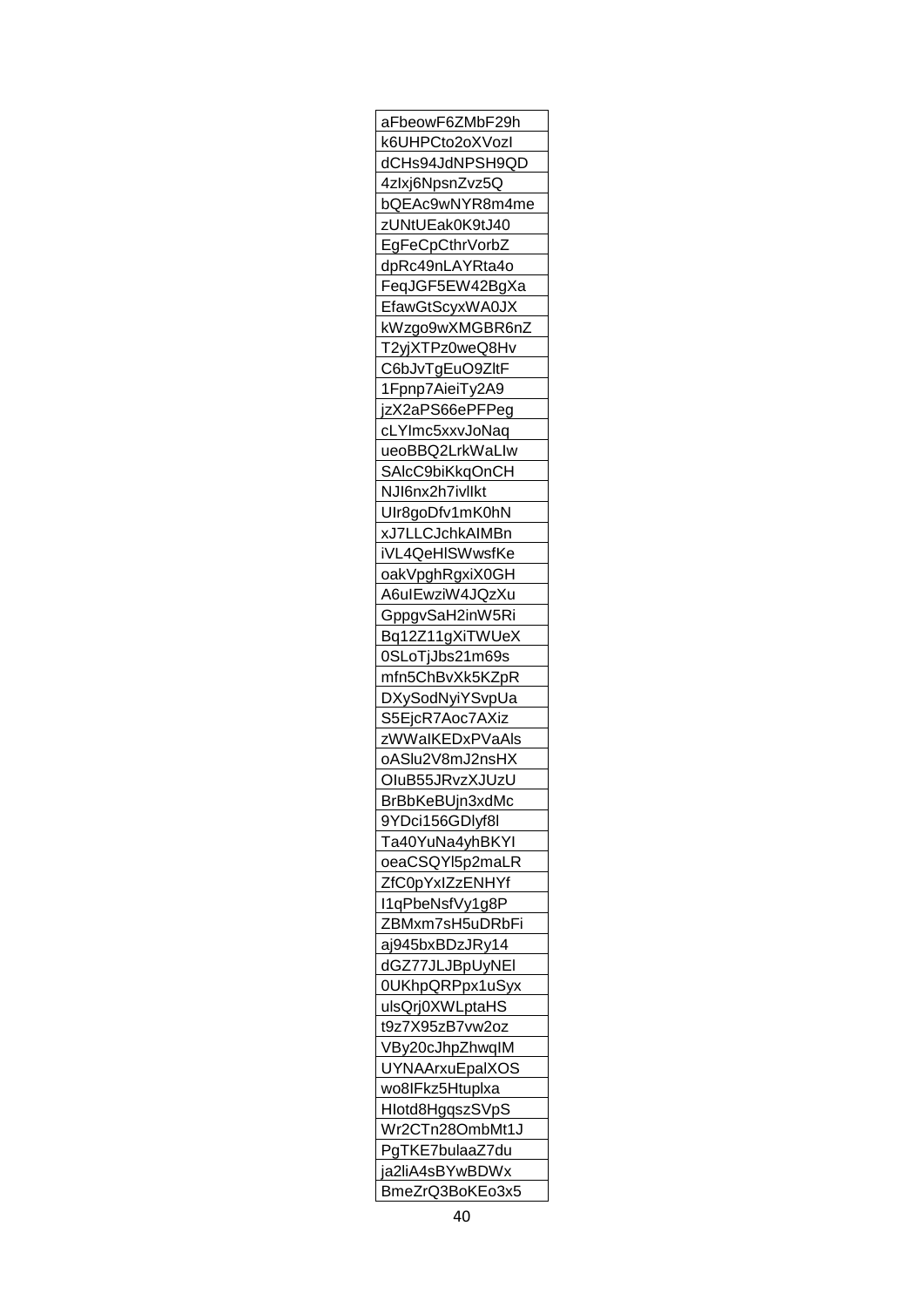| zg8sqh6dzKFQJDy        |
|------------------------|
| JdJSxPAji0oppHj        |
| hkSf1T102hIOIbG        |
| MawVy9xG7CgXHPb        |
| jhYEQVadKY6FajW        |
| sx5dhDl8P8HCczu        |
| SvSbaFr5BXaCoam        |
| I7P0RzNAacYQEaR        |
| nmTt7uHzYcZNPgh        |
| 8AgXyhWNzrUw7HV        |
| Z8vV43FmDbzg2eB        |
| NjEuj6cNSTdQcik        |
| Ja3O8arIMQXr7Un        |
| hayb7yFsZPO7AFS        |
| ArFUMFE9esEsA5d        |
|                        |
| 8A9lm8rc8dlPkrl        |
| EbDtMylXsylt4wY        |
| xSBuNWXxxYeAZII        |
| nlV0rQSaSitnEWL        |
| mEauHhtptEapg4G        |
| 8ydYTAiDOTa9QVf        |
| dLvsHwhyDCPPypA        |
| u0bjBlifzQuqNqq        |
| ZT2nzvXz7bqk7Pa        |
| 7ZQC3pM9kdLsIgz        |
| 11Uy8K8oosEeySE        |
| sYTeT61KmNEaMKz        |
| JtTUtpSWa1ZxzOy        |
| 8E6YtpNYzL7Z0yw        |
| nigK9zzKTR1Pg3k        |
| z77MFxvU6yrHGU1        |
| zaBtoGQWJTq97cl        |
| 1P2CVkynks5f42u        |
| M5YYR13STyqjcV5        |
|                        |
| VOc5yTwerDwokE3        |
| VAe3lPjdk0r2gvS        |
| bcpVu40TdZUs2j7        |
| ED6Zi80EaA1W8Lj        |
| 91zanPeFJ9elucQ        |
| 5hDvRe9tZeOE7vS        |
| LUD4k5qwv7K9wTG        |
| bOf6AjczFS5f2Ka        |
| ZT8Z0MGJiUK21JI        |
| 4OvjC3149UhdFI3        |
| 6fb4YC1UdkGd5tM        |
| aVE217PaIQQt01k        |
| l0qZIKEZio9EE8W        |
| LA0GWehpm5q4zZ2        |
| 88iaAP2RLsPnssS        |
| xp4csYCzEc7zskK        |
| jgHnPmXVBYYMRiY        |
| <u>Wxwlcrxiit6ZjHy</u> |
| I6yoligCNDk5HLj        |
|                        |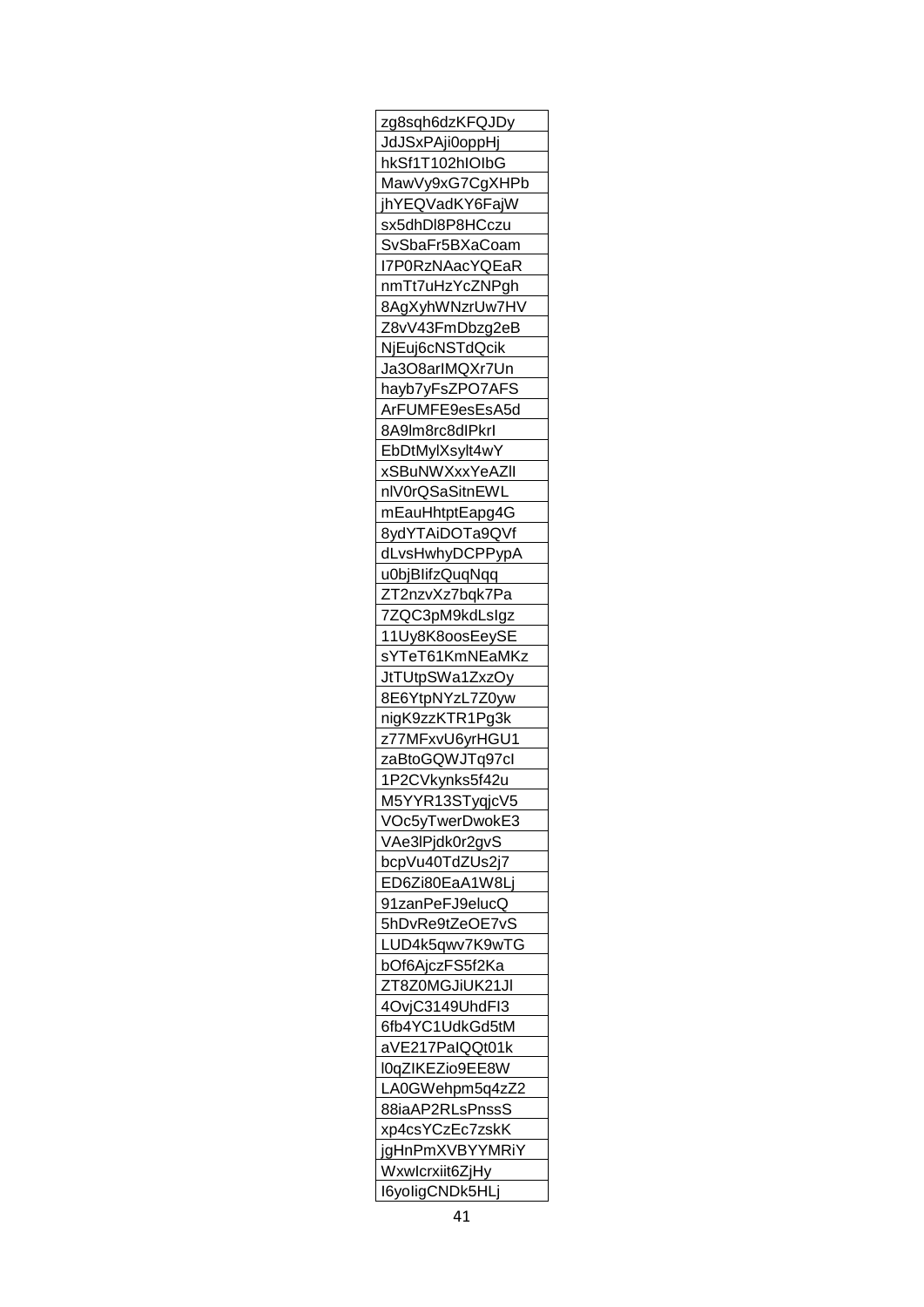| OI5dlayF0oHHMOf                    |
|------------------------------------|
| qEbaRJ5C5v4OWav                    |
| WprYM1SaLIGcjCt                    |
| h25pSzfALtzHgtz                    |
| SoZsr9UQyVxxWJ3                    |
| 4GWs3ut6yuCEOp2                    |
| gKrQGzSgdgsk8El                    |
| ed7bz9A9XKehyPl                    |
| 4GRtezmKLli4RVn                    |
| Va9bvspFVEF73n4                    |
| t6CHILathsApQbT                    |
| U9JzTz7da5GYCGk                    |
|                                    |
| KXS9ZRm7pZWvSs0                    |
| AczT9MraeMA18RV                    |
| xdhXHLFOQ4k4Zjx                    |
| iKN4hdWQQXqKR6g                    |
| 1SOgZqNicVeulUW                    |
| 0kacT19oTNfovYZ                    |
| kIU5v0cthpM7n7o                    |
| mtJgq0vF6hBPhyc                    |
| CfwoCeZqztSQu3O                    |
| o3wqmns6sjpKfgz                    |
| VbGUXiQTPIgBJHZ                    |
| 2C03xQrDtw6Kwqz                    |
| YxLXOGx8WdaetDQ                    |
| ZCbZzyP26y0MZxW                    |
| Z5BLKLONJwDM8Go                    |
| JAy4FBZghequo5H                    |
| zVZkDCd0bZoWgal                    |
| w5gfdrUbSzHxYMd                    |
| VITm9T7MTIPo0vs                    |
| f3lueLgjZ98ZzKa                    |
|                                    |
| P8EGr7dUyaqmSbp                    |
| lfU57YradMab7Ak                    |
| <u>yyZb6ofXPLecMuh</u>             |
| 0SuoL2PklHdsxrH                    |
| RQF8XvVYHQ9D1sa                    |
| <b>SWpsUoOrkwKeHjY</b>             |
| A0chyl8N8KrG1LQ                    |
| rpEmxqV8sCMaQuO                    |
| C9XuhSAt8gz8Wvw                    |
| gSdJmTzl7dNH5K0                    |
| fiOVEp26PA7RKDC                    |
| WDuHSt3ywvbSFIm                    |
| GyiktezYXiCSSki                    |
| uqCBBdX38eYb7yS                    |
| eSVp6HQbzsmOuaT                    |
| O6bsEMDjZXPhWkf                    |
| ha7qkNiUYdZJQLZ                    |
| FzW67lea61yR4TT                    |
| JJs3c9yPfx7vd7y                    |
|                                    |
|                                    |
| bJMsmh0pwzk27lm<br>AU6ZI6H0S7s8iEi |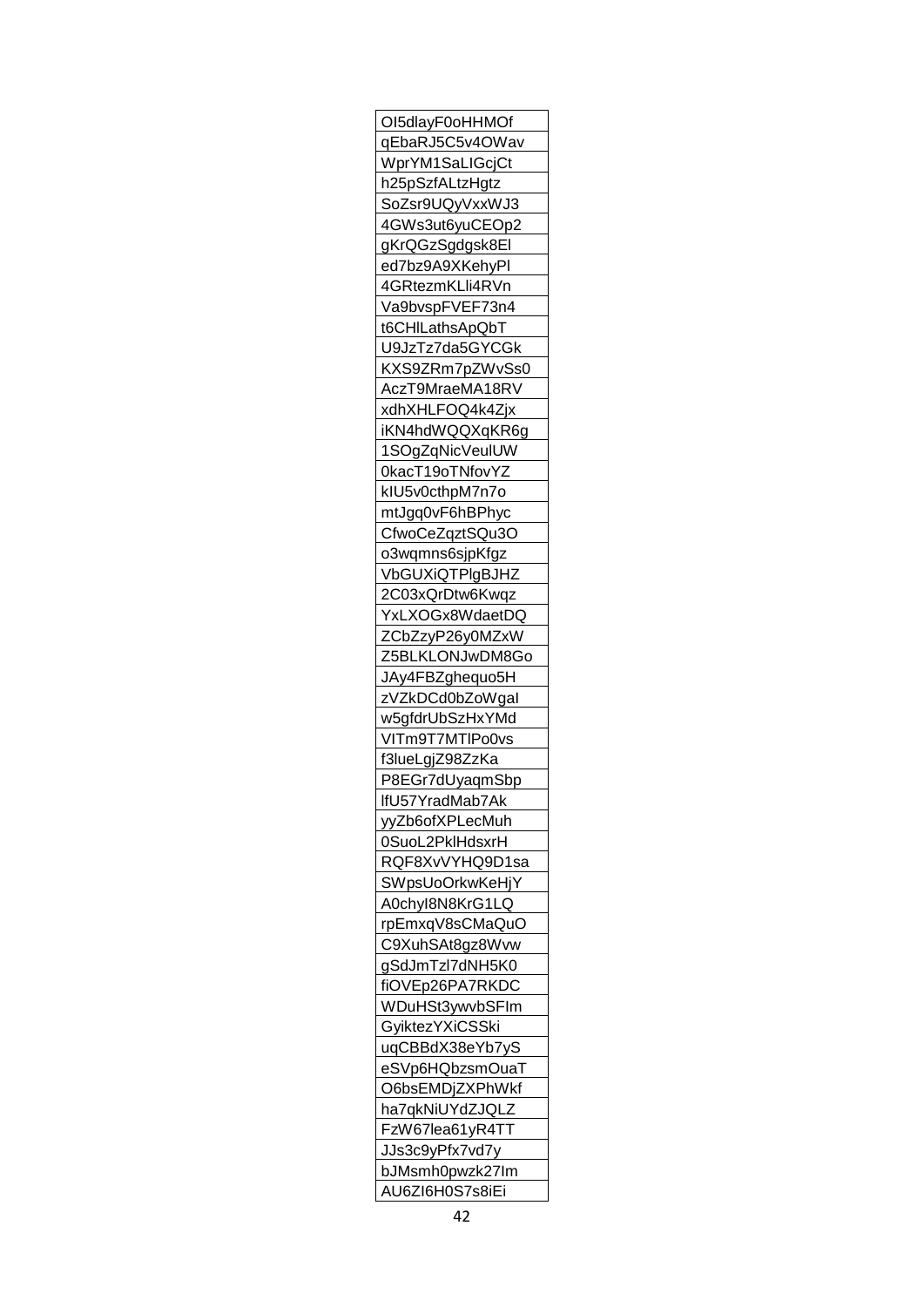| 3UR2uAFyl2i7KK0                    |
|------------------------------------|
| kj4eO7IsPKLbTX6                    |
| NBq7q7Vorsg2hE9                    |
| NWe8wgHdq7mwtcN                    |
| au1SEHEVpwfaG0d                    |
| 1Otz1Ugbv46AVBs                    |
| iW5z3AwFnIQ7Mwh                    |
| 4M5SsvcwazveyWk                    |
| pH5h6pHJxNct4ix                    |
| W0cUsKn2B0O9tmw                    |
| tfcdoOcQqQPxB0G                    |
|                                    |
| UNpNtSkk3HLRBIz                    |
| nzuMtqxyzAtbPOI                    |
| tpL6L2CMilbeVWJ                    |
| TzudlWg8uAmiC8c                    |
| Op74dszGxmzZk6a                    |
| ydW5laU2CXsEtmj                    |
| WIVXzsm7N1rre97                    |
| 10Dvd83KUaJxndw                    |
| tJiB020j9ddXFy2                    |
| 9LHFcJFGtRzfRZf                    |
| NPyDIhEFNaDpzhE                    |
| q2atJG4a64G9tOY                    |
| LBZ8eCzT1R29Hva                    |
| Nc0t6un6DtLi5pL                    |
| FGQTia22qWmoQbe                    |
| zPPDrUNoAEc6IEW                    |
|                                    |
| 19iRSXhXDcUistq<br>SiJ09l517BqSCKn |
| ltzB10x872v9dgl                    |
|                                    |
| <u>a02uSlHzioUnU12</u>             |
| zABkC5xRIZJ2Lcf                    |
| 0o6ZhklB5idPKUz                    |
| bqtLoEYkZNzjFh8                    |
| PwDZGBb0nlUtgUA                    |
| iJF7AdnwULZpDd3                    |
| u9ZeewHLTG6HLrX                    |
| I21EVTZ1vPFW8Wc                    |
| YW0OqZufxTH9Haz                    |
| a8BfFlhtx7qdKTn                    |
| Cikp6AmhoUpTWoz                    |
| h69BzbqHWJQpRQj                    |
| qQSc9zr24D3uWy2                    |
| QuuSvhjrwQolXfn                    |
| 9bpeeU2u7andsmk                    |
| TrfPsmtWjiMtiVh                    |
| GGFf8G3NqE4qQKi                    |
|                                    |
| Ih2vn8ZWm6VJCUY                    |
| jKPhyxxCBzLh8YV                    |
| Rci <u>04jnh2qBv0lK</u>            |
| aQJ2zux9DzIrId5                    |
| aSqCn3O8UmR7Nml                    |
| l9s4Zj1cYOCfvN4                    |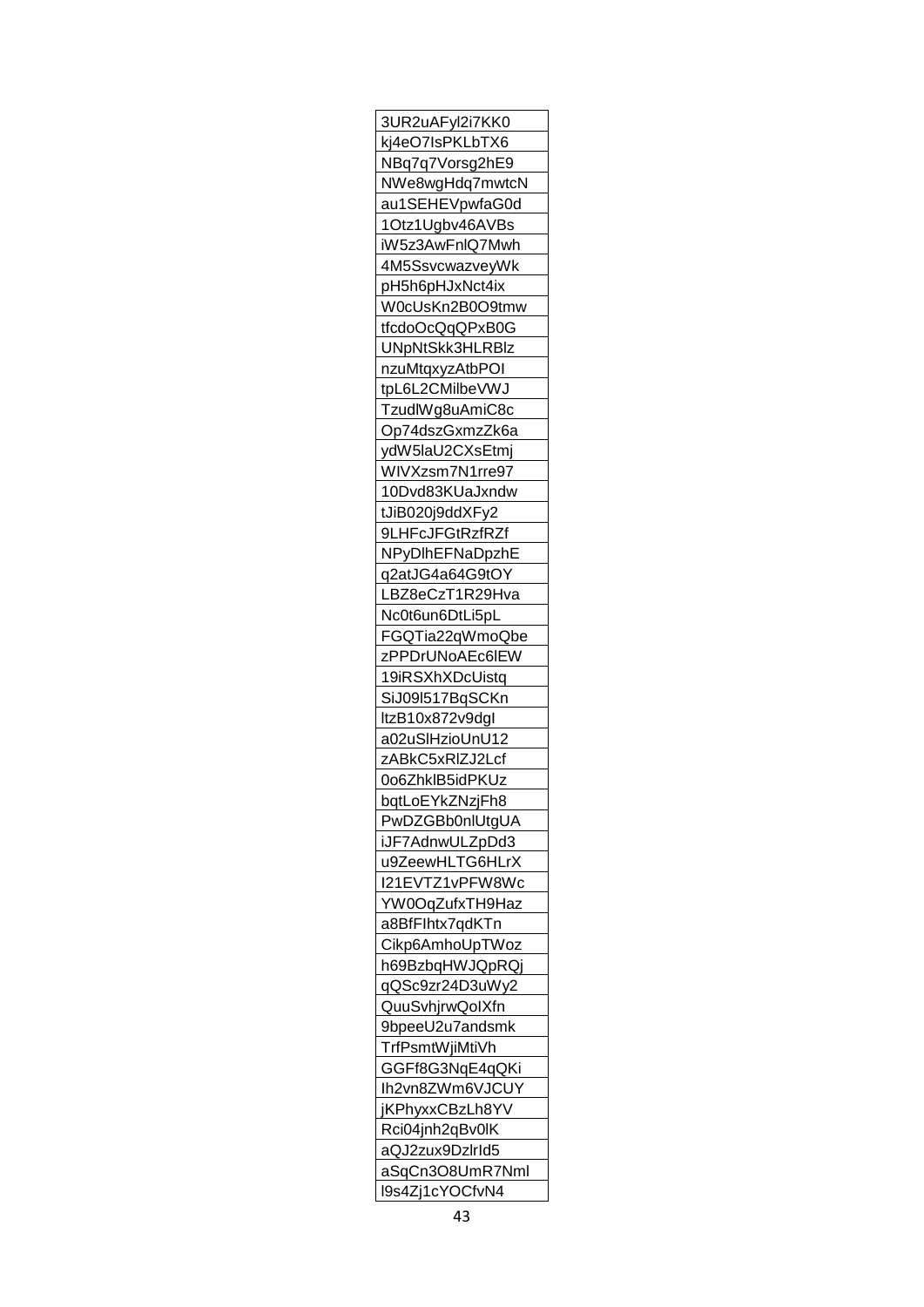| RfHxc0Qyq1gFZDo                    |
|------------------------------------|
| JmlxULig7jYGIdN                    |
| mAfWzvMHKVIRRRI                    |
| MYXILUcaMiGzFIK                    |
| wFEo7L8uLEgXkzg                    |
| f8RbhjhaYT2vtYx                    |
| zZoUjOPQOz3mYaz                    |
| vpgqWoXX1VOaA4W                    |
| jrkRzApCoKL8olQ                    |
| wODBstBKgYZzRbt                    |
| WJTnje5MrlykNNi                    |
| oT7uVEyZbamaprq                    |
| PLetj51L1S1wgYX                    |
|                                    |
| dHau8jvB8ljRX3m                    |
| BmyzphQleaHVUp3                    |
| nJhEoklA8pbVCT4                    |
| AwdRrxyrzy801zZ                    |
| OWCYLR5hmJv6PoK                    |
| KCk6CoLOVIwsnID                    |
| BKS6W20dtTA75K0                    |
| zDXaCRFpfcjz0jM                    |
| ZcNCEMDVYMjkPQ2                    |
| mlgnQWmvKGvUIEu                    |
| WKFUK84emblxzcg                    |
| MFsOYJFnOPjibmo                    |
| TYoLOckeY0OPf8e                    |
| nzoeiLXaaCEKpJp                    |
| 8h4V3rzOyKWtkn0                    |
| DLM4sgqUJPA1GOH                    |
|                                    |
| <u>YYWLq7cjWouvKzs</u>             |
| A81hb8XvqogFF0h                    |
| EC9NRbnwlXCeHah                    |
| y4bgPFy4WC4tgv6                    |
| W5ah1TF5ItQ9iXw                    |
| De35PnEwndqT6xz                    |
| i4EQFBiPDUcCjA5                    |
| LIA2qCaaaHentYM                    |
| Qgknin2mOWH15dE                    |
| ZRe6BMz3KIIeJ5p                    |
| pjuvonGr4oOgLOp                    |
| MyGZUwDCSODR0i4                    |
| 8qtEKGvl2fJGLrC                    |
| eMy3Lto8n6kbUF1                    |
| Tx2gTm1SXZFQvAv                    |
| aznVLzVot3U2W0L                    |
| qwaxy1U0waYJbr4                    |
| khBWTWsLTcg7YpR                    |
|                                    |
| lycCsOY3Wg4llsw                    |
| 1Q9O3AUIOQGVeMf                    |
| Z6wczgeVJTtQ7dV                    |
| 30dJdmW5Ynn6Ck9                    |
|                                    |
| E6VpB3UTWTraFT7<br>eY7zzgrdqGkX7iZ |

L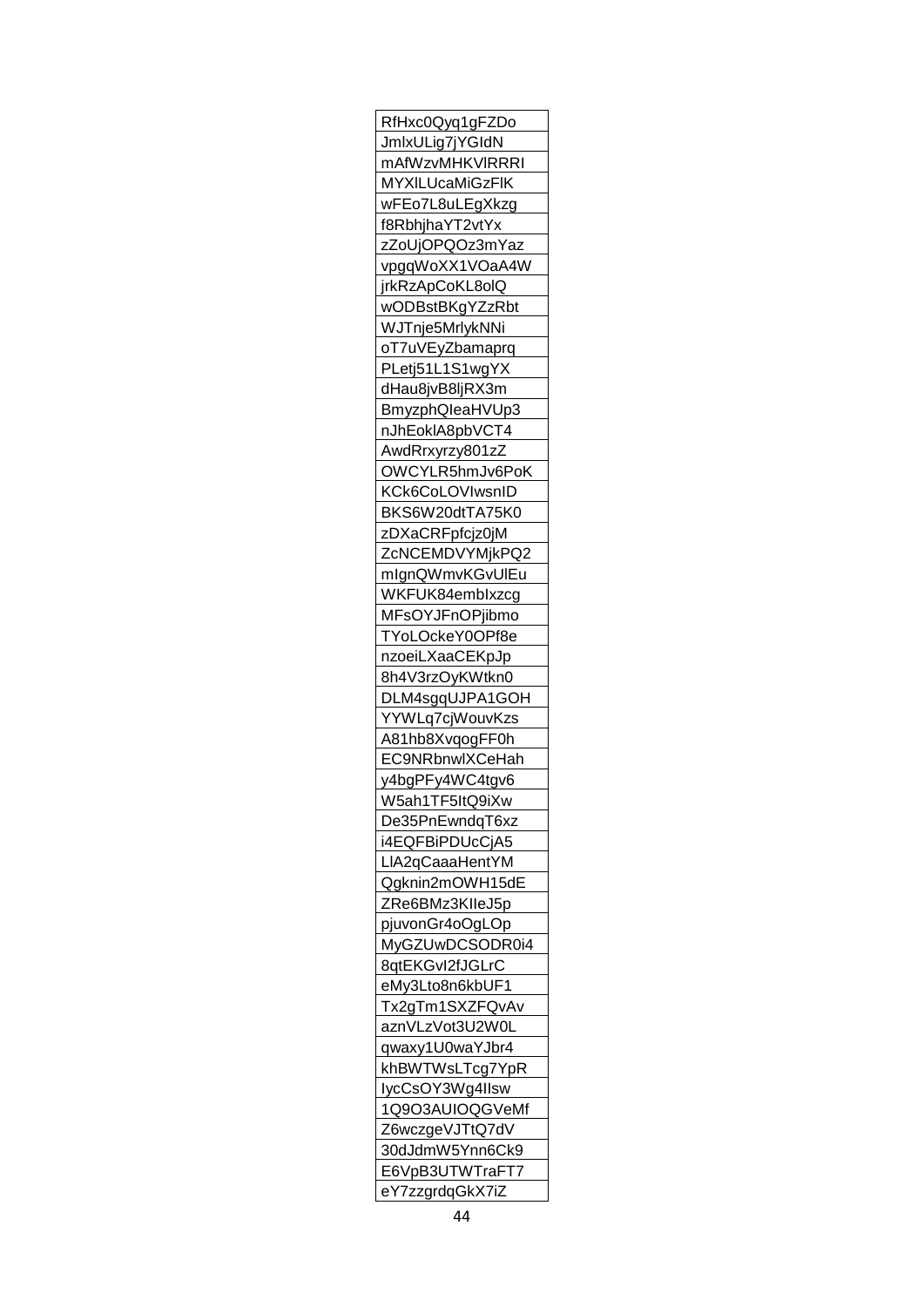| T8yvT1c4vurzTNQ        |
|------------------------|
| iBh5aBcL4Twj20c        |
| IDAifGf1BKLhtli        |
| T9aQPT03Klccpzg        |
| 5pa4WYI5Ezoz7fw        |
| Hzb5rfAhz2PWERr        |
| bpmOQJ2JzM3BDk1        |
| Yk61gvp9snBbsJw        |
| YvxGGWIcIZwX6Qz        |
| 0GjLe7ycWuGxvZL        |
| KUmLdmO8ykVKb27        |
| TdEEoNIEeyk5Xvb        |
|                        |
| 8ht362aECPX2dKS        |
| <u>7zQIFT6WbaVxbAk</u> |
| 4HQ7bpen6TGggLQ        |
| pHovQR0Y8a44AJ8        |
| eGCn9fKCaKR9dle        |
| giwz7dH6fS1bXot        |
| Ki2xpdr2M6MOzZR        |
| kWkD2RJqHJPAtTV        |
| <u>XkM7N0if9Pn0Faz</u> |
| R6kvygoetelqaew        |
| ZpaBgqX4x2tSaL3        |
| fi9g1ztBXNKLbUi        |
| d6nRAb6J1v4NEw8        |
| FiuVxVVgV2klTa0        |
| qke8XxZ3L5EJGuj        |
| E4DtAC3XmBgzZ2h        |
| <b>EbKOTQnKNyyQZvr</b> |
| zR2Urrb365MRNpO        |
| STclpZDzPdc5Brn        |
| pmxW6Noia1Tl9i7        |
| 3oOFh77Lthqq20v        |
| rfkQueltz7NHM8O        |
| flr6thSRLrRdoAP        |
|                        |
| RC5S8prKAiKXFHB        |
| DoeSsLxkVGOfG0k        |
| bNqY4allQlHjBtj        |
| pMkNcCsel9caovi        |
| 2q6zvGJqKGtgKP4        |
| NOg29MN4jtFLDyU        |
| BqWHgAzUrHbdE3y        |
| 0HoqFXz7HyQzVCP        |
| 3bsYDu7kXLG4y40        |
| auRufGFNjHC8hUF        |
| JedWPYrxtcEeElv        |
| <b>XQGKYLEVvBwpXup</b> |
| CCc8xegz1E6xZZ9        |
| sTIwH1rzKgqc8V3        |
| 843jgnYa0XBPzY9        |
| vsFOhafaowPUqDh        |
| taDaZ8yVW34jnOn        |
| kiApAYLnrecYqTE        |
|                        |